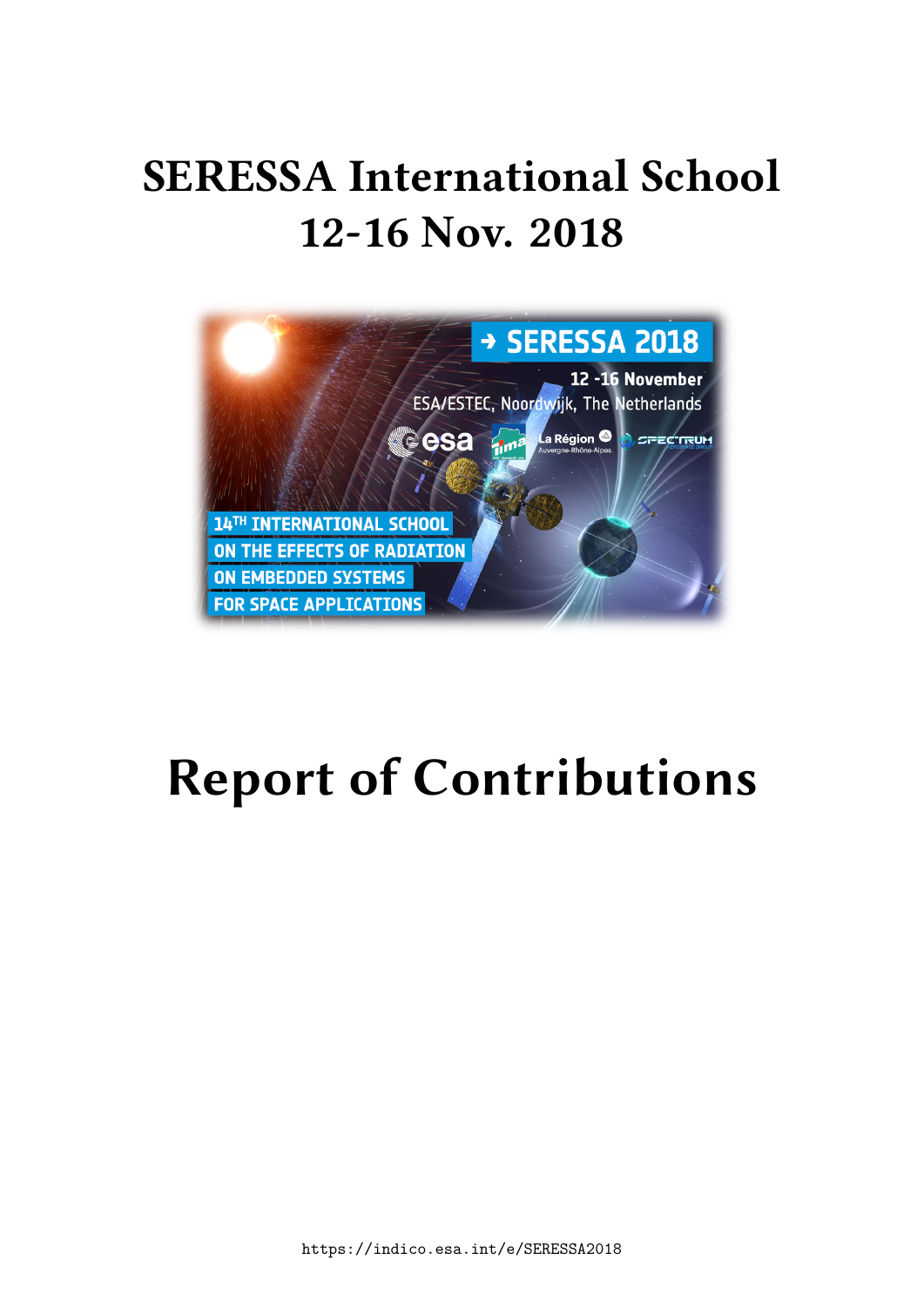Contribution ID: 4 Type: **not specified** 

# **Mitigation in ASICs and FPGAs**

*Wednesday, 14 November 2018 09:30 (1 hour)*

**Primary author:** Mr FERNANDEZ-LEON, Agustin (ESA/ESTEC) **Presenter:** Mr FERNANDEZ-LEON, Agustin (ESA/ESTEC) **Session Classification:** Mitigation and Hardening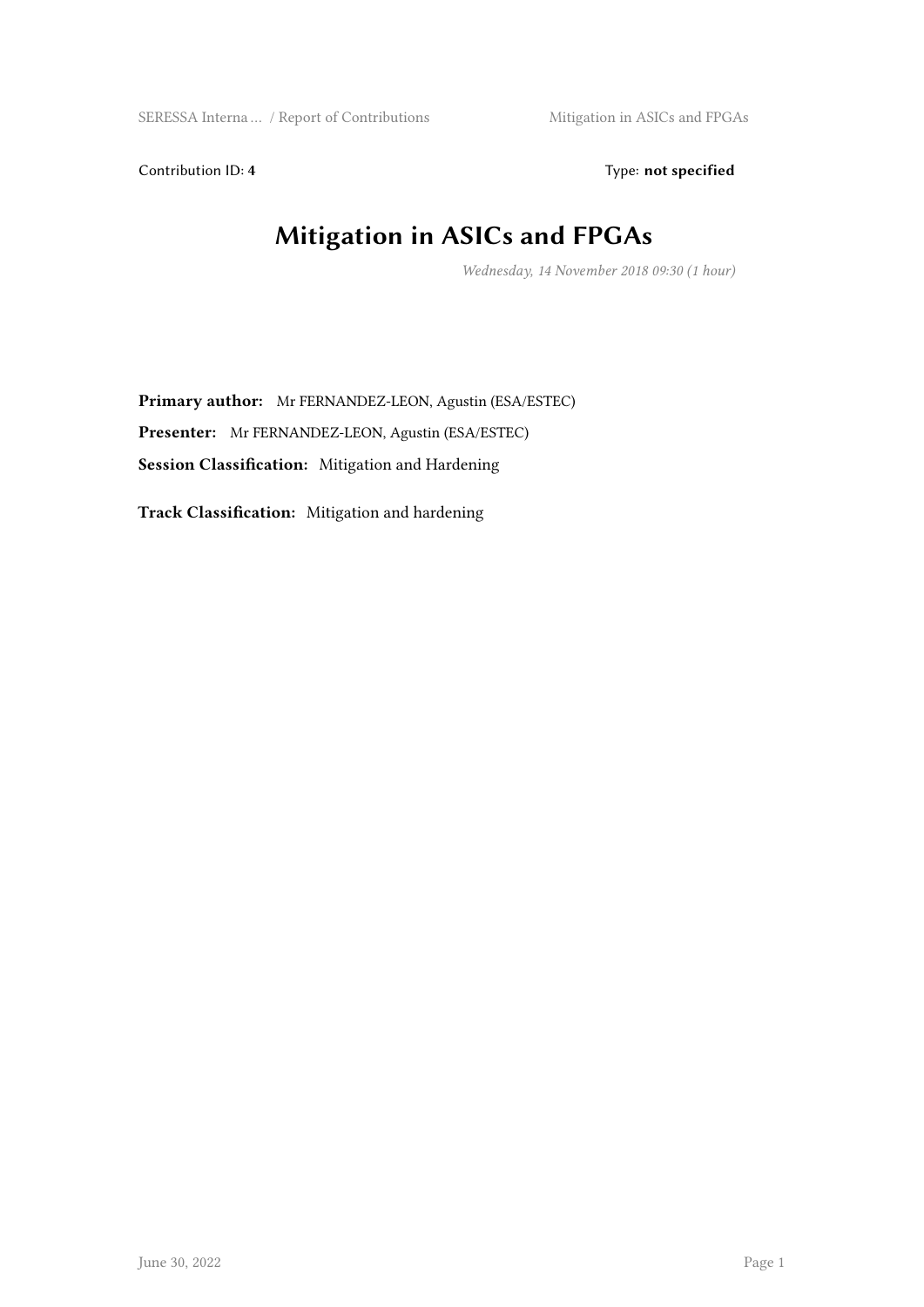Contribution ID: 5 Type: **not specified** 

#### **Space Environments**

*Monday, 12 November 2018 09:30 (1 hour)*

This talk presents the various radiation environments encountered by any spacecraft wandering in space, from LEO to interplanetary. For each of these environments, the potentially harmful phenomena - mainly trapped radiation, galactic cosmic rays and solar particle events - are presented as well as their degrading effects on spacecraft electronic systems.

**Primary author:** Mr EVANS, Hugh (ESA/TEC-EPS)

**Presenter:** Mr EVANS, Hugh (ESA/TEC-EPS)

**Session Classification:** Space and atmospheric environments

**Track Classification:** Space environments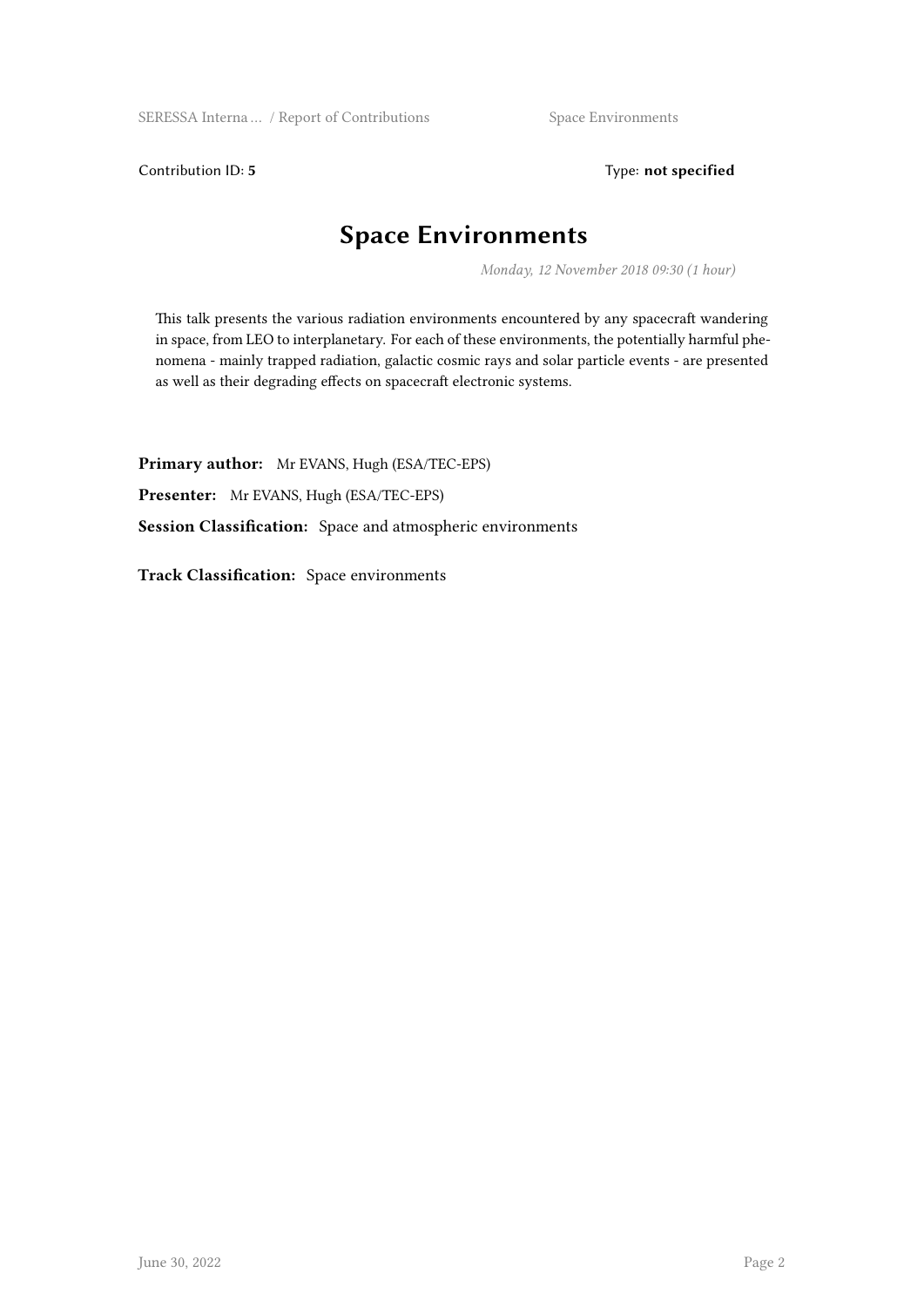Contribution ID: 6 Type: not specified

### **Atmospheric radiation**

*Friday, 16 November 2018 09:30 (1 hour)*

Primary author: Prof. WROBEL, Frédéric (University Montpellier 2 - IES) **Presenter:** Prof. WROBEL, Frédéric (University Montpellier 2 - IES) **Session Classification:** Space and atmospheric environments

**Track Classification:** Space environments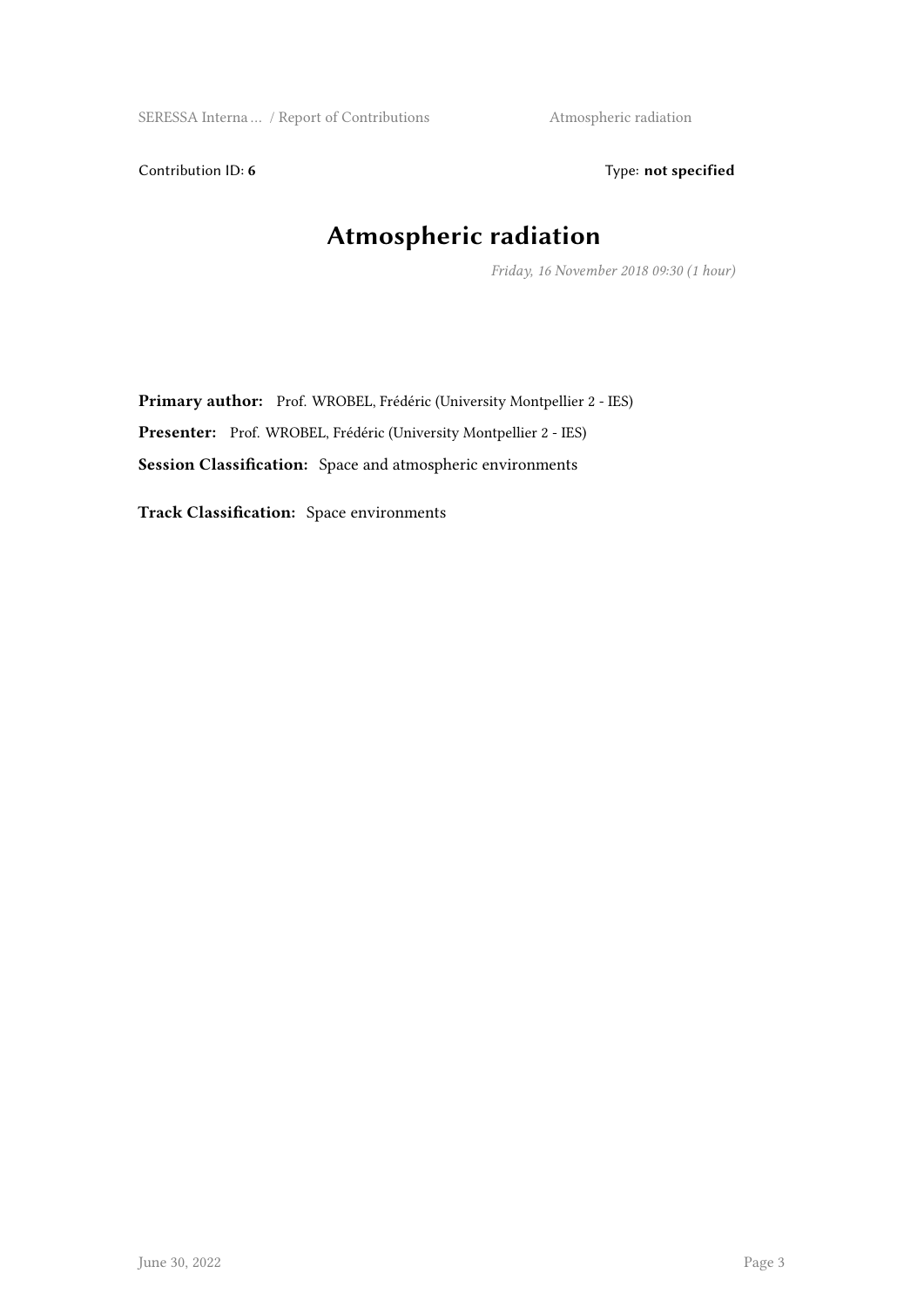Contribution ID: 7 Type: **not specified** 

#### **TID and TNID**

*Monday, 12 November 2018 11:00 (1h 15m)*

**Primary author:** Mr POIVEY, Christian (ESA) **Presenter:** Mr POIVEY, Christian (ESA) **Session Classification:** Radiation effects (SEE, TID, TNID)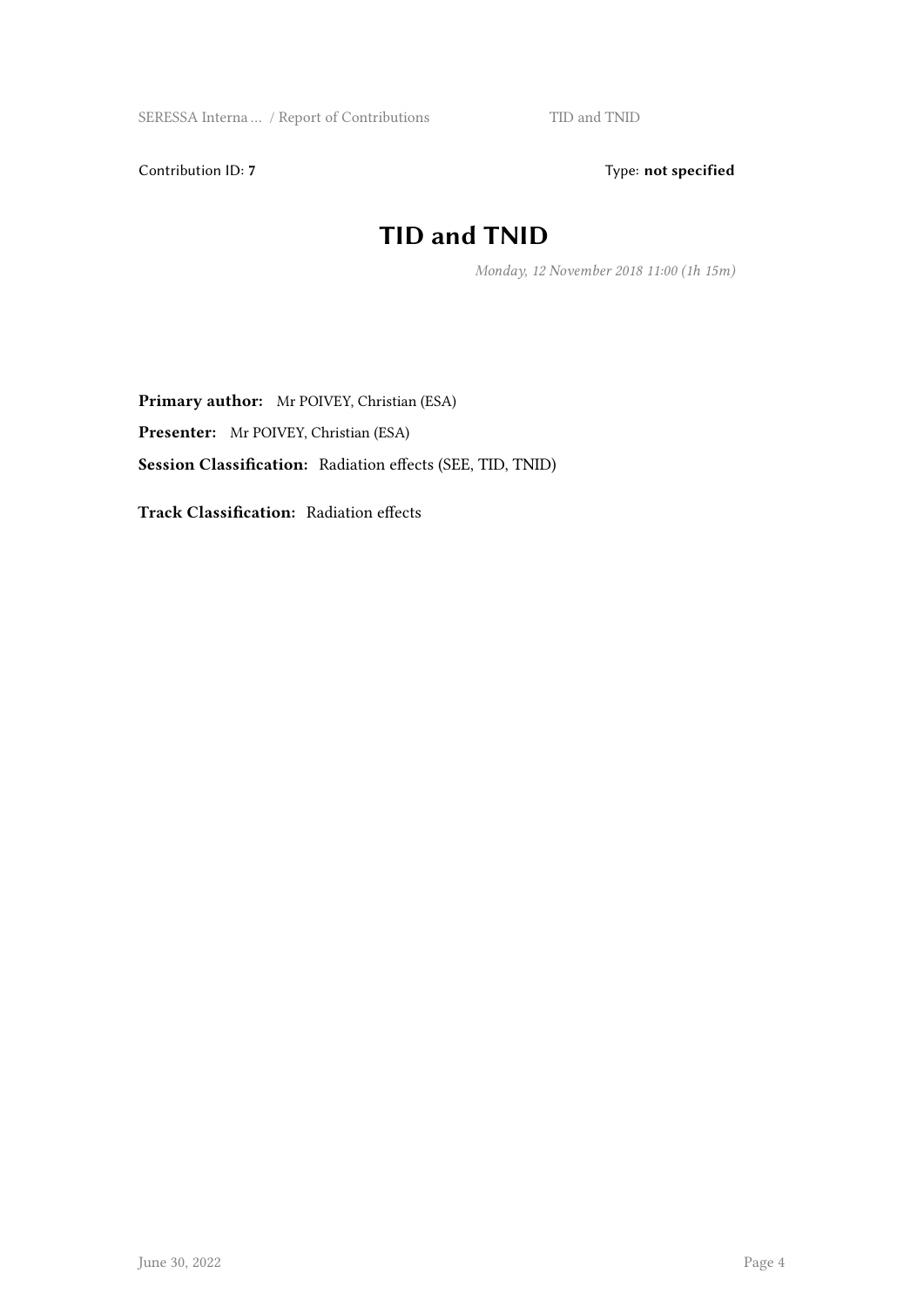Contribution ID: **8** Type: **not specified**

#### **Single Event Effects Test Methods**

*Monday, 12 November 2018 14:30 (1 hour)*

The lecture presents an overview of main types of single event effects (SEE), basic characteristics of sensitivity of devices and integrated circuits to SEE and existing standards and guidelines for testing with the use of heavy ion and proton accelerators. Basic requirements for both heavy ion and proton testing will be considered in detail including requirements for the energy of ions, their linear energy transfer (LET) and the range in semiconductor, recommendations for choosing the flux and fluency of ions, requirements for beam control during testing. Also, the lecture gives information about the specifics of testing for different types of SEE, such as: an impact of temperature and electrical bias conditions on the test results; recommendations for choosing test patterns during testing; advantages and disadvantages of static and dynamic testing; an impact of total ionizing dose effects on test results; specifics of testing for destructive types of SEEs and others. In addition, the lecture presents some recommendations for choosing the SEE test algorithms depending on the purpose and required result of testing.

**Primary author:** Dr TAPERO, Konstantin **Presenter:** Dr TAPERO, Konstantin **Session Classification:** Radiation effects (SEE, TID, TNID)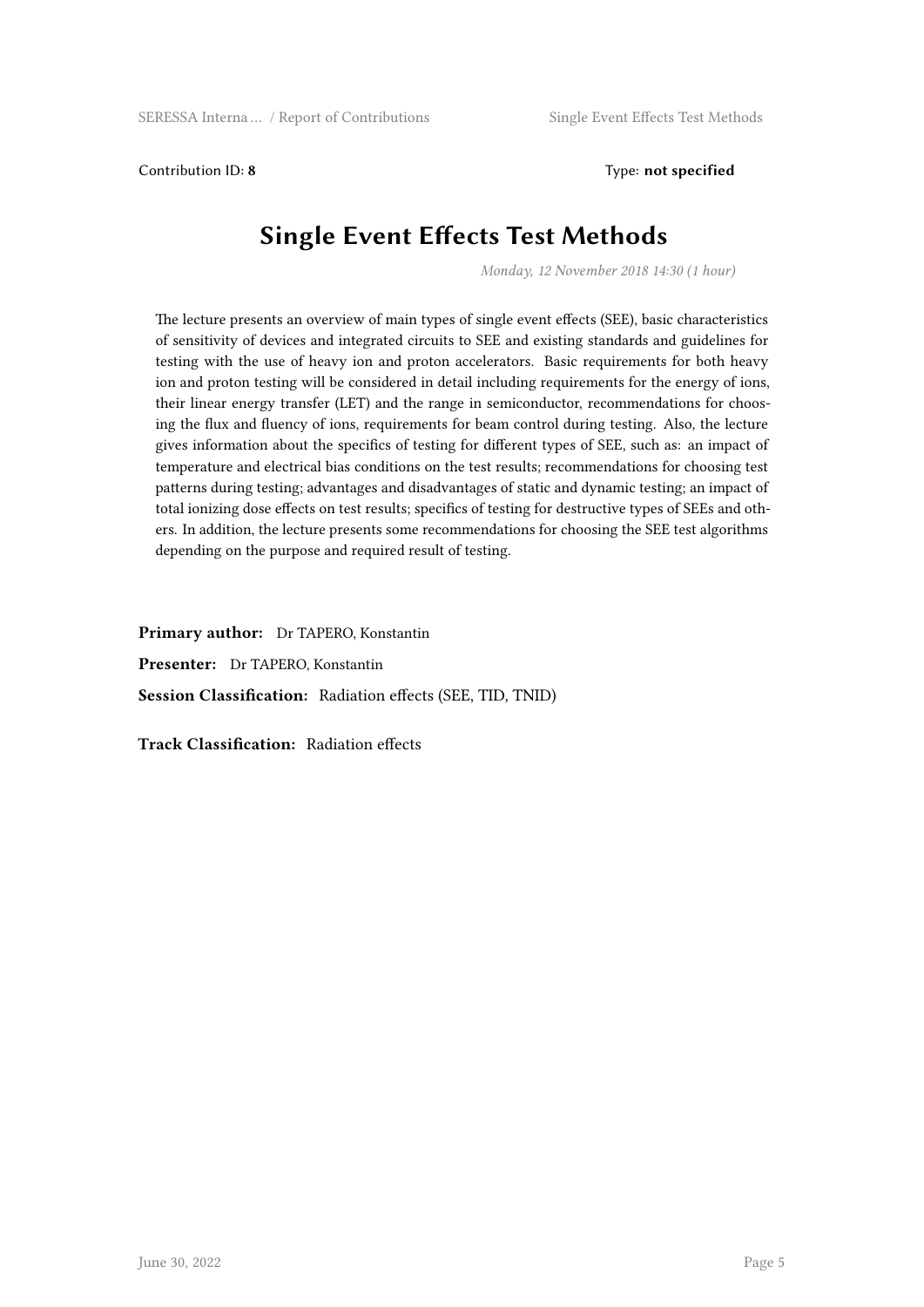Contribution ID: 9 Type: **not specified** 

#### **SEE effects on VLSI devices (ASIC and FPGA)**

*Monday, 12 November 2018 16:00 (1 hour)*

Radiation effects on VLSI technology are provoked when radiation particles such as neutrons, protons or heavy ions hit a sensitive region of the integrated circuits. Due to the progressive technology scaling, VLSI devices are becoming, more and more vulnerable to Single Event Effects (SEEs) and are subject to cumulative ionizing damage known as Total Ionization Dose (TID). This talk will firstly describe the state-of-the-art methodologies used for analysing the impact of radiation effects on modern FPGAs and ASICs by means of Computer Aided Design (CAD) tools and secondly, it will describe the state-of-the-art CAD design techniques for their mitigation.

**Primary author:** Prof. STERPONE, Luca (Politecnico di Torino) **Presenter:** Prof. STERPONE, Luca (Politecnico di Torino) **Session Classification:** Radiation effects (SEE, TID, TNID)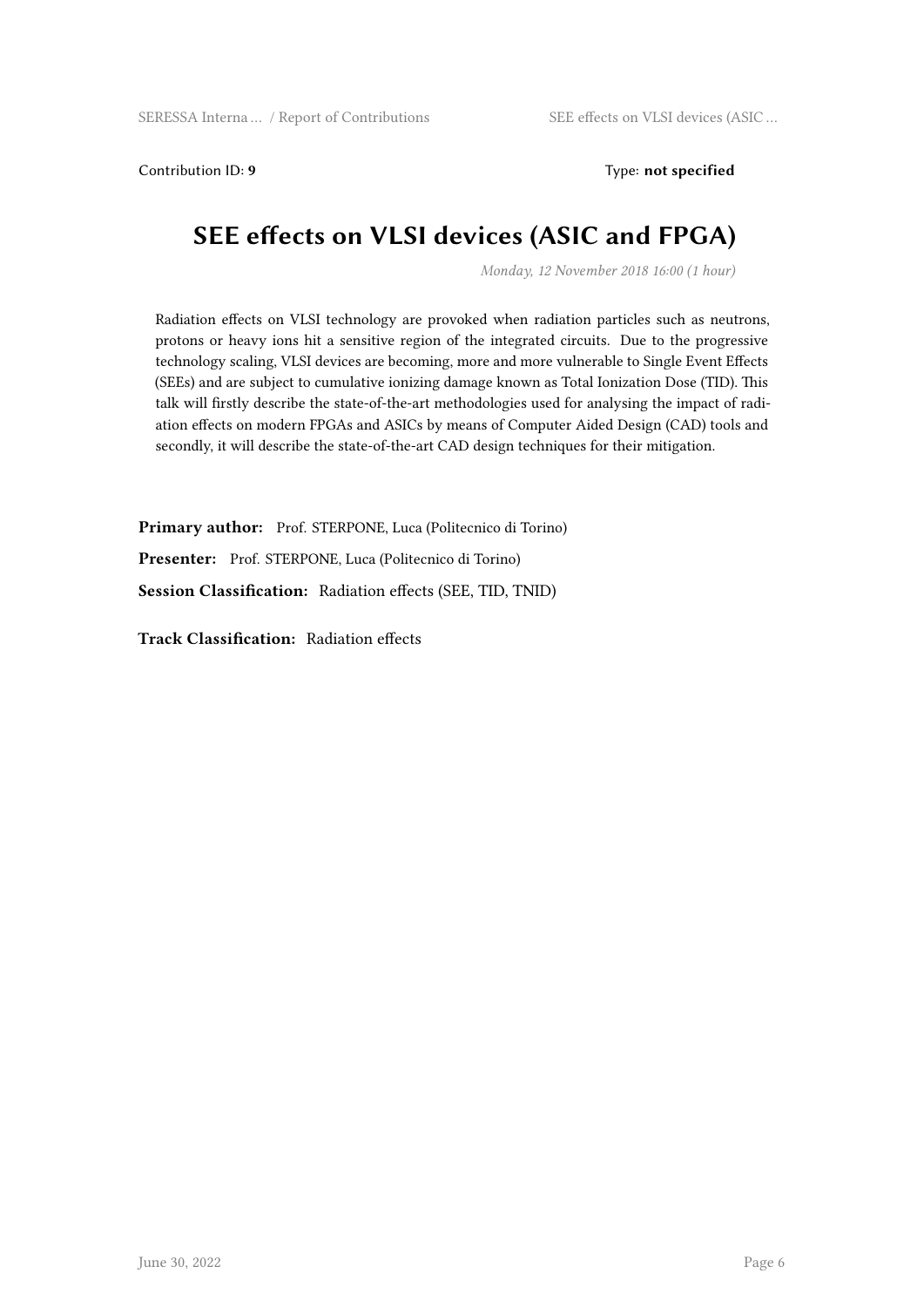Contribution ID: 10 **Type:** not specified

#### **EEE Parts in the New Space Paradigm**

*Monday, 12 November 2018 17:00 (1 hour)*

As the space business rapidly evolves to accommodate a lower cost model of development and operation via concepts such as commercial space and small spacecraft (aka, CubeSats and swarms), traditional EEE parts screening and qualification methods are being scrutinized under a risk reward trade space. In this presentation, two basic concepts will be discussed: The movement from complete risk aversion EEE parts methods to managing and/or accepting risk

via alternate approaches; and discussion of emerging assurance methods to reduce overdesign as well emerging model based mission assurance (MBMA) concepts. Example scenarios will be described as well as consideration for trading traditional versus alternate methods.

**Primary author:** Mr LABEL, Kenneth (NASA-GSFC)

**Presenter:** Mr LABEL, Kenneth (NASA-GSFC)

**Session Classification:** Mitigation and Hardening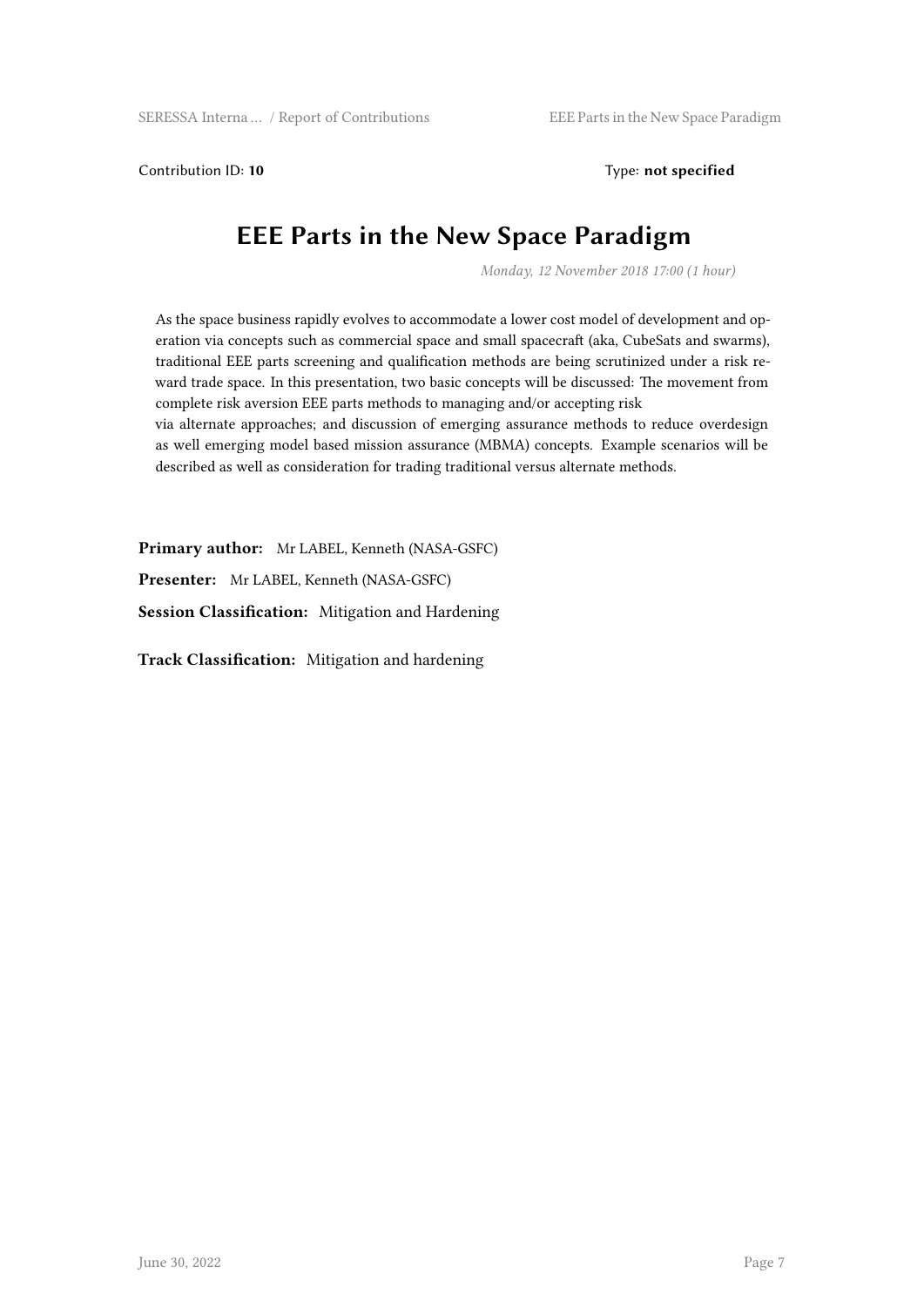Contribution ID: 12 Type: **not specified** 

# **Opening speeches and program overview**

*Monday, 12 November 2018 09:00 (30 minutes)*

**Primary authors:** Dr VELAZCO, Raoul (Université Grenoble - TIMA); Dr DEPREZ, Gregoire (ESA); Mr POIVEY, Christian (ESA); Dr FERLET-CAVROIS, Veronique (ESA); Mr FERNANDEZ-LEON, Agustin (ESA / ESTEC - TEC-EPS); ZADEH, Ali (ESA); Mr ESTELA, Jaime (Spectrum ARC GmbH)

**Presenters:** Dr VELAZCO, Raoul (Université Grenoble - TIMA); Dr DEPREZ, Gregoire (ESA)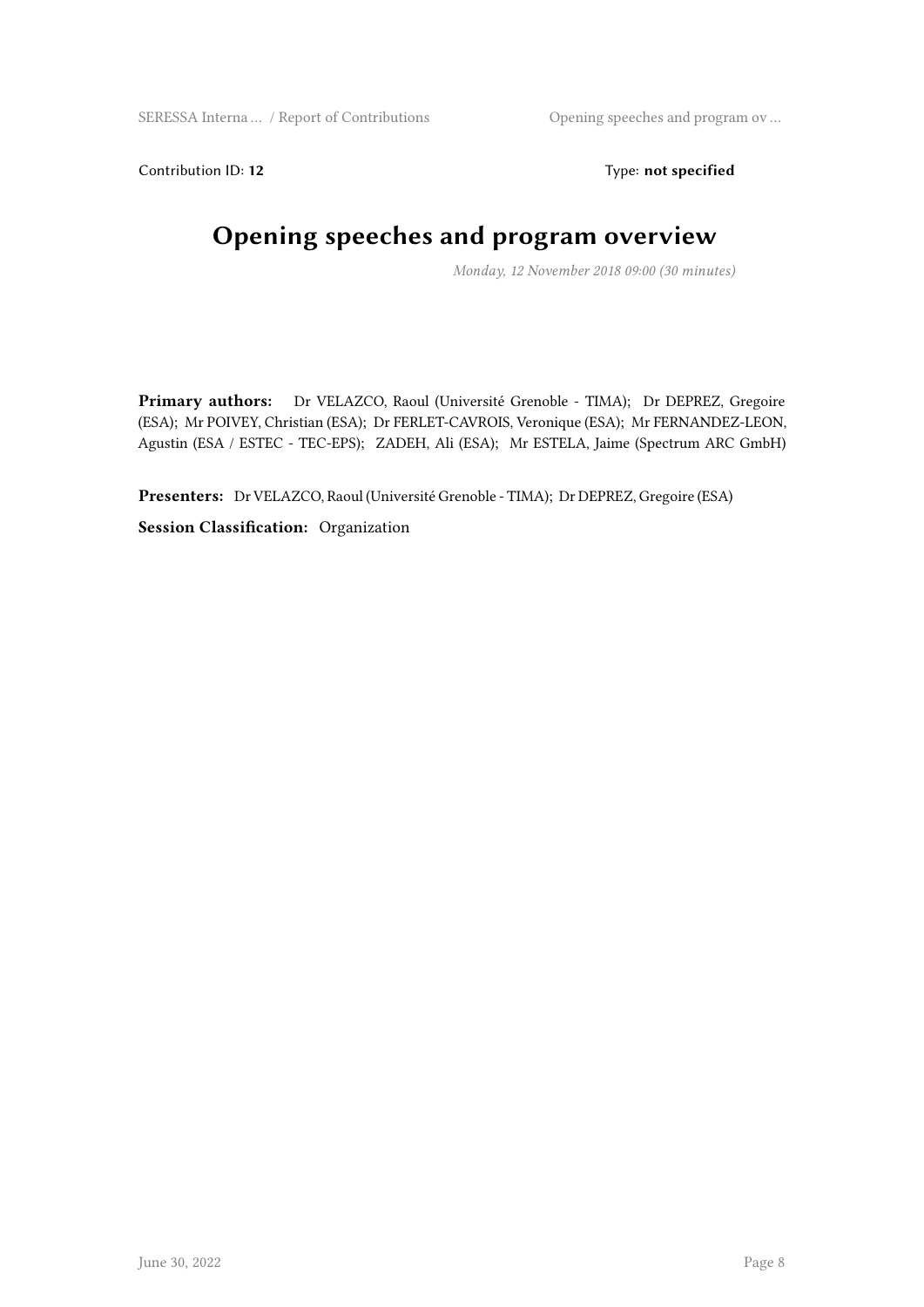SERESSA Interna ... / Report of Contributions Technical training

Contribution ID: 13 Type: **not specified** 

#### **Technical training**

*Thursday, 15 November 2018 15:30 (2h 30m)*

**Primary authors:** COSTANTINO, Alessandra (ESA-ESTEC); MUSCHITIELLO, Michele (ESA-ESTEC TEC-QEC)

**Co-author:** Dr ESTELA, Jaime (Spectrum ARC GmbH)

**Presenters:** COSTANTINO, Alessandra (ESA-ESTEC); MUSCHITIELLO, Michele (ESA-ESTEC TEC-QEC); Dr ESTELA, Jaime (Spectrum ARC GmbH)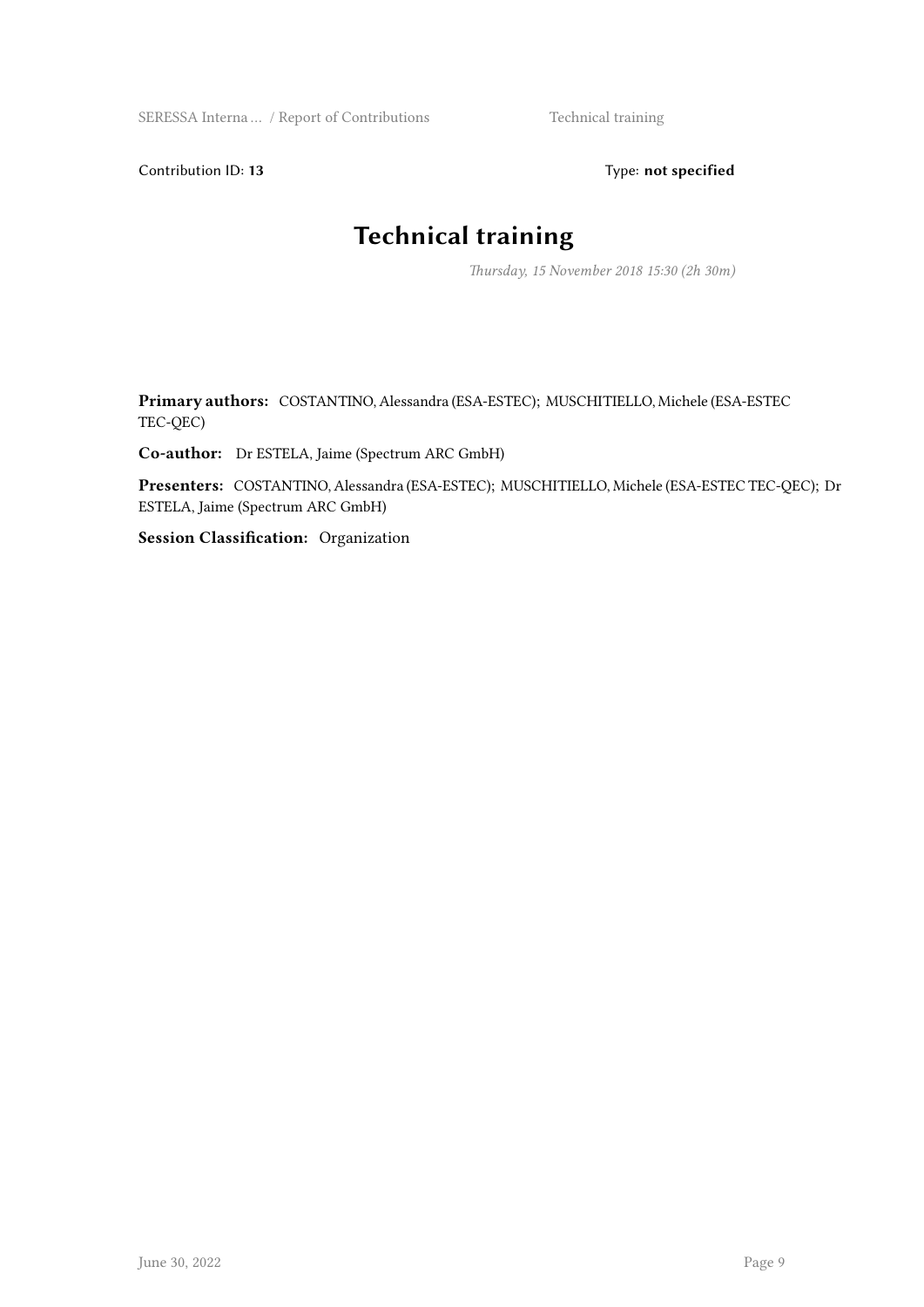Contribution ID: 14 Type: **not specified** 

### **ESTEC High Bay and test rooms visit**

*Thursday, 15 November 2018 15:30 (2h 30m)*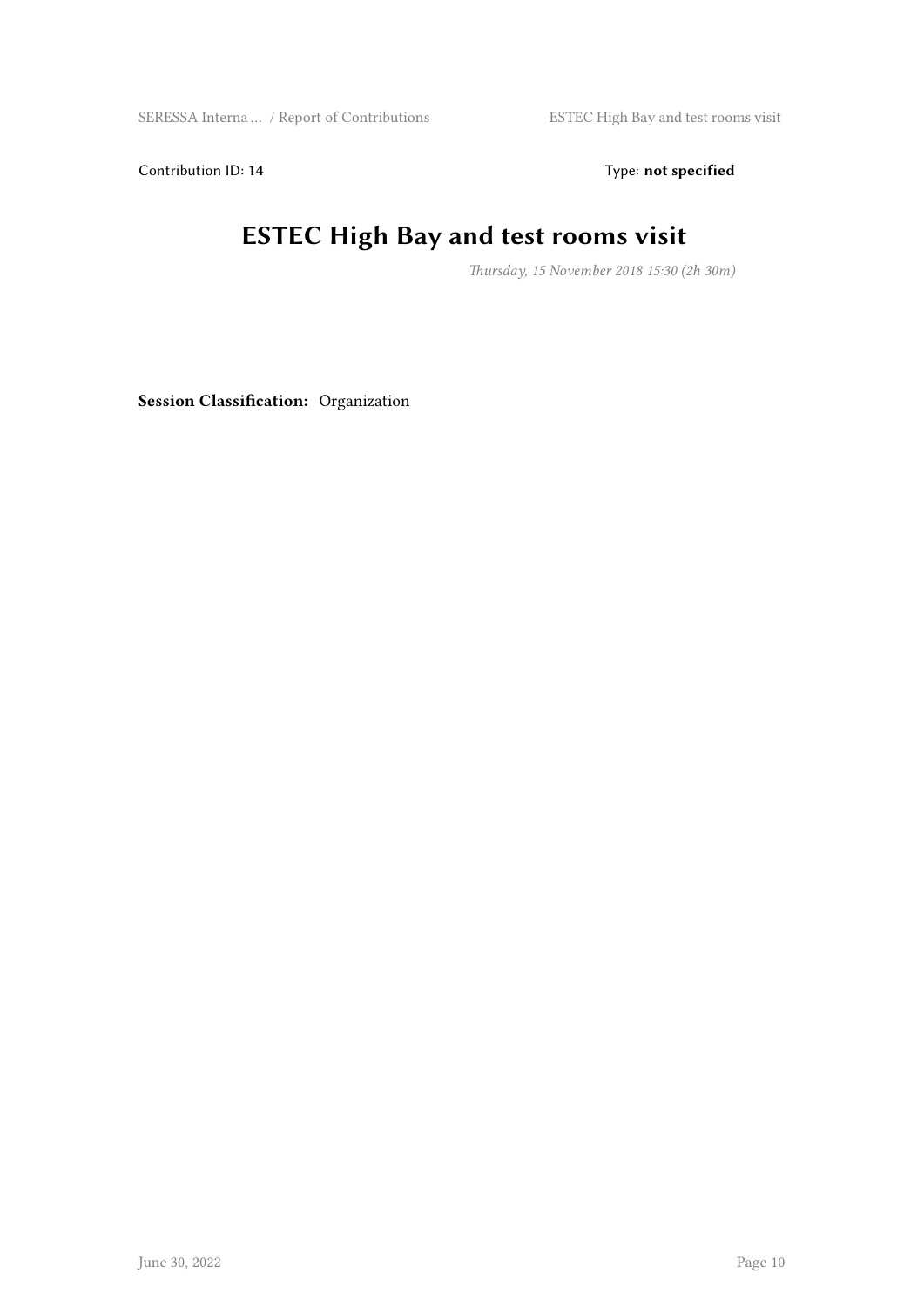Contribution ID: 15 Type: **not specified** 

## **Concluding remarks**

*Friday, 16 November 2018 16:00 (30 minutes)*

**Primary authors:** Dr VELAZCO, Raoul (Laboratoire TIMA); Dr DEPREZ, Gregoire (ESA); Mr POIVEY, Christian (ESA); Dr FERLET-CAVROIS, Veronique (ESA); Mr FERNANDEZ-LEON, Agustin (ESA); ZADEH, Ali (ESA); Mr ESTELA, Jaime (Spectrum ARC GmbH)

**Presenters:** Dr VELAZCO, Raoul (Laboratoire TIMA); Dr DEPREZ, Gregoire (ESA)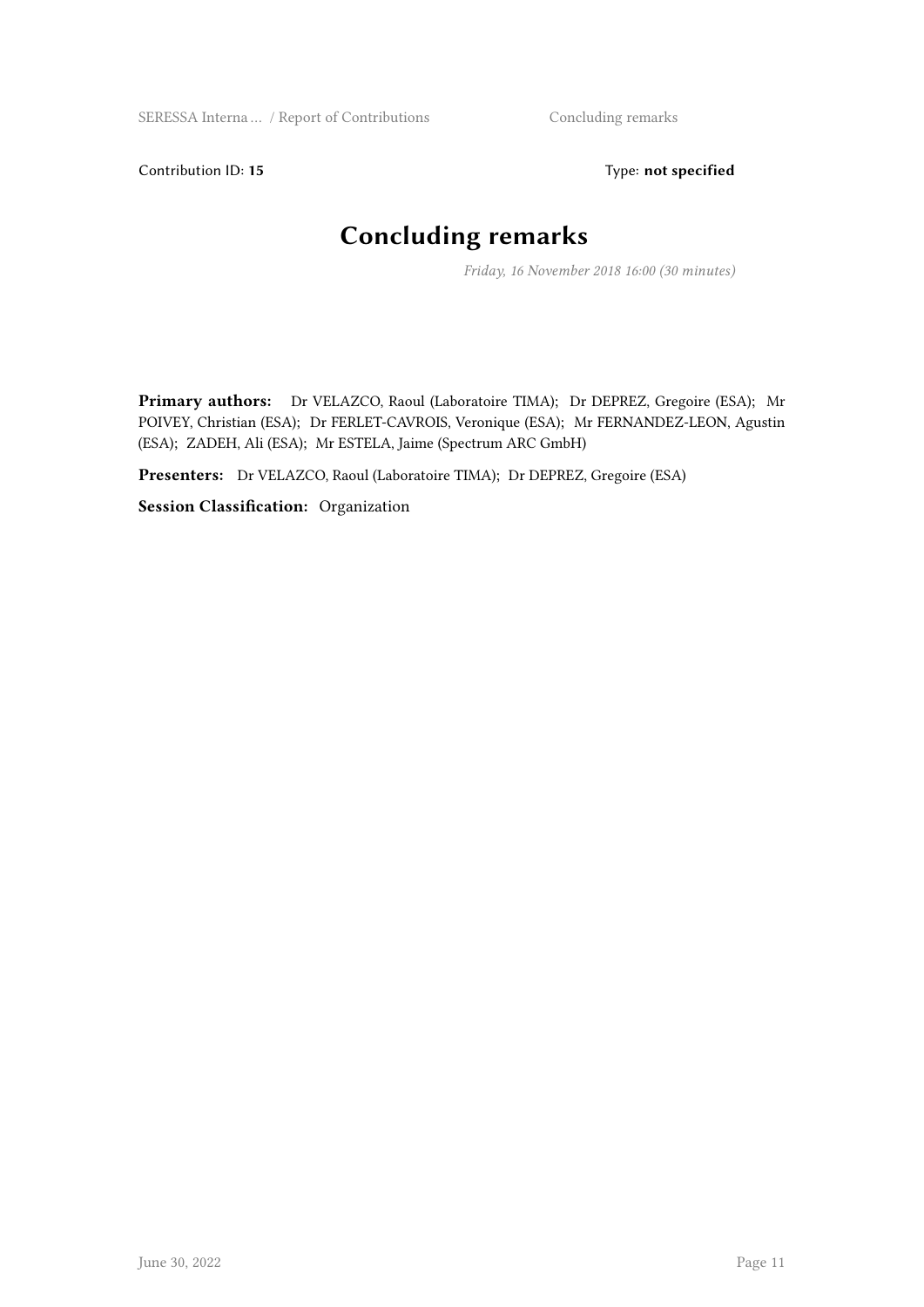Contribution ID: 16 Type: **not specified** 

#### **Radiation Effects Hardness Assurance for space mission**

*Tuesday, 13 November 2018 09:30 (1 hour)*

The approach used to ensure that parts will meet performance requirements for a mission operating in a radiation environment will be discussed. First part

will mostly focus on Single Event Effect Hardness Assurance. A particular mission will be used to illustrate the method. Second part will develop total ionizing dose (TID) and displacement damage (DD) hardness assurance.

Rationale for defining Radiation Design Margin (RDM) requirements will be presented. Systematic errors and uncertainties on the different inputs needed to define the TID and DD RDM will be discussed.

**Primary author:** Dr BUCHNER, Stephen (United States Naval Research Laboratory)

Presenter: Dr BUCHNER, Stephen (United States Naval Research Laboratory)

**Session Classification:** Mitigation and Hardening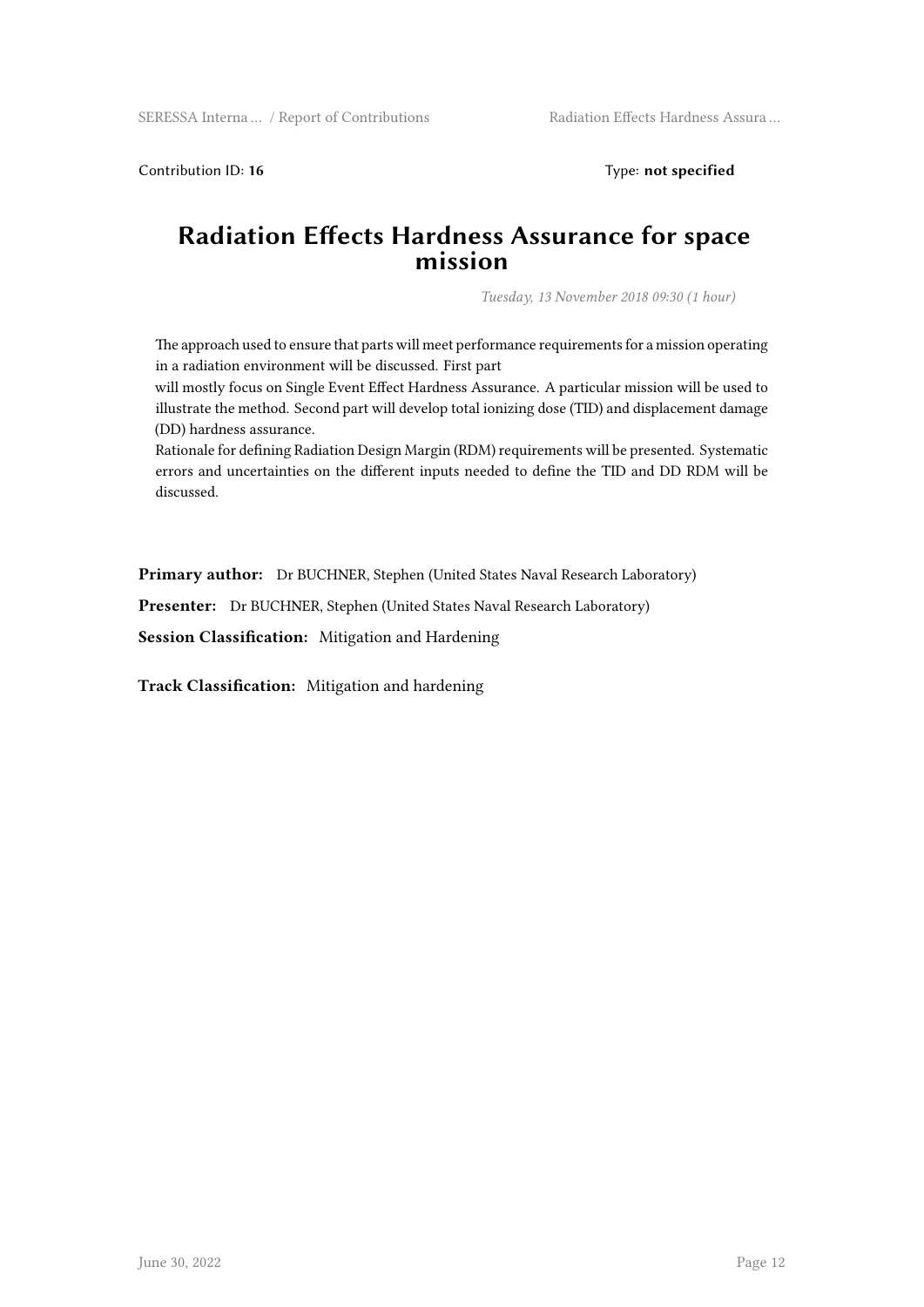Contribution ID: **17** Type: **not specified**

#### **System Hardening and Real Applications**

*Tuesday, 13 November 2018 11:00 (2 hours)*

This talk describes the suitable protections at architecture and system level against the effects of radiation on electronic components and digital systems. After the description of the general architecture of a space avionics system, the potential solutions for each type of units constituting an on-board computer are presented through the example of real space applications: avionics bus, links, memory units, and – the main part – processing units i.e. fault-tolerant architectures. The main fault-tolerant mechanisms are overviewed, as time replication either at instruction or task level, duplex, triplex (TMR), lock-step, and a trade-off between these different solutions. Then, real case studies are analyzed.

**Primary author:** Mr PIGNOL, Michel (CNES) **Presenter:** Mr PIGNOL, Michel (CNES) **Session Classification:** Mitigation and Hardening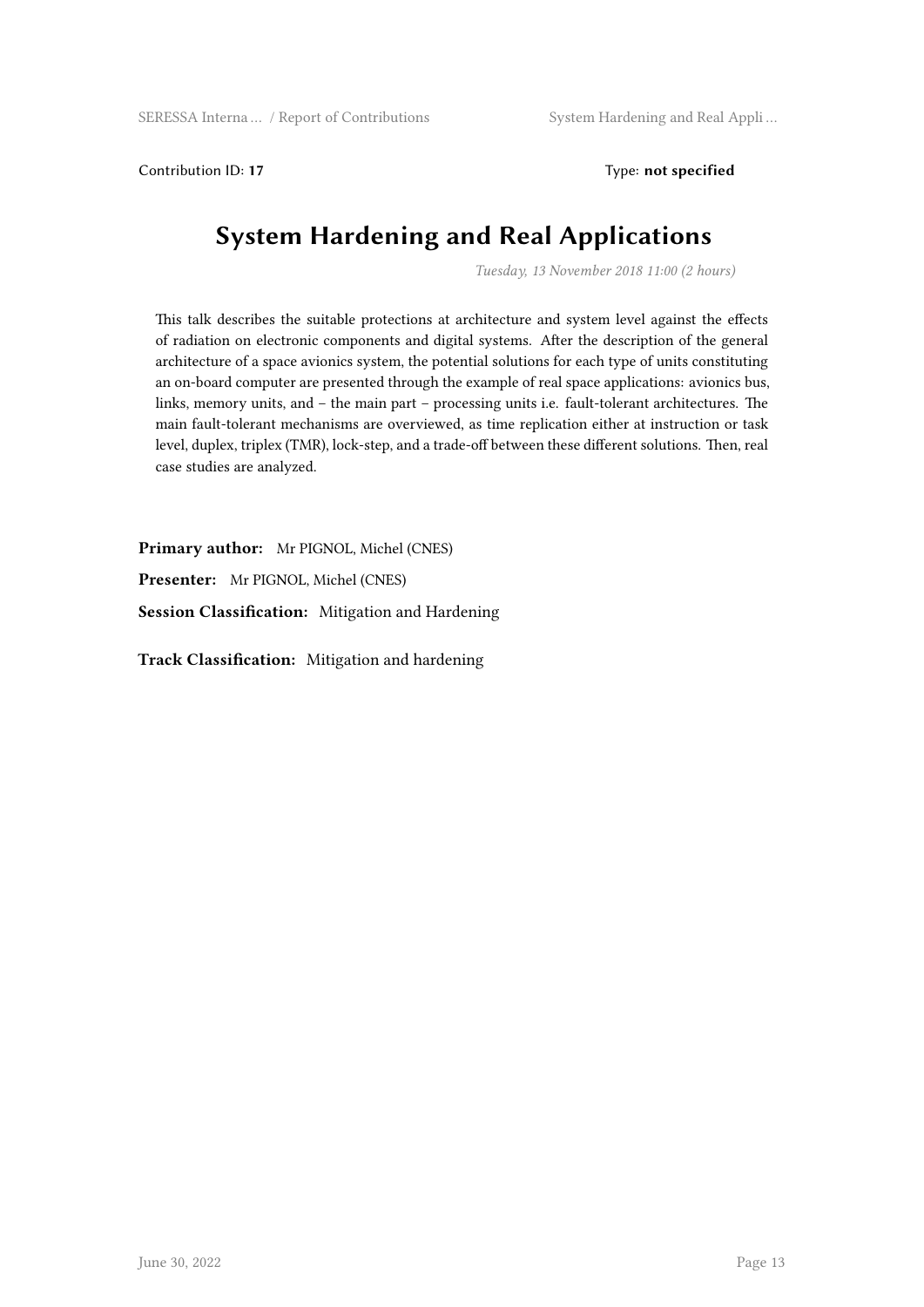Contribution ID: **19** Type: **not specified**

#### **New Developments in FPGA: SEUs and Fail-Safe Strategies**

*Wednesday, 14 November 2018 11:00 (1 hour)*

Technology is changing at a fast pace. Transistor geometries are getting smaller, voltage thresholds are getting lower, design complexity is exponentially increasing, and user options are expanding. Consequently, reliable insertion of error detection and correction (EDAC) circuitry has become relatively challenging. As a response, a variety of mitigation techniques are being implemented. They range from weaker EDAC circuits that save area and power to strong mitigation strategies that come as a great expense to the system. Regarding FPGA and ASIC EDAC insertion, there is no "one-solution-fits-all." The user must be aware of plethora of concerns. As an example, each FPGA device-type requires a different mitigation strategy for various reasons. This presentation will focus on the susceptibilities of a variety of FPGA types and ASICs in the avionics and space environment. In addition, the user will be provided information on what are the optimal mitigation strategies per FPGA and ASIC. Internal device component mitigation versus system level mitigation will also be discussed.

**Primary author:** Mrs BERG, Melanie (NASA - GSFC) **Presenter:** Mrs BERG, Melanie (NASA - GSFC) **Session Classification:** Mitigation and Hardening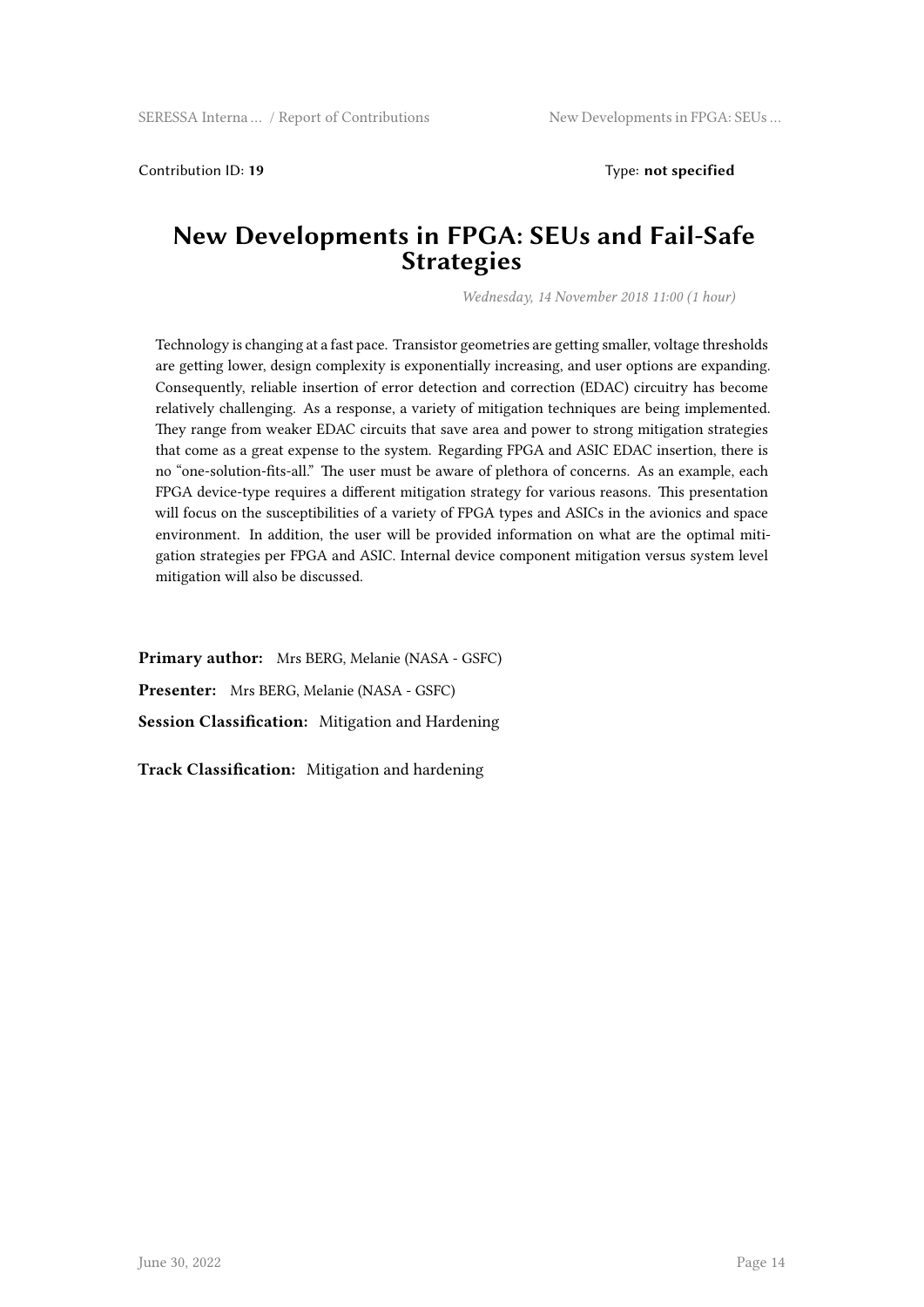Contribution ID: 20 Type: **not specified** 

#### **New Paradigm of error correction used for reliable embedded memories in aerospace applications**

*Thursday, 15 November 2018 12:00 (1 hour)*

**Presenter:** Dr GHAFFARI, Fakhreddine (ENSEA) **Session Classification:** Mitigation and Hardening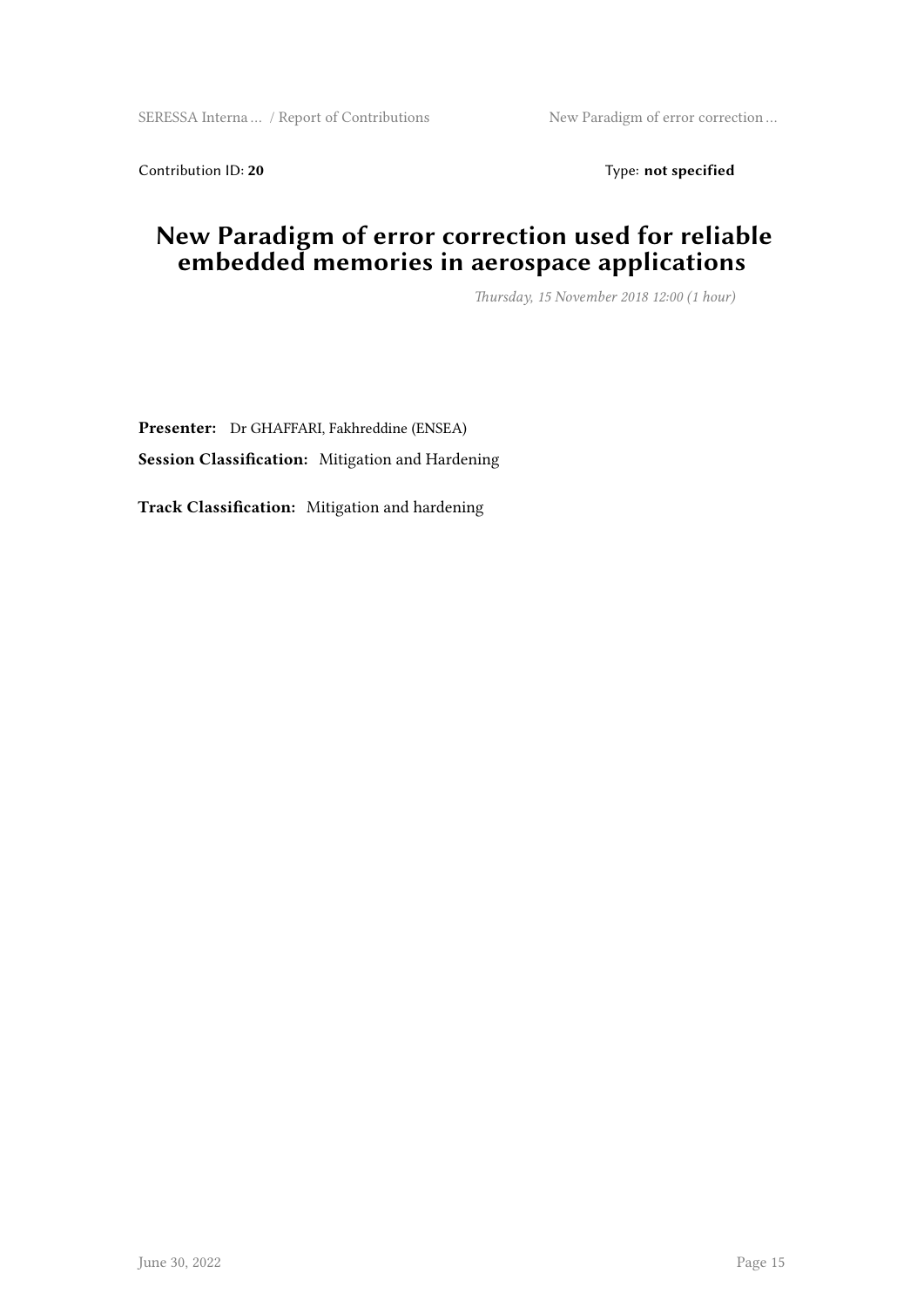Contribution ID: 21 Type: **not specified** 

#### **Error-rate Prediction for Programmable Circuits: Methodology, Tools and Studied Cases**

*Tuesday, 13 November 2018 17:00 (1 hour)*

This presentation describes a method devoted to SEU error-rate prediction for processor-based architectures. The proposed method combines results issued from fault-injection, performed at circuit by means of CEU (Code Emulated Upsets), to those issued from radiation ground tests. It allows predicting error rates without requiring radiation ground-tests for future applications. The approach was successfully applied to processors and FPGAs and is illustrated by three representative case-studies.

**Primary author:** Dr VELAZCO, Raoul (Laboratoire TIMA) **Presenter:** Dr VELAZCO, Raoul (Laboratoire TIMA) **Session Classification:** Tests and simulations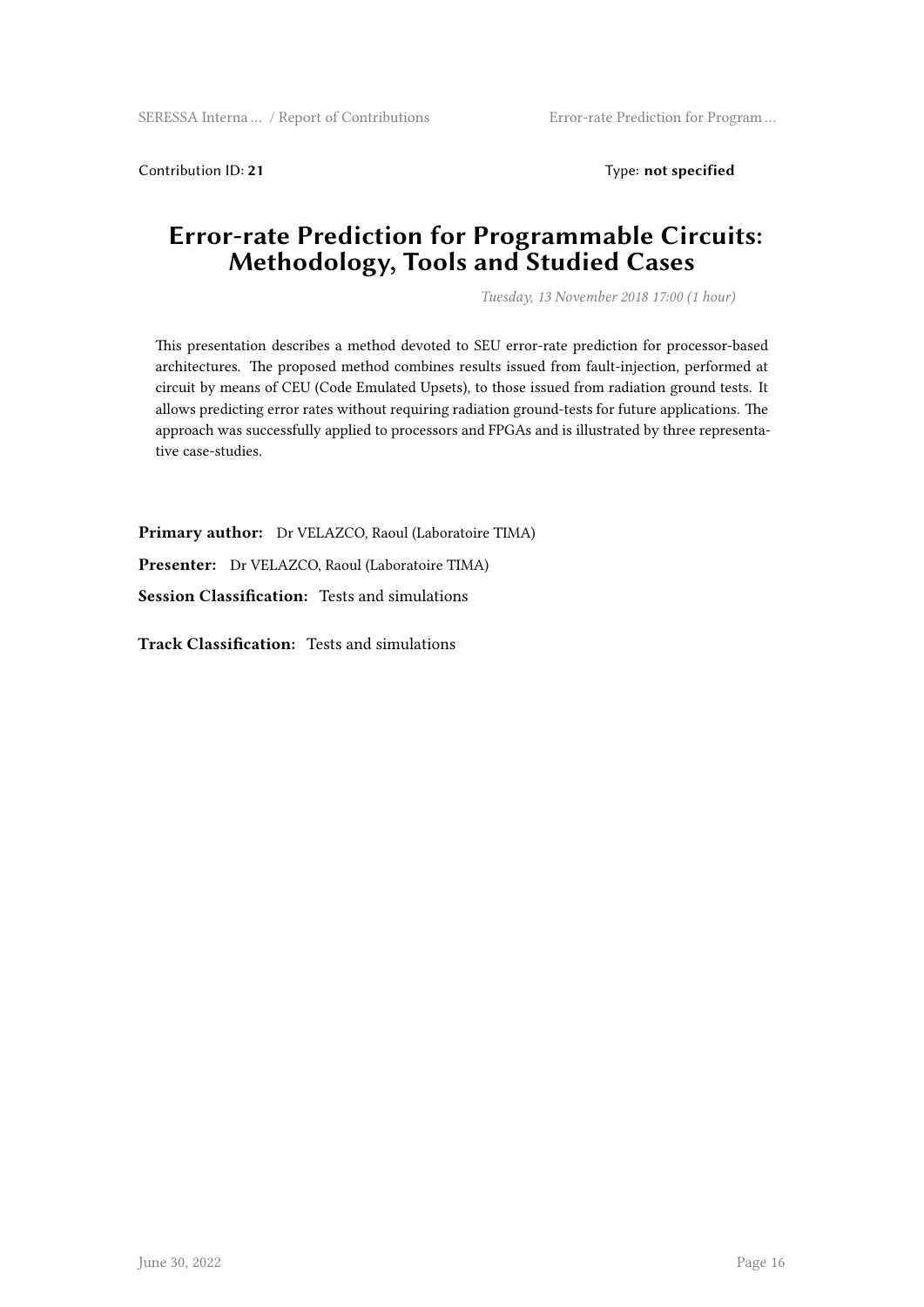Contribution ID: **22** Type: **not specified**

#### **Microprocessor testing: characterization tests, mitigation**

*Wednesday, 14 November 2018 14:30 (1 hour)*

Most satellites use radiation-hardened microprocessors, as many organizations are concerned that a microprocessor failure could be catastrophic to the mission. Most radiation hardened microprocessors are not as capable as commercial microprocessors, and the instrument's performance might be affected by the microprocessor's capability. Commercial microprocessors can be useful for secondary, non-mission computations so that the radiation-hardened microprocessor has more capacity for mission critical processing. Qualifying a commercial microprocessor for space usage can be quite complicated, though. This talk will highlight methods for characterizing microprocessors for SEE failures, methods for mitigating microprocessors, and open questions regarding microprocessor resilience. The talk includes a short introduction to computer architecture for several

types of microprocessors.

**Primary author:** QUINN, Heather (Los Alamos National Laboratory) **Presenter:** QUINN, Heather (Los Alamos National Laboratory) **Session Classification:** Tests and simulations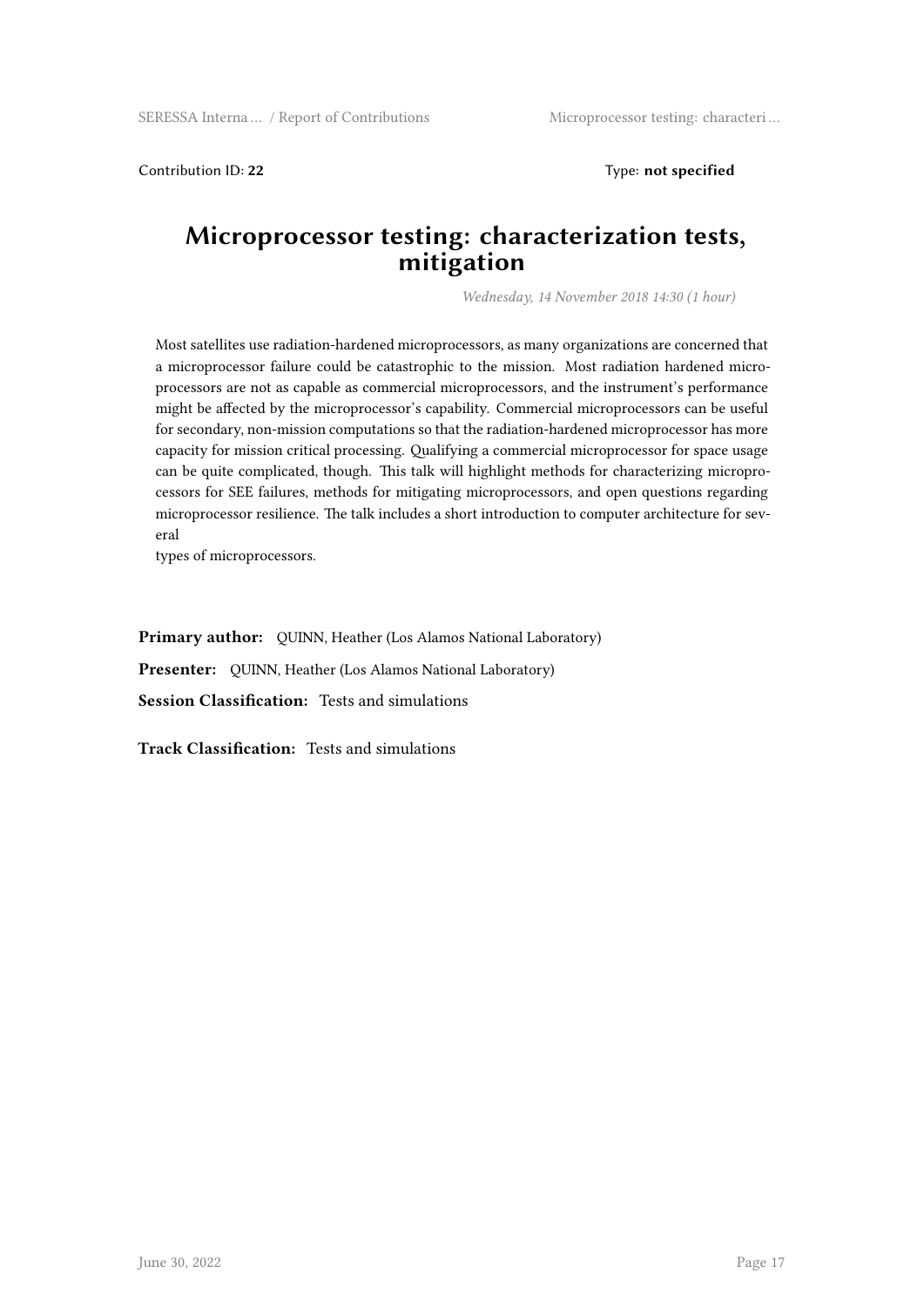Contribution ID: 23 Type: **not specified** 

## **Radiation tests of advanced SRAM memories**

*Wednesday, 14 November 2018 17:00 (1 hour)*

**Presenter:** Dr CLEMENTE, Juan (Universidad Complutense de Madrid) **Session Classification:** Tests and simulations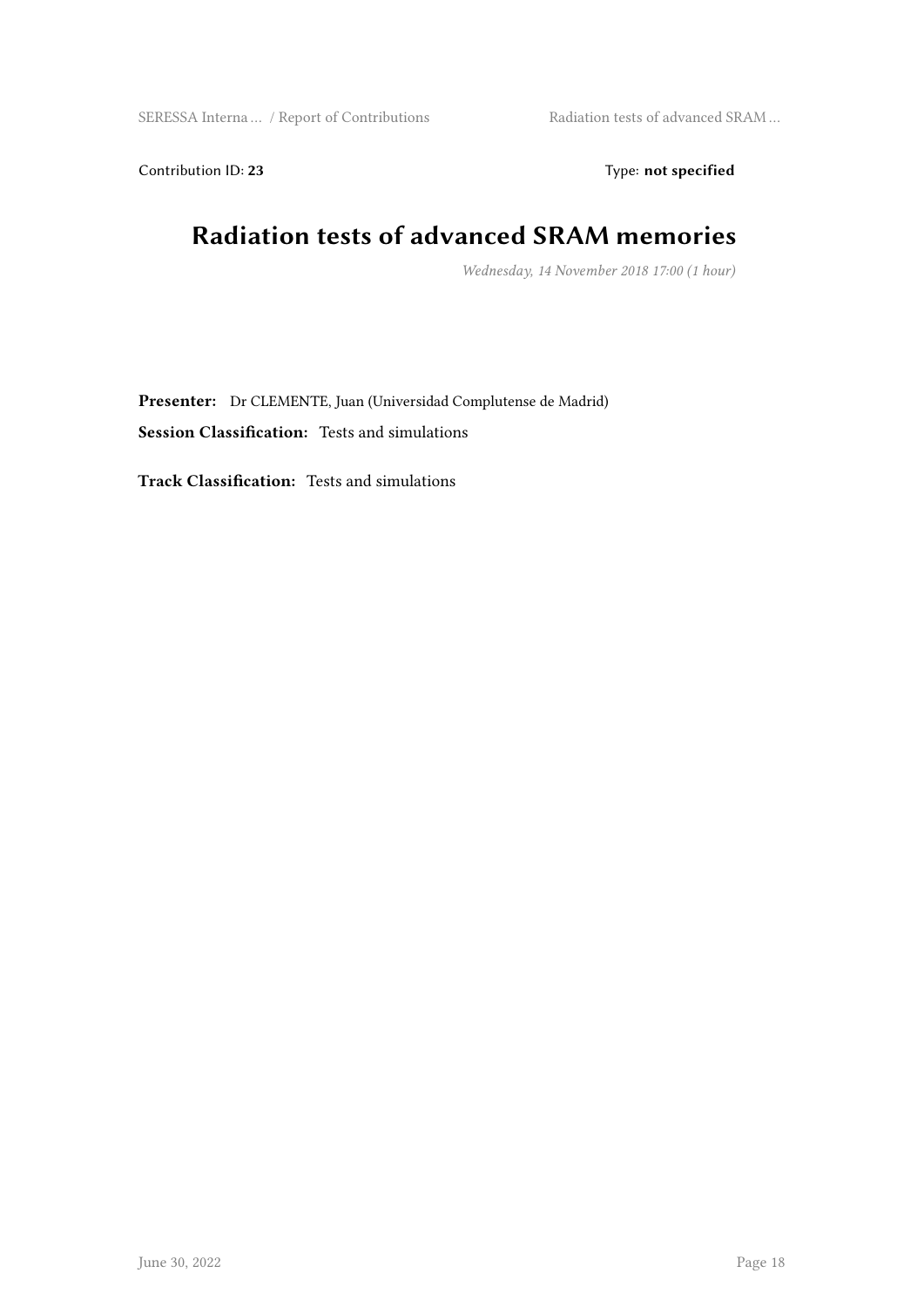Contribution ID: 24 Type: **not specified** 

#### **Accurate Abstraction and High Level Modeling and Validation of SEE in Electronic Systems**

*Tuesday, 13 November 2018 14:30 (1 hour)*

In this talk, we will be discussed the practical use of formal based techniques, such as SAT, SMT and probabilistic model checker to analyze SEEs at logical and higher abstraction levels. Through examples, we will illustrate each approach and its benefits.

**Primary author:** Dr AIT MOHAMED, Otmane (University Concordia) **Presenter:** Dr AIT MOHAMED, Otmane (University Concordia) **Session Classification:** Tests and simulations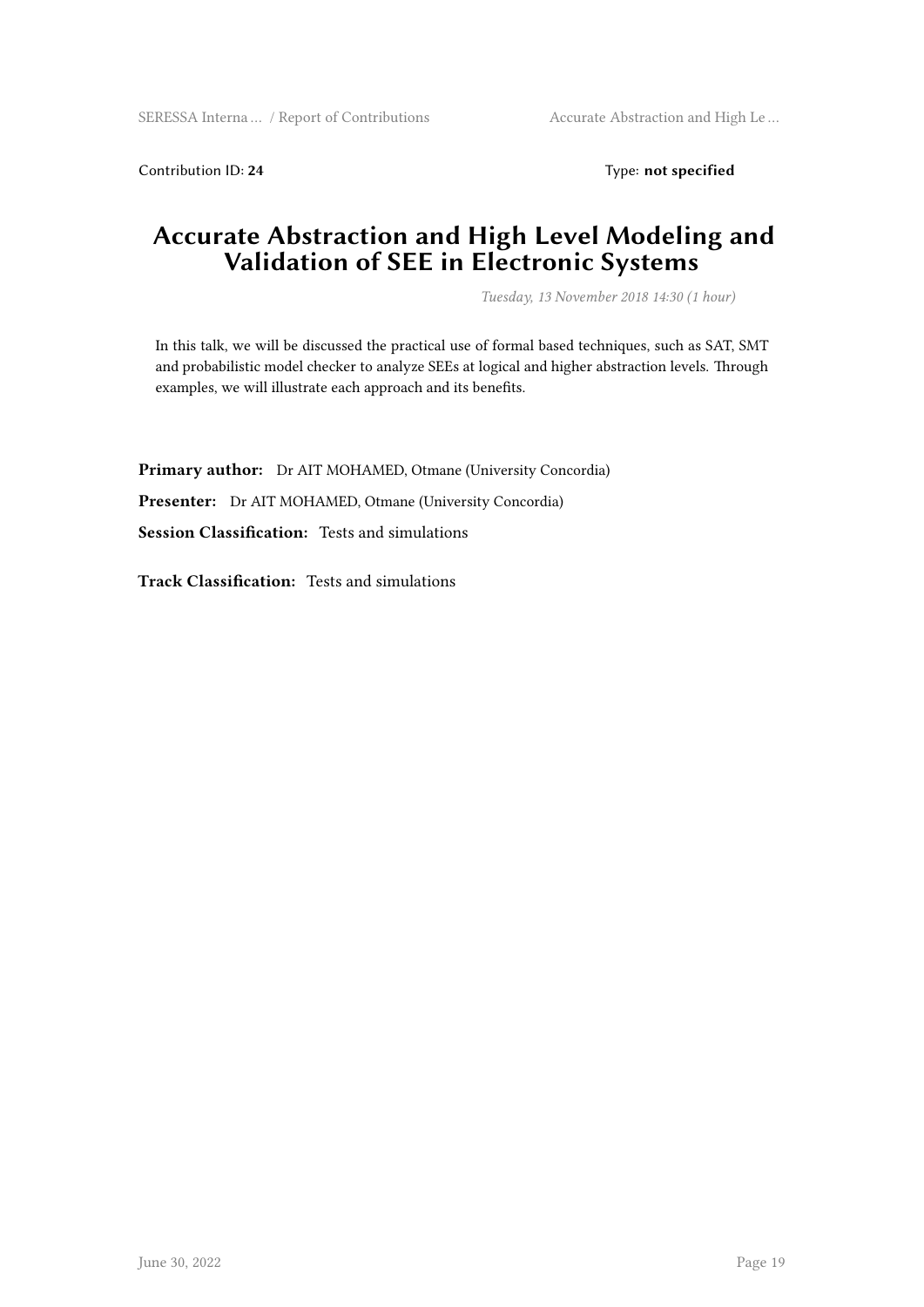Contribution ID: **25** Type: **not specified**

#### **Fault Injection Methodologies**

*Tuesday, 13 November 2018 15:30 (1 hour)*

Fault injection is a widely used method to evaluate fault effects and error mitigation in a design. While not a replacement for standard Radiation- Hardness Assurance methodologies, it can provide valuable information in a quick and inexpensive manner. Moreover, recent developments have improved performance by several orders of magnitude, thus enabling the realization of extremely large fault injection campaigns. Today, fault injection can be used to forecast the expected circuit behaviour in the occurrence of SEUs and SETs, validate error mitigation approaches and detect weak areas that require error mitigation. This talk will review the most relevant fault injection methods, covering software-based techniques, simulation techniques and FPGA-based emulation techniques. Recent advances for SET and MCU emulation will also be presented.

**Primary author:** Prof. ENTRENA ARRONTES, Luis (Universidad Carlos III Madrid) **Presenter:** Prof. ENTRENA ARRONTES, Luis (Universidad Carlos III Madrid) **Session Classification:** Tests and simulations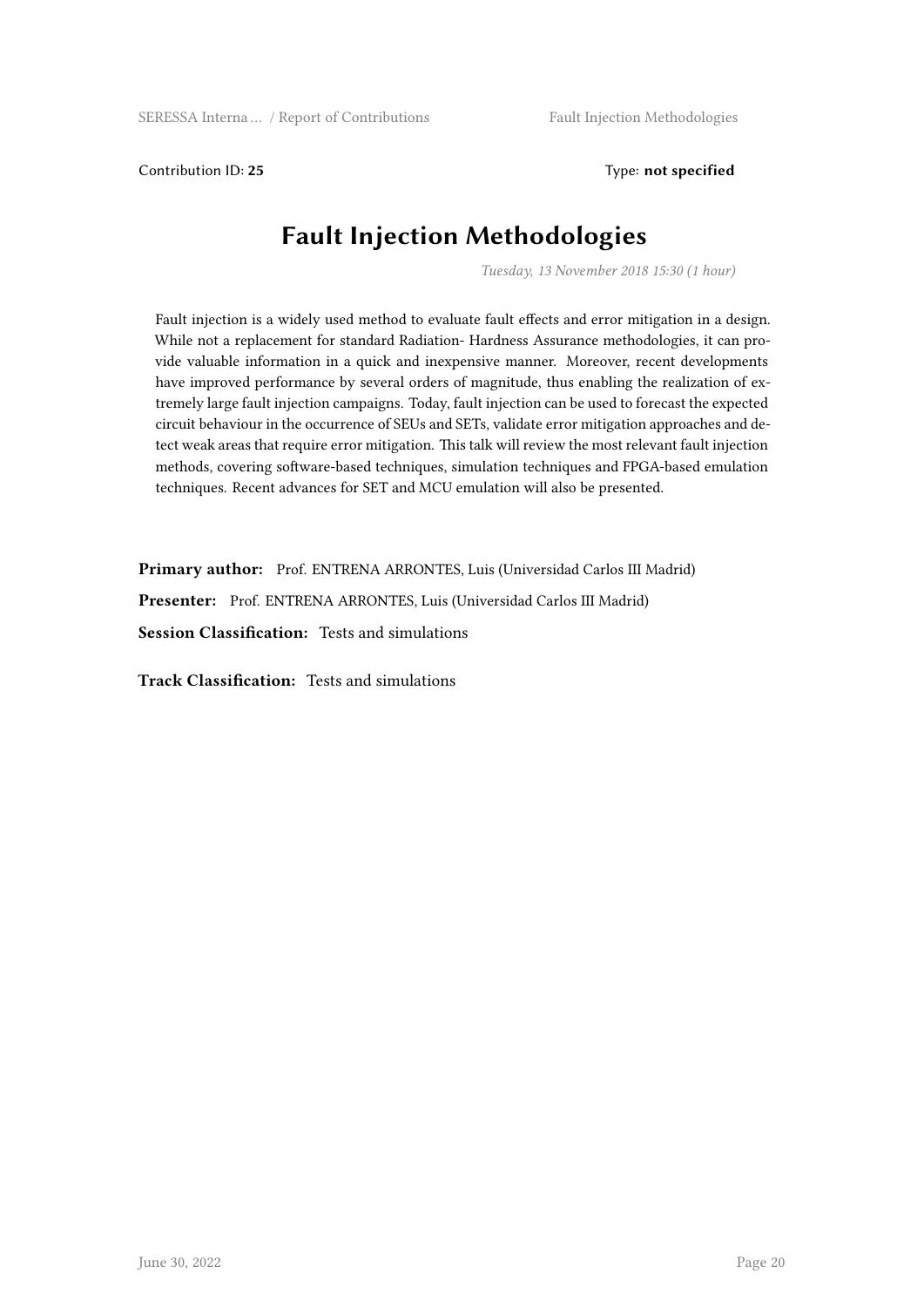Contribution ID: **26** Type: **not specified**

#### **Multi and Many core Processors: Fault tolerance and Radiation tests**

*Wednesday, 14 November 2018 15:30 (1 hour)*

This work evaluates the SEE static and dynamic sensitivity of a single-chip many-core processor having implemented 16 compute clusters, each one with 16 processing cores. A comparison of the dynamic tests when processing-cores cache memories are enabled and disabled is presented. The experiments were validated through radiation ground testing performed with 14 MeV neutrons on the MPPA-256 many-core processor manufactured in TSMC CMOS 28HP technology.

**Primary authors:** Prof. RAMOS, Pablo (Universidad de las Fuerzas Armadas-ESPE); Prof. VARGAS, Vanessa (Universidad de las Fuerzas Armadas-ESPE); Dr VELAZCO, Raoul (Laboratoire TIMA)

**Presenters:** Prof. RAMOS, Pablo (Universidad de las Fuerzas Armadas-ESPE); Prof. VARGAS, Vanessa (Universidad de las Fuerzas Armadas-ESPE); Dr VELAZCO, Raoul (Laboratoire TIMA)

**Session Classification:** Tests and simulations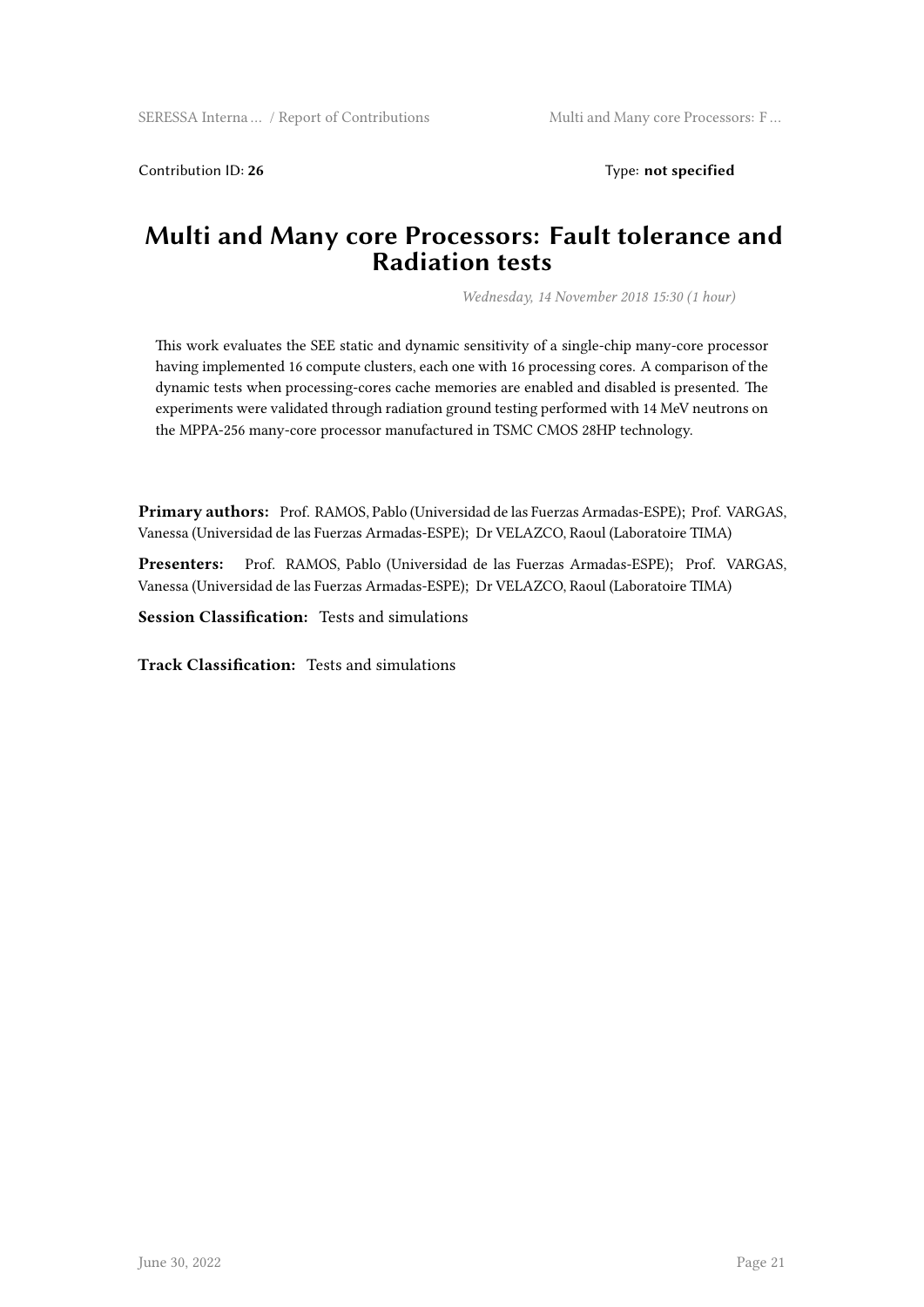Contribution ID: **27** Type: **not specified**

#### **Laser Testing: Laser Simulation Test Possibilities and Facilities**

*Thursday, 15 November 2018 09:30 (1 hour)*

Carrier generation induced by pulsed-laser excitation has become an essential tool for the investigation of single-event effects (SEEs) of micro- and nano-electronic structures. The qualitative capabilities of this approach include, among others, sensitive node identification, radiation hardened circuit verification, basic mechanisms investigations, model validation and calibration, screening devices for space missions, and fault injection to understand error propagation in complex circuits. Recent effort has built upon the success enabled by these qualitative benefits, and has focused on putting the laser SEE approaches on a more quantitative basis. This presentation will present the basic physics associated with the single-photon and two-photon excitation processes, as well as numerous case studies.

**Primary author:** MCMORROW, Dale (Naval Research Laboratory) **Presenter:** MCMORROW, Dale (Naval Research Laboratory) **Session Classification:** Tests and simulations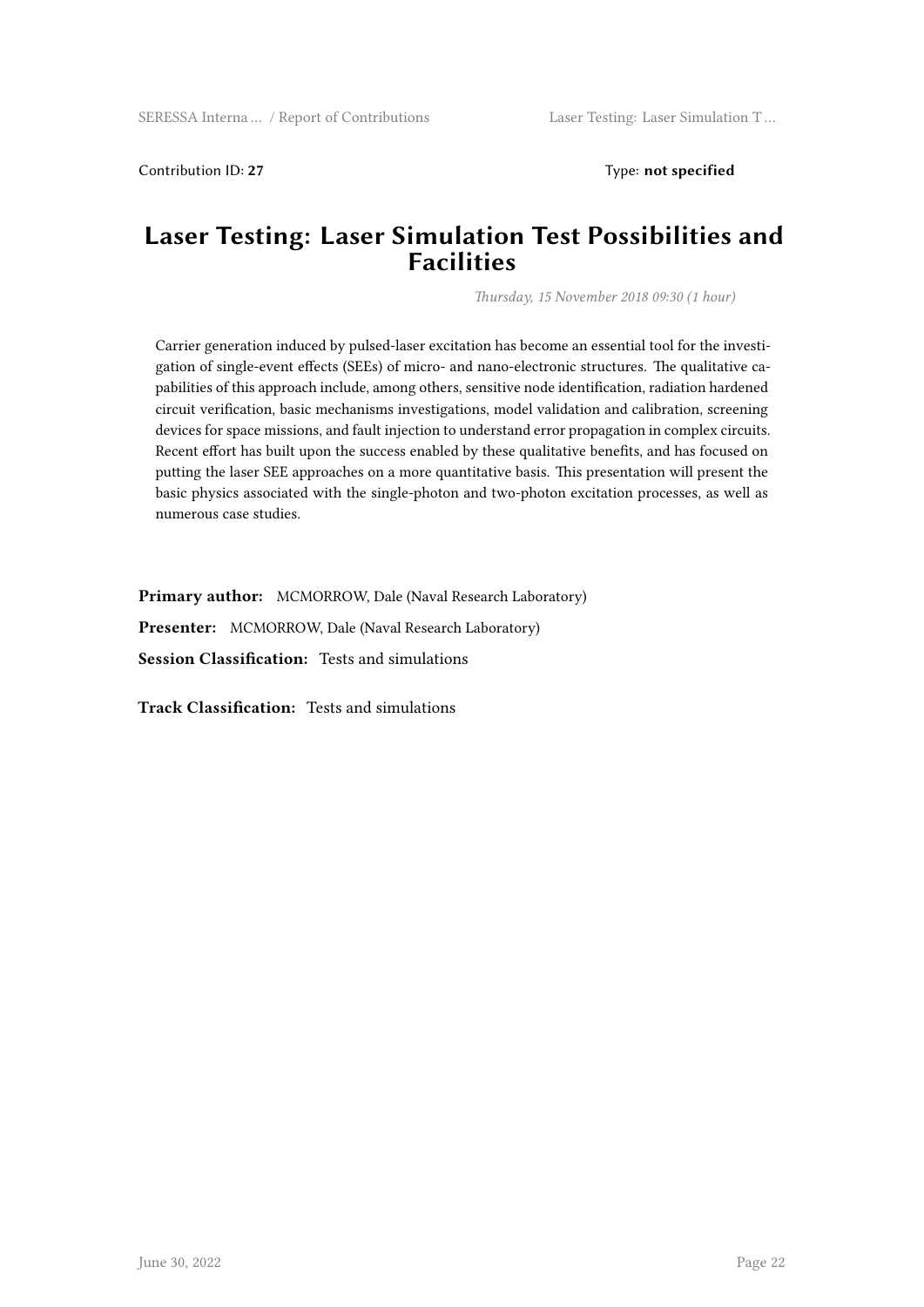Contribution ID: **28** Type: **not specified**

#### **Development of a Hardened 150nm Standard Cell library**

*Wednesday, 14 November 2018 12:00 (1 hour)*

The effects produced by radiation on integrated circuits can be classified into Single Event Effects (SEE) related to transient problems and Total Ionization Dose (TID) effects that arise due to the long exposure time ionizing radiation. The mitigation of these effects on integrated circuits can be done in three ways: Manufacturing Process Level, Architectural Level (redundancy) and Layout Level. The work presented here deals with the third way of mitigation, that is, the cell library design of radiation tolerant integrated circuits. Designed and manufactured in silicon on 150nm technology, the SMDH-RH library is based on the use of guard rings and the application of closed geometry techniques (ELT – Enclosed Layout Transistor). The library includes simple and complex digital logic gates. It was tested in space as payload of a nanosatellite (NanosatC-Br1), launched in space in 2014 and still in activity, being approved its operation and functionality.

**Primary author:** BAPTISTA DOS SANTOS, Joao (Santa Maria Design House) **Presenter:** BAPTISTA DOS SANTOS, Joao (Santa Maria Design House) **Session Classification:** Mitigation and Hardening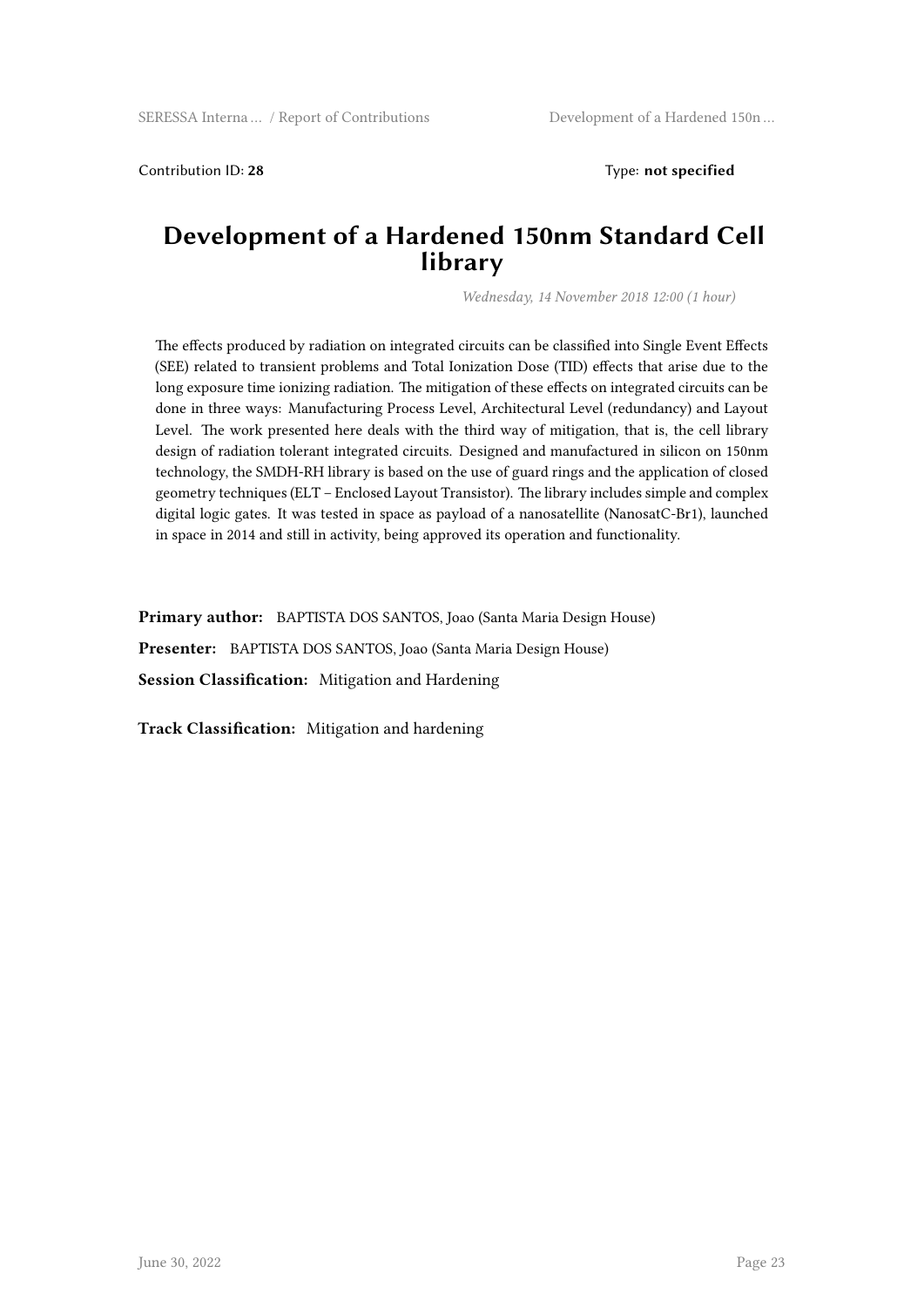Contribution ID: 29 Type: **not specified** 

#### **Automotive safety challenges based on AEC Q100 / ISO 26262 requirement**

*Thursday, 15 November 2018 11:00 (1 hour)*

**Primary author:** CHUNG, Sung (QRT Inc.) **Presenter:** CHUNG, Sung (QRT Inc.) **Session Classification:** Mitigation and Hardening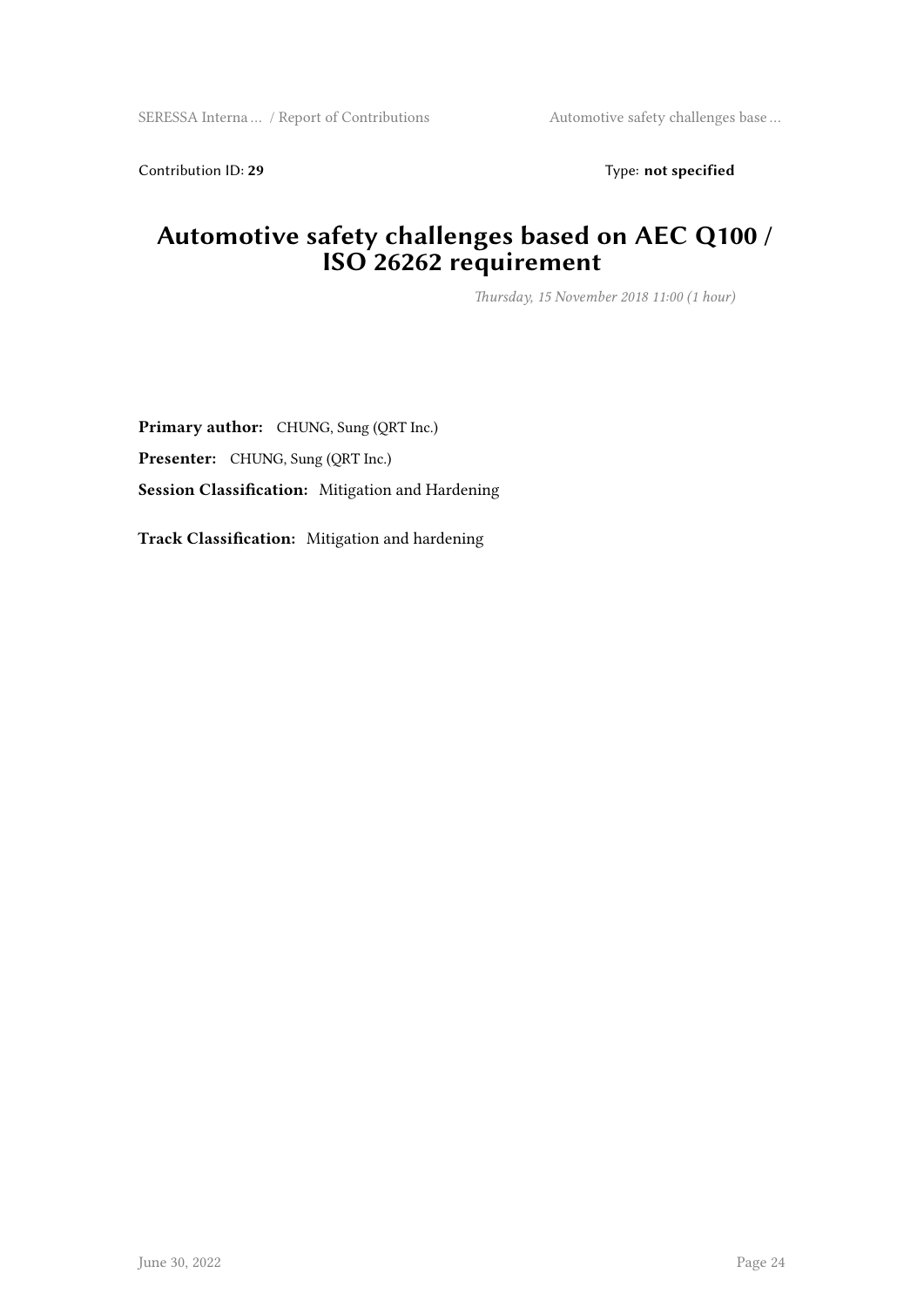SERESSA Interna ... / Report of Contributions Solar Cells

Contribution ID: 30 Type: **not specified** 

#### **Solar Cells**

*Thursday, 15 November 2018 14:30 (1 hour)*

**Primary authors:** Mr CAON, Antonio (ESA); Dr RAMÓN GONZÁLEZ, José (ESA/ESTEC); Dr BAUR, Carsten (ESA/ESTEC); Mr TAYLOR, Stephen (ESA)

**Presenters:** Dr RAMÓN GONZÁLEZ, José (ESA/ESTEC); Dr BAUR, Carsten (ESA/ESTEC)

**Session Classification:** Mitigation and Hardening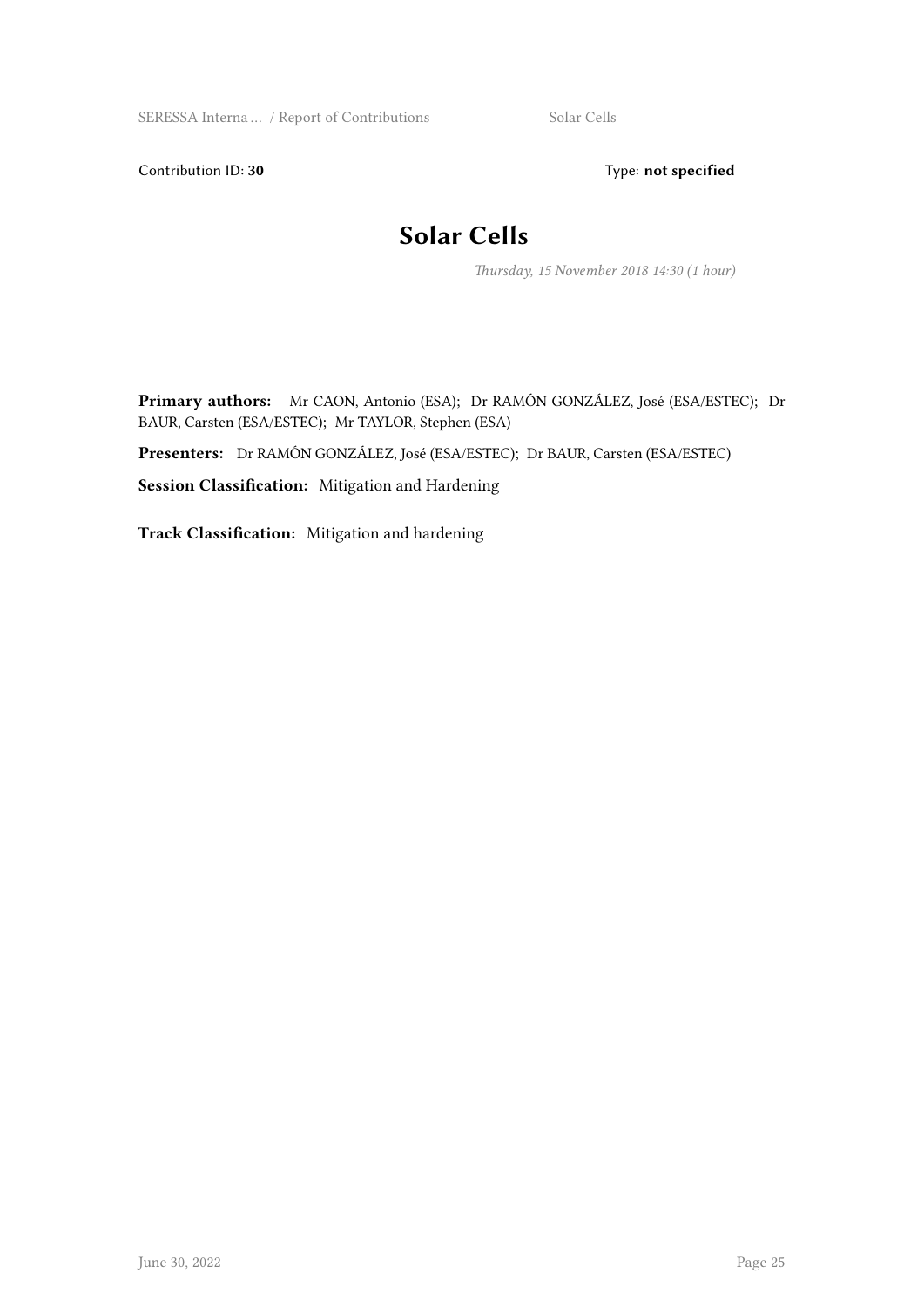Contribution ID: 31 Type: **not specified** 

#### **COTS in Space: Constraints, Limitations and Disruptive Capability**

*Friday, 16 November 2018 11:00 (1 hour)*

This talk describes one application of CNES methodology for allowing using commercial (COTS) digital electronic components in large spacecrafts. The required steps the components have to successfully pass before to be authorized to fly are presented. Then, the limitation concerning COTS usable performance is outlined. Even if these specificities reduce the attractiveness of commercial components, several project configurations are highlighted where COTS components are feasibility factor for the space mission due to their contribution to system performance.

**Primary author:** Mr PIGNOL, Michel (CNES) **Presenter:** Mr PIGNOL, Michel (CNES) **Session Classification:** COTS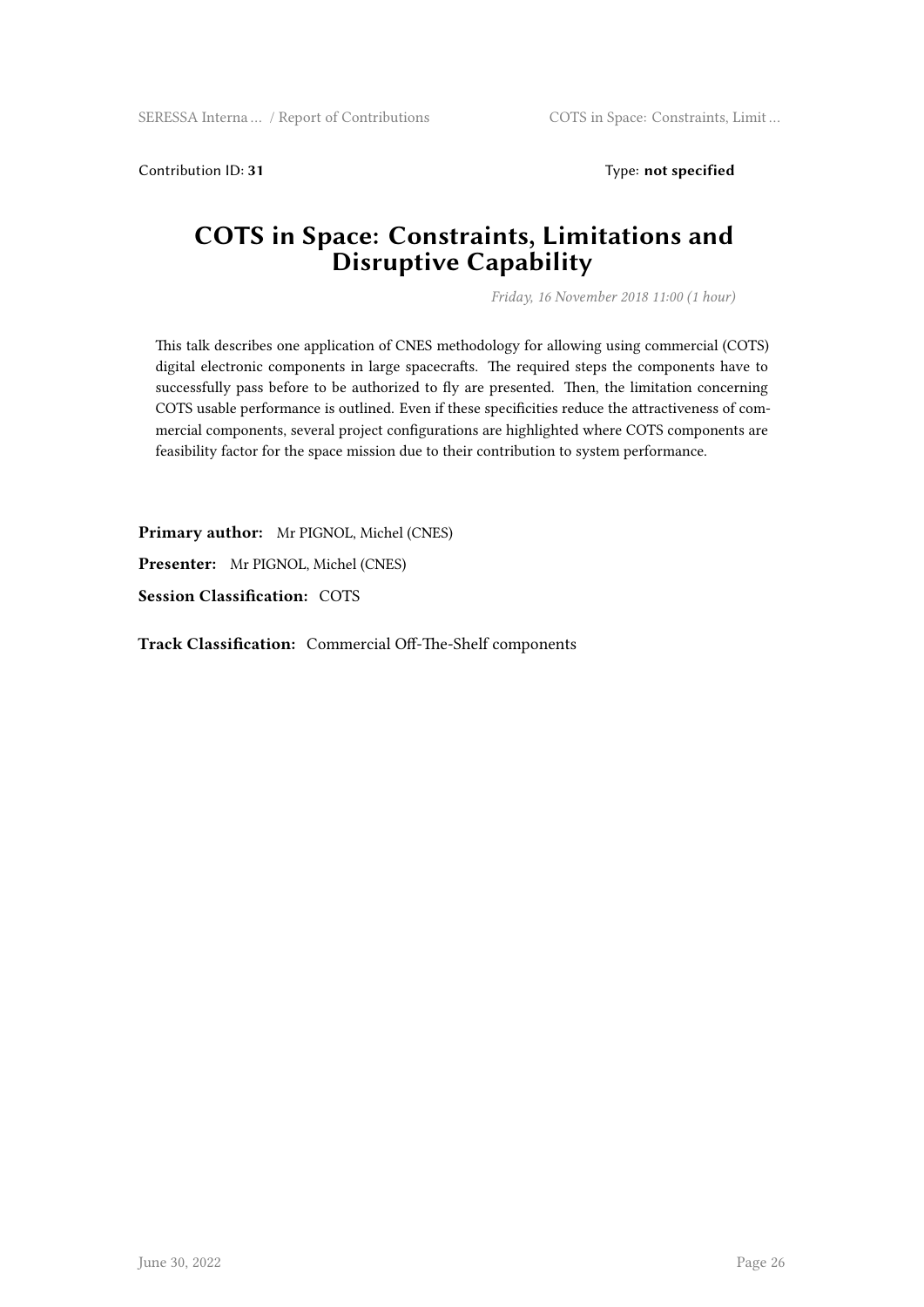Contribution ID: 32 Type: **not specified** 

#### **COTS in Space: Qualified commercial components for space**

*Friday, 16 November 2018 12:00 (1 hour)*

Commercial electronics compared to their space qualified counterparts are increasingly proving to be fit for use in space. High performance and reliability together with reduction of qualification costs and less testing time play an important role in the development of the space market. Space- COTS are commercial components qualified for small satellite missions, which support the NewSpace technology development.

**Primary author:** Mr ESTELA, Jaime (Spectrum ARC GmbH)

**Presenter:** Mr ESTELA, Jaime (Spectrum ARC GmbH)

**Session Classification:** COTS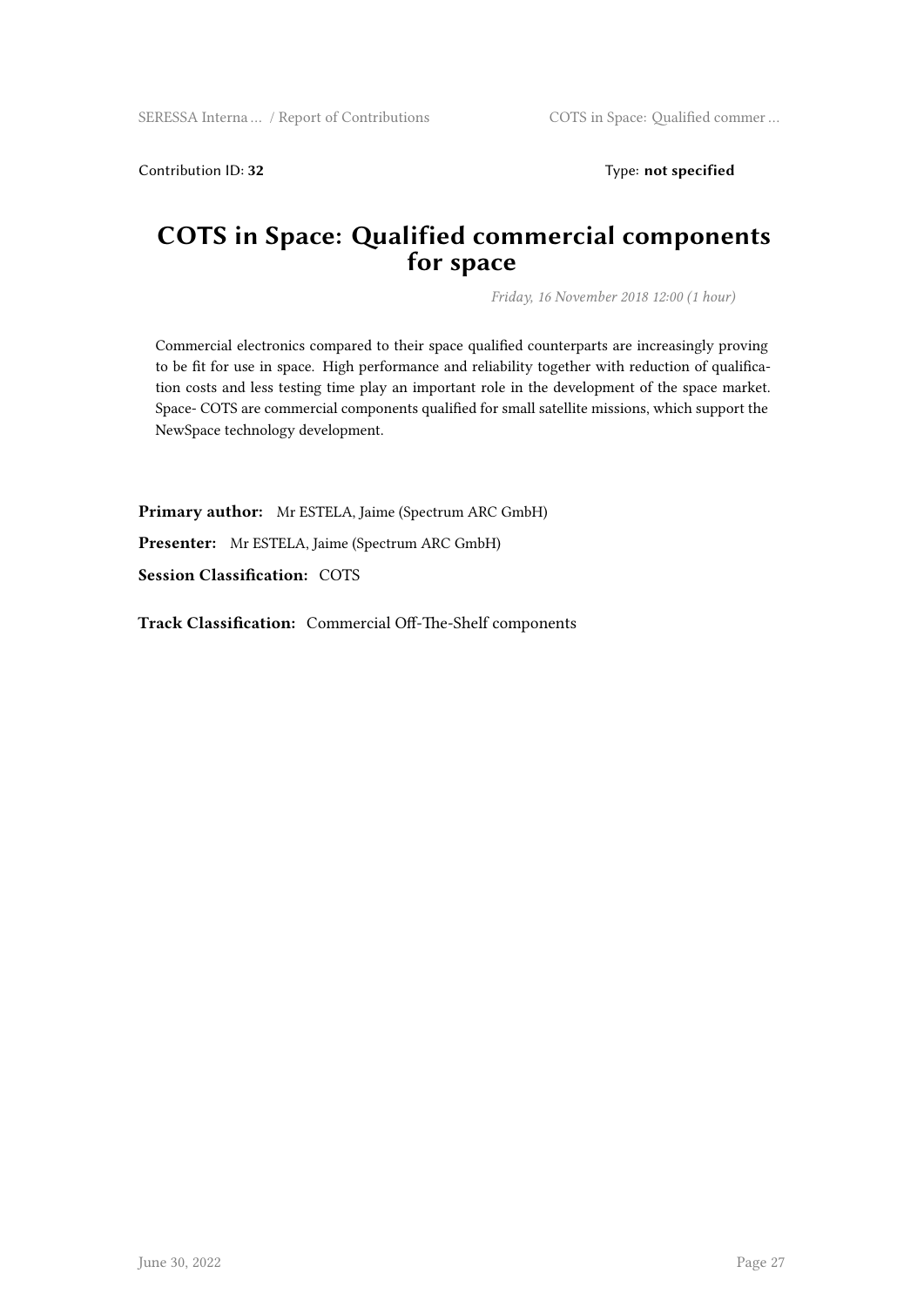Contribution ID: 33 Type: **not specified** 

#### **COTS on ground: Ultra-High energies radiation test facilities**

*Friday, 16 November 2018 14:30 (1 hour)*

**Primary author:** Mr GARCIA ALIA, Ruben (CERN) **Presenter:** Mr GARCIA ALIA, Ruben (CERN) **Session Classification:** COTS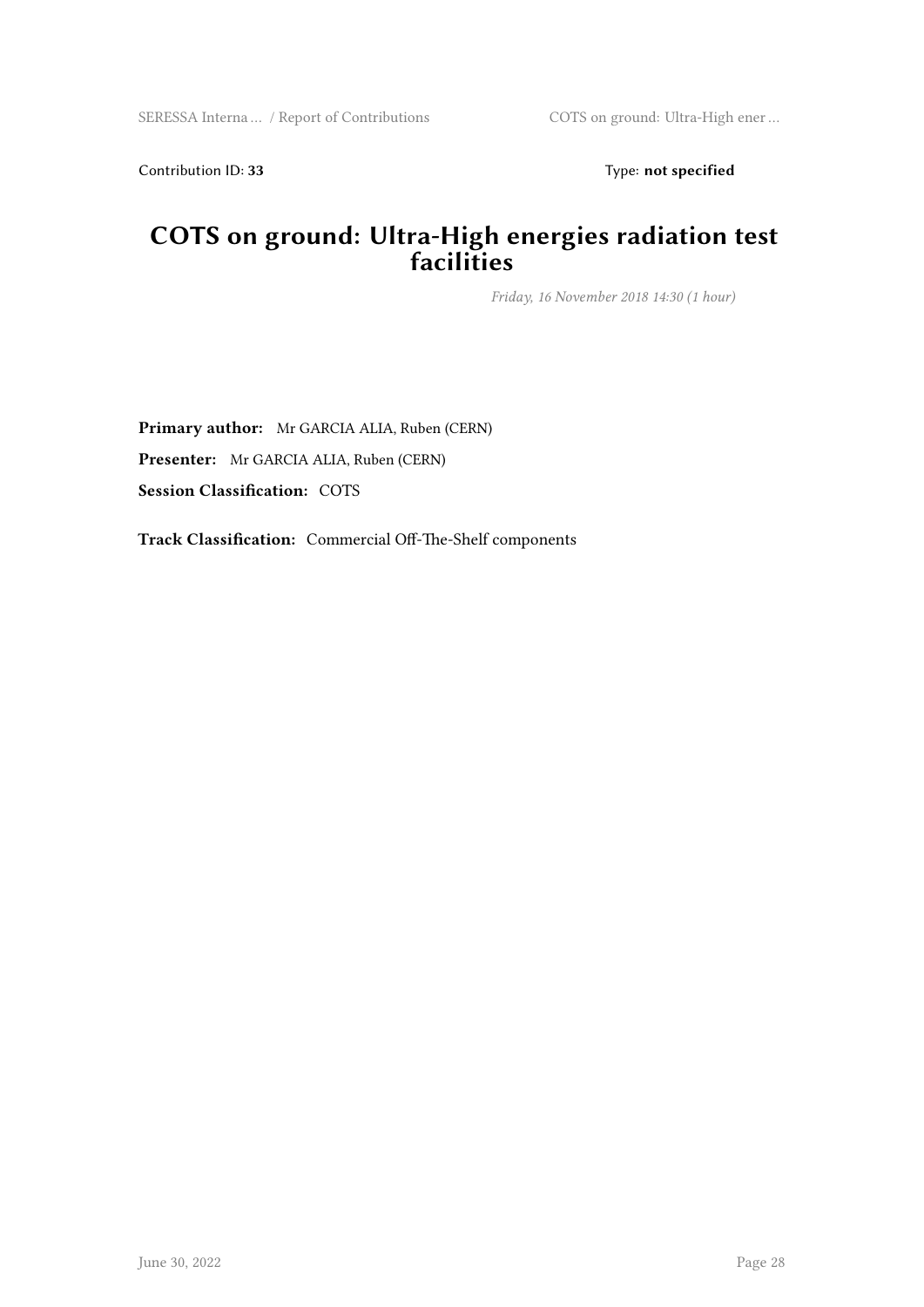Contribution ID: 34 Type: **not specified** 

#### **COTS in Space: Experience and lessons learned at ESA**

*Friday, 16 November 2018 15:30 (30 minutes)*

**Primary authors:** COTS STEERING COMMITTEE AND WORKING GROUP MEMBERS (ESA); Dr LUNDMARK, Karin (ESA)

**Presenter:** Dr LUNDMARK, Karin (ESA)

**Session Classification:** COTS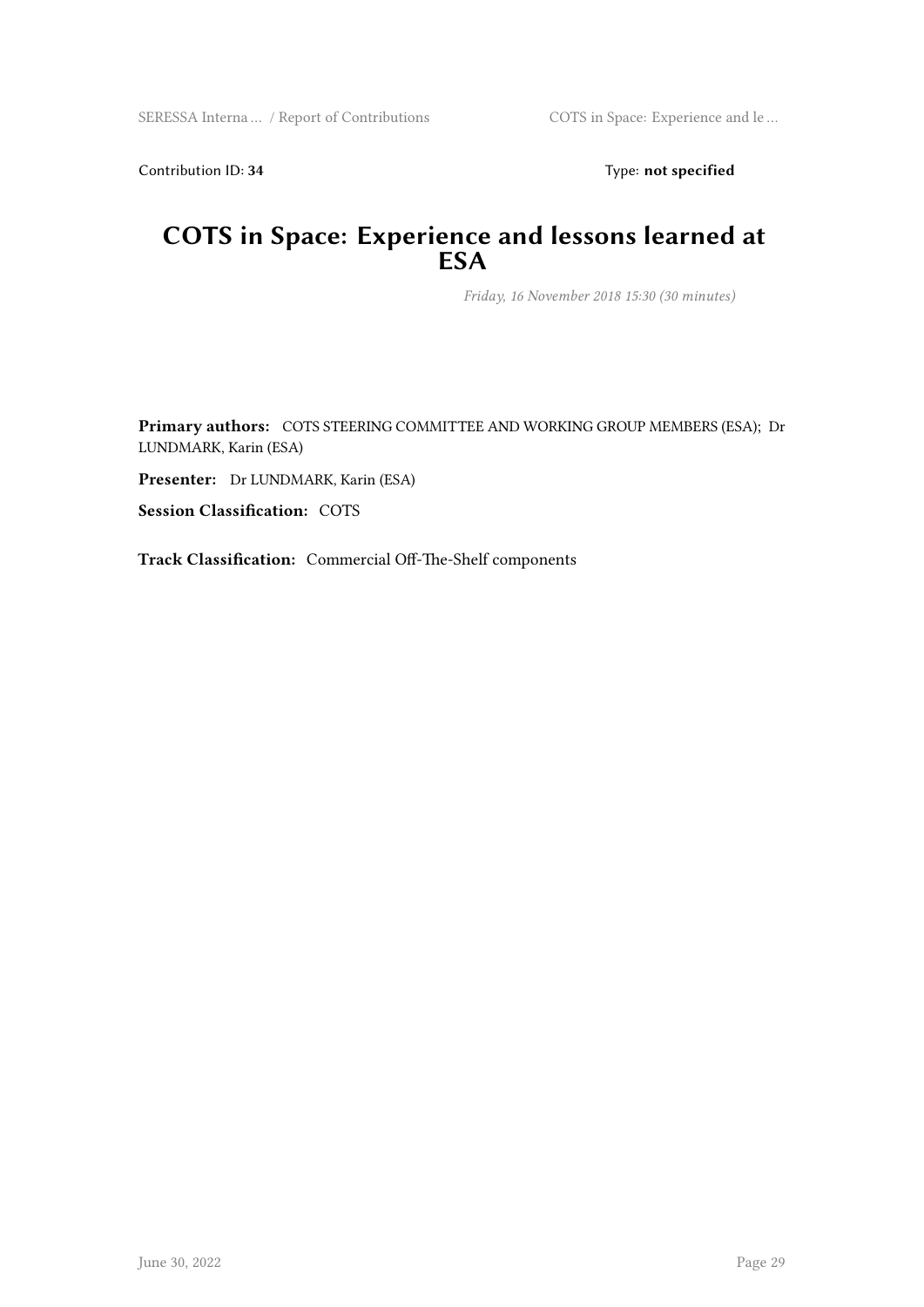Contribution ID: 36 Type: **not specified** 

#### **Single Event Effects (SEE): Mechanisms and Classifications**

*Monday, 12 November 2018 12:15 (1 hour)*

The fundamental mechanisms responsible for non-destructive and destructive Single-Event Effects in ICs will be described in detail. This will include the interactions of ions with the constituent materials of the IC, the response of individual transistors to the disturbance, and the effect on the operation of the IC. The evolution of the threat with device scaling will be addressed.

**Presenter:** Dr BUCHNER, Stephen (United States Naval Research Laboratory) **Session Classification:** Radiation effects (SEE, TID, TNID)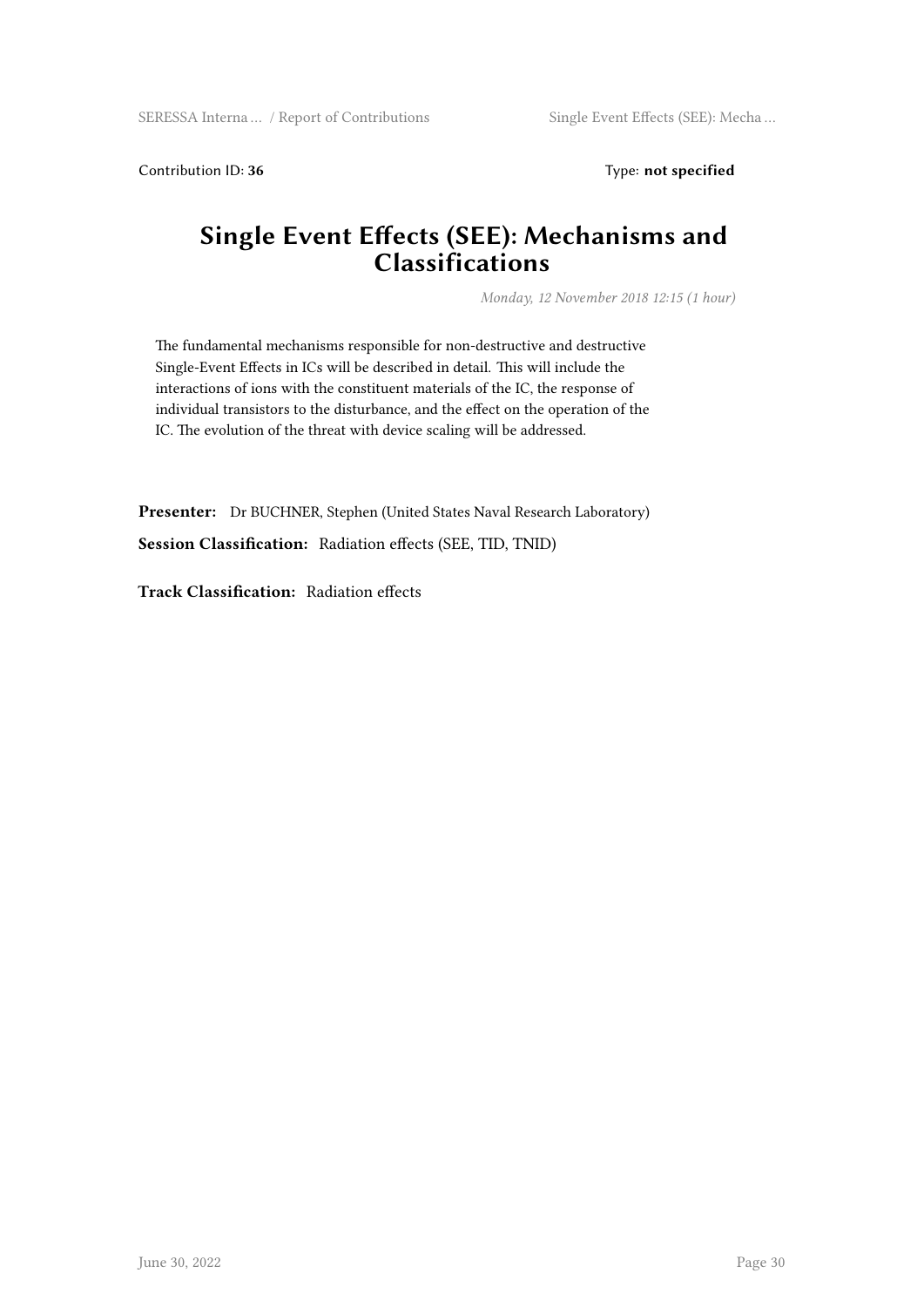Contribution ID: **38** Type: **Poster**

#### **Radiation-Hardening-By-Design for the Warm Front-End Electronics of the X-IFU/ATHENA Space Observatory**

The ATHENA mission is an on-going X-Ray spacing observatory project of ESA, dedicated to the scientific theme « The Hot and Energetic Universe ». The 12-meter telescope will work in a halo orbit around the second Lagrangian point (L2 Sun-Earth) during its 5 year lifetime at the end of the next decade. The X-Ray spectral imager on board, X-IFU, based on 3840 superconducting microcalorimeters cooled to 50 mK, will provide a spectral resolution 10 times better than the best X-ray telescope nowadays.

The Warm Front-End Electronics (WFEE) subsystem is the first, non-cooled readout stage in the X-IFU detection chain. It is a mixed electronic system, including analog devices, such as the low noise amplifiers (LNA) and current sources for amplifying and biasing cryogenic stages. It also integrates digital devices: serial decoders RS485/I2C for configuring the current sources (current DAC). In the frame of the assessment phase (Phase A) of the mission, a first ASIC dedicated to the subsystem has been designed and tested. The ASIC is based on the 350 nm SiGe BiCMOS AMS technology, and integrates all the main functions needed for the WFEE.

In order to prevent the ASIC from the radiation space environment effects, RHBD (Radiation-Hardening-By-Design) techniques have been used to improve the radiation tolerance of the WFEE electronics. Their tolerances to the radiation effects TID and SEL have been tested and compared. The evolution of the main parameters of the LNA (gain and noise) and of the current source (output current and noise) with respect to different dose levels has also been measured. The measurements after irradiation show that the RHBD techniques are very effective for improving the radiationhardened ability of the electronics circuits based on this technology. With the RHBD-enhanced design, the ASIC could fulfil the requirements of the ATHENA space mission.

Our poster will present the RHBD techniques used for the WFEE subsystem of X-IFU and the dose and latch-up tests done on the ASIC.

**Primary authors:** Mr CHEN, Si (APC Laboratory / CNRS); Dr PRÊLE, Damien (APC Laboratory / CNRS); Dr VOISIN, Fabrice (APC Laboratory / CNRS); Dr LAURENT, Philippe (APC Laboratory / CNRS / CEA); Dr GOLDWURM, Andrea (APC Laboratory / CNRS / CEA)

**Presenter:** Mr CHEN, Si (APC Laboratory / CNRS)

**Session Classification:** Tests and simulations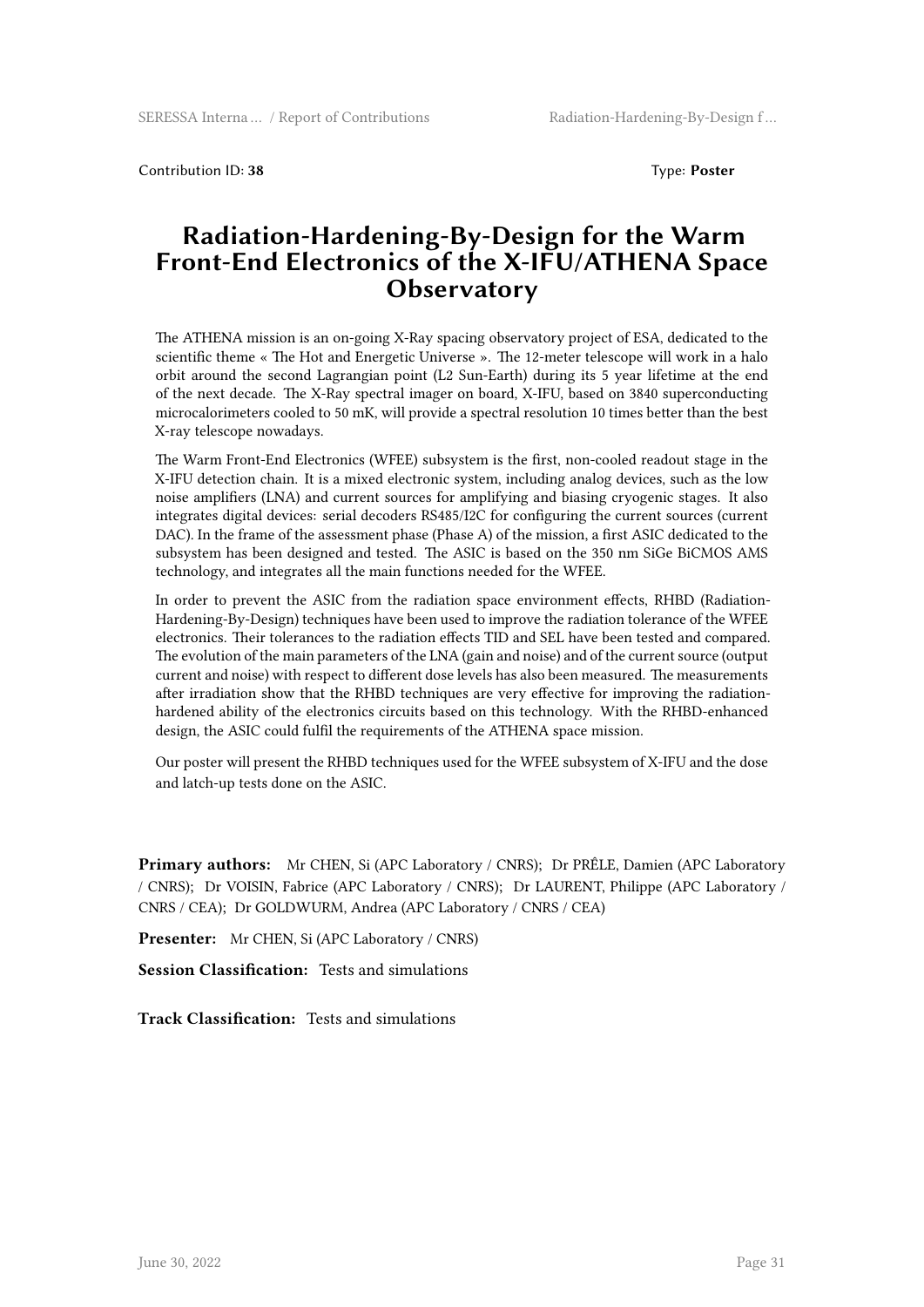Contribution ID: **39** Type: **Poster**

#### **Development of read-out interfaces for pixel particle detector Timepix**

Development of read-out interfaces dedicated for the advanced hybrid radiation pixel detector Timepix will be presented. A basic concept and importance of a read-out interface as an absolutely necessary supporting electronics for proper operation and exploitation of the radiation detector Timepix and its advanced features will be explained. Then several application specific variants of read-out interfaces will be demonstrated (e.g. small size portable device, stand alone remotely controlled device, harsh radiation environment operated device, vacuum operated device, educational kit or space environment radiation monitor…) and fulfillment of diverse requirements on the design of each variant will be discussed.

**Primary authors:** MALICH, Milan; BROULIM, Jan (University of West Bohemia); HOLIK, Michael (IEAP CTU in Prague; FEE UWB in Pilsen); ZICH, Jan (University of West Bohemia)

**Presenter:** MALICH, Milan

**Session Classification:** Mitigation and Hardening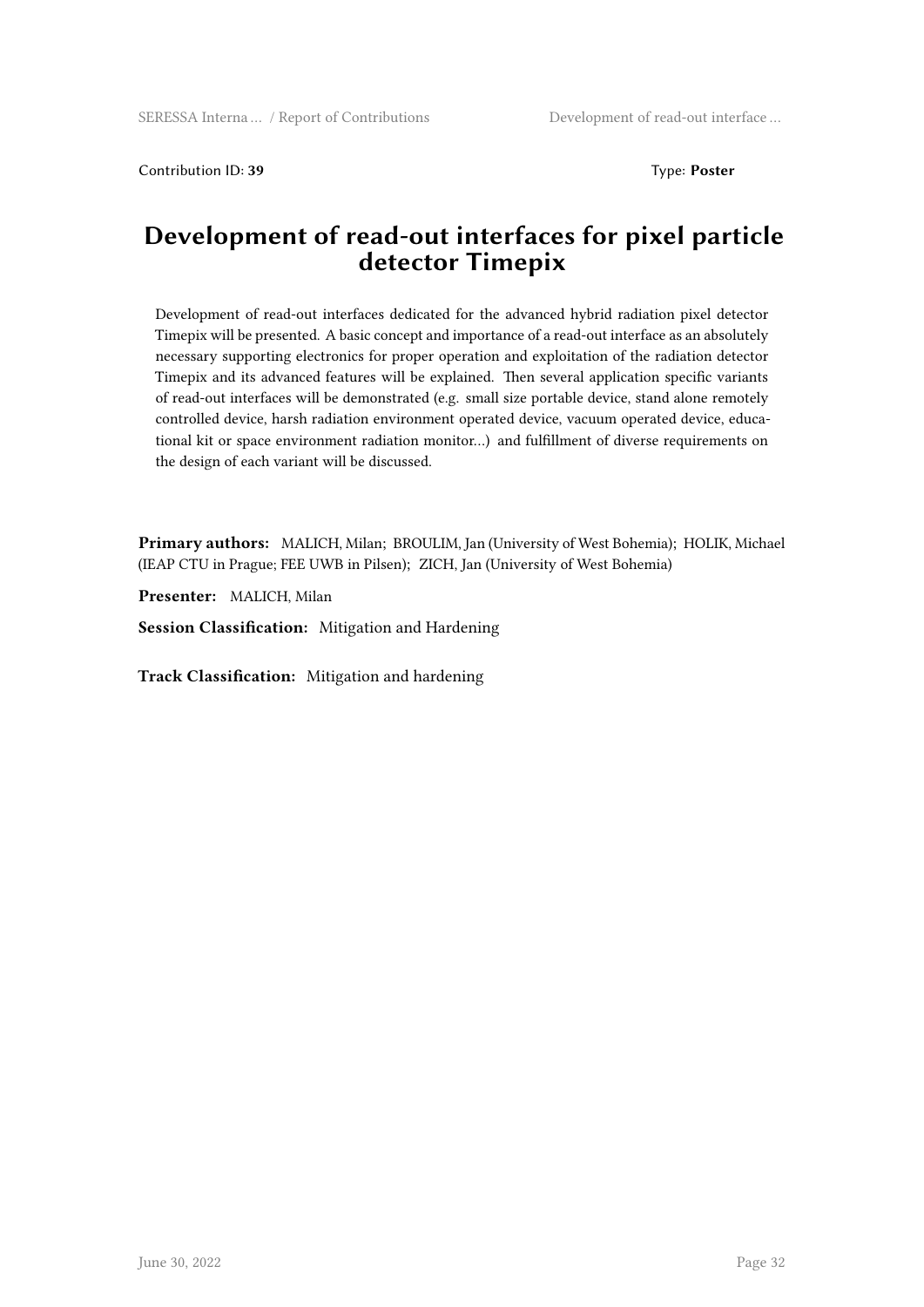Contribution ID: 40 **Type: Poster** Type: **Poster** 

#### **Development of the MIRAM radiation monitor**

Concept, purpose and functionality of the highly miniaturized radiation monitor (MIRAM) will be presented. The monitor is a specialized device with purpose of radiation field monitoringcharacterization and online composition recognition with purpose to be deployed and operated on the earth orbit satellites. The device is currently being developed for ESA-ESTEC institution. Design has to meet a set of strict requirements on low power consumption, small weight, low-particle recognition, long term stability and precision of measurements and also radiation hardness. The device is based on hybrid semiconductor pixel detector Timepix3 (256x256 pixels with TOT and TOA information) with single particle recognition capability accompanied with single pad diodes of different materials to optimize energy range resolution.

**Primary authors:** HOLIK, Michael (IEAP CTU in Prague; FEE UWB in Pilsen); BROULIM, Jan (University of West Bohemia); ZICH, Jan (University of West Bohemia); MALICH, Milan

**Presenter:** HOLIK, Michael (IEAP CTU in Prague; FEE UWB in Pilsen)

**Session Classification:** Space and atmospheric environments

**Track Classification:** Space environments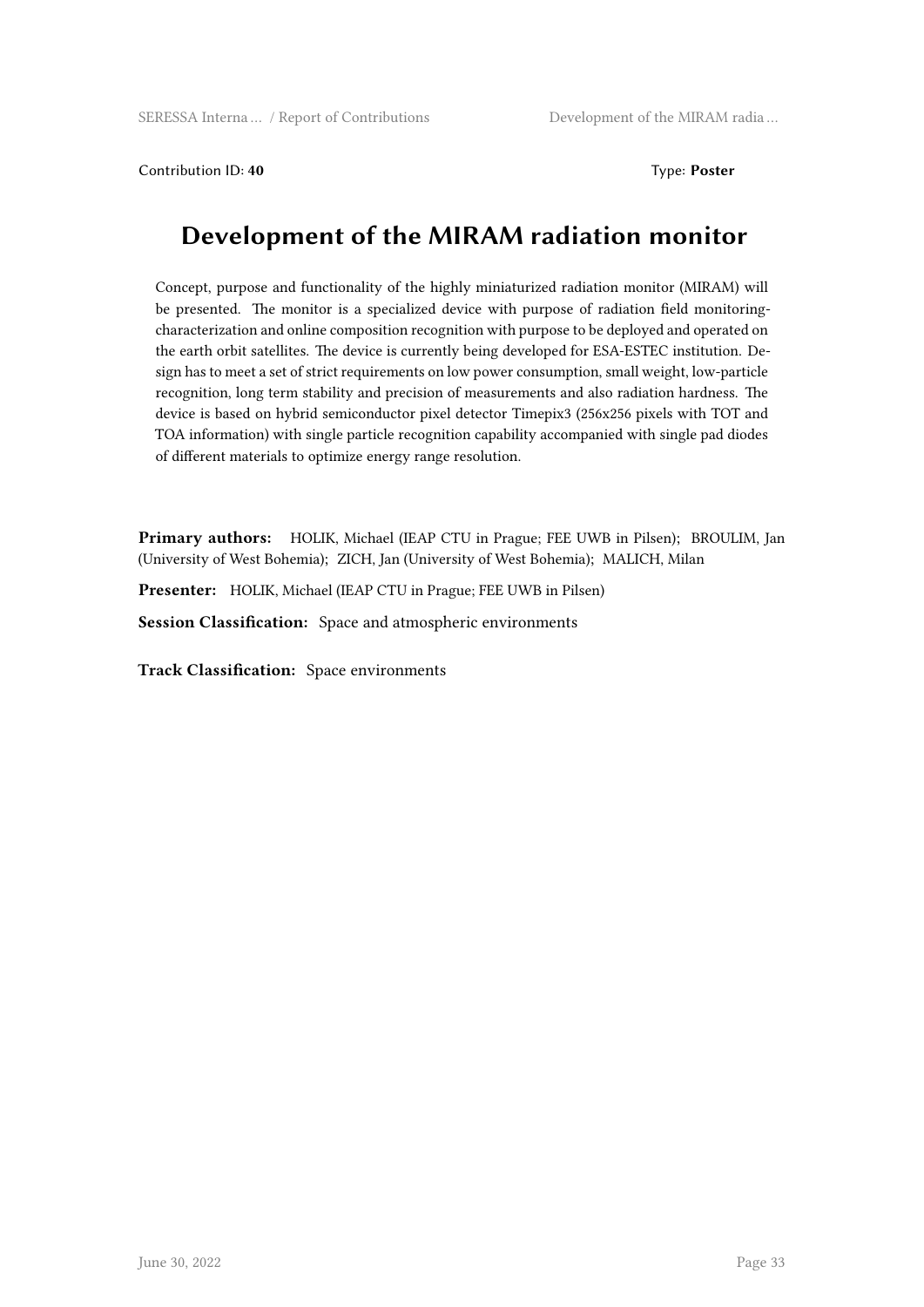#### Contribution ID: **41** Type: **Poster**

#### **Modeling of SET Generation in Standard CMOS Logic Gates**

Single Event Transients (SETs), originating in combinational logic as a result of the passage of energetic particles, represent nowadays a serious reliability issue for electronics operating under radiation exposure. In that regard, analysis of the SET generation and propagation effects in combinational logic is an important step in the rad-hard design. To enable efficient SET evaluation, the SET generation and propagation models based on analytical formulations or look-up tables are used. In this work, the modeling of the SET generation effects in standard combinational logic gates designed in 130 nm CMOS process from IHP is addressed. The models for the two main parameters of SET generation (critical charge and SET pulse width) are introduced. The proposed models are derived through the conventional current-injection approach in SPICE simulations, and they provide advancement over the state-of-the-art models by considering important aspects that have been neglected in existing models.

The critical charge models are used to predict the minimum induced charge required to cause the SET voltage glitch at the output of a logic gate. A number of critical charge models have been proposed in literature. However, existing models have some important shortcomings such as: (a) some models do not consider all relevant parameters (e.g. load and temperature), (b) some models depend on technology-related parameters which are often not readily available to designers. As alternative to existing models, we introduce a model based on the linear superposition principle, i.e. the critical charge QCRIT is expressed as a sum of contributing components. The proposed model was derived from SPICE simulations with the double-exponential current source, and considers the dependence of QCRIT on 6 parameters: size factor of target gate ST, size factor of load gate SL, interconnection capacitance CW, supply voltage VDD, temperature TEMP and width of the injected current pulse TPULSE.

As the critical charge gives only the information on the circuit node's robustness to direct particle strikes, the knowledge of the SET voltage pulse width is required to estimate the probability that a generated SET voltage pulse will eventually cause a soft error. Most available SET pulse width models have been derived using the double-exponential current source as a SET current model. Although the double-exponential current model is useful for initial estimation of QCRIT, its inherent limitations lead to inaccurate prediction of the SET pulse width. Recently, a SET pulse width model considering the bias-dependence of the induced current pulse has been proposed by T. R. Assis et al. (IEEE IRPS, 2016), but this model requires extensive calibration with TCAD simulations. In contrast to existing models, we propose a simple SET pulse width model derived from the current injection in SPICE using the bias-dependent current source proposed by J. S. Kauppila et al. (IEEE TNS, 2009). The proposed model expresses the SET pulse width in terms of particle's LET, drive strength of target gate ST and supply voltage VDD.

Extensive evaluation of the proposed models' accuracy with respect to SPICE results has been conducted. The proposed critical charge model provides very good accuracy (better than 90 %) for lower driving strengths of the target gate but the accuracy is lower for higher driving strengths. To resolve this issue, we intend to implement an error function for compensating the relative error. On the other side, the proposed SET pulse width model provides very good accuracy (better than 90 %) for higher values of LET but the relative error is higher for low LETs (LET < 2 MeV cm2 mg-1). This issue is currently under investigation. Overall, the proposed models can be very useful for initial estimation of the SET generation effects in standard combinational gates. With improved accuracy, the models can be integrated into a design flow for automated estimation of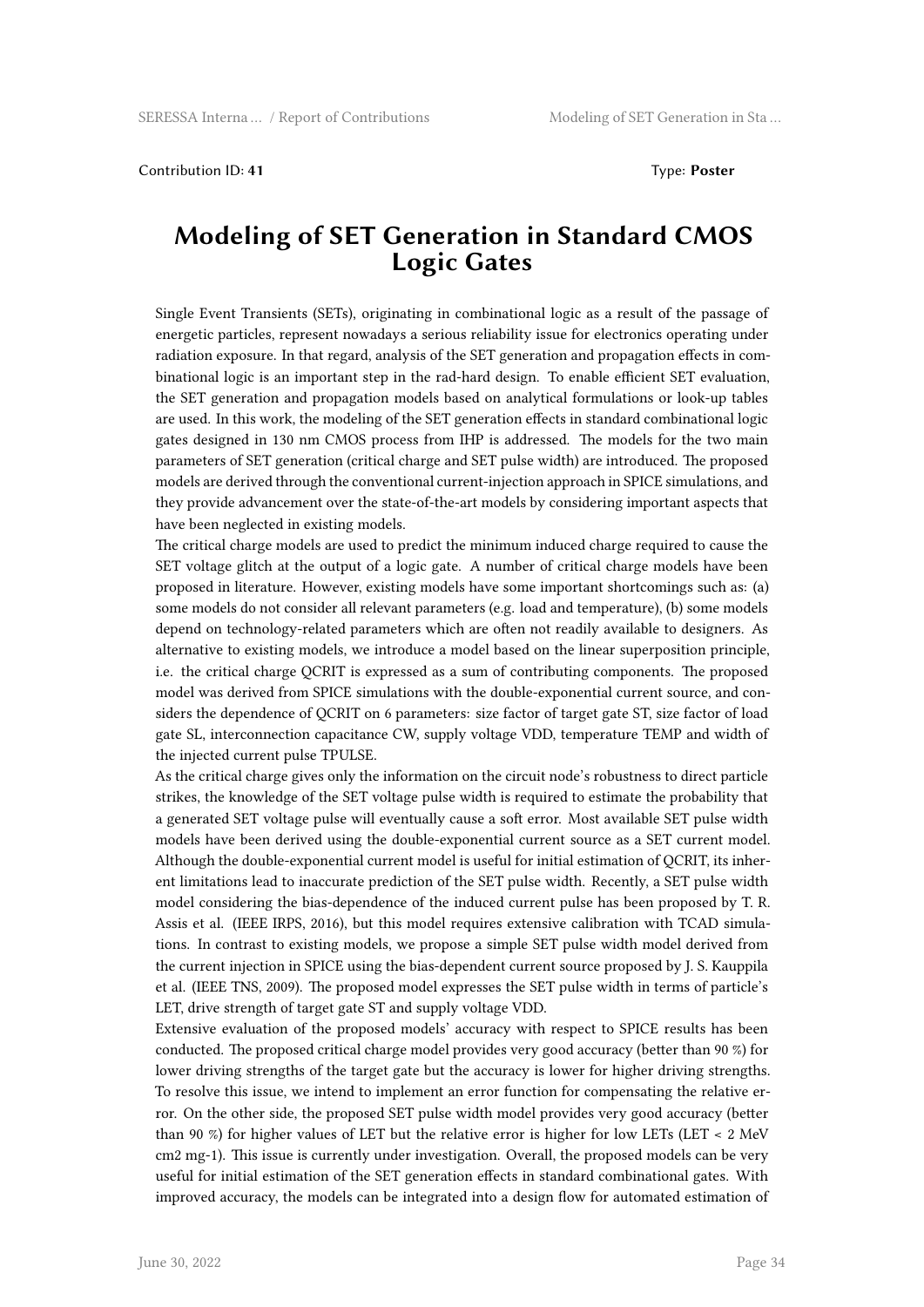SERESSA Interna ... / Report of Contributions Modeling of SET Generation in Sta ...

the soft error rate (SER) of complex logic circuits.

**Primary authors:** Mr ANDJELKOVIC, Marko (IHP); Prof. KRSTIC, Milos (IHP); Prof. KRAEMER, Rolf (IHP)

**Presenter:** Mr ANDJELKOVIC, Marko (IHP)

**Session Classification:** Radiation effects (SEE, TID, TNID)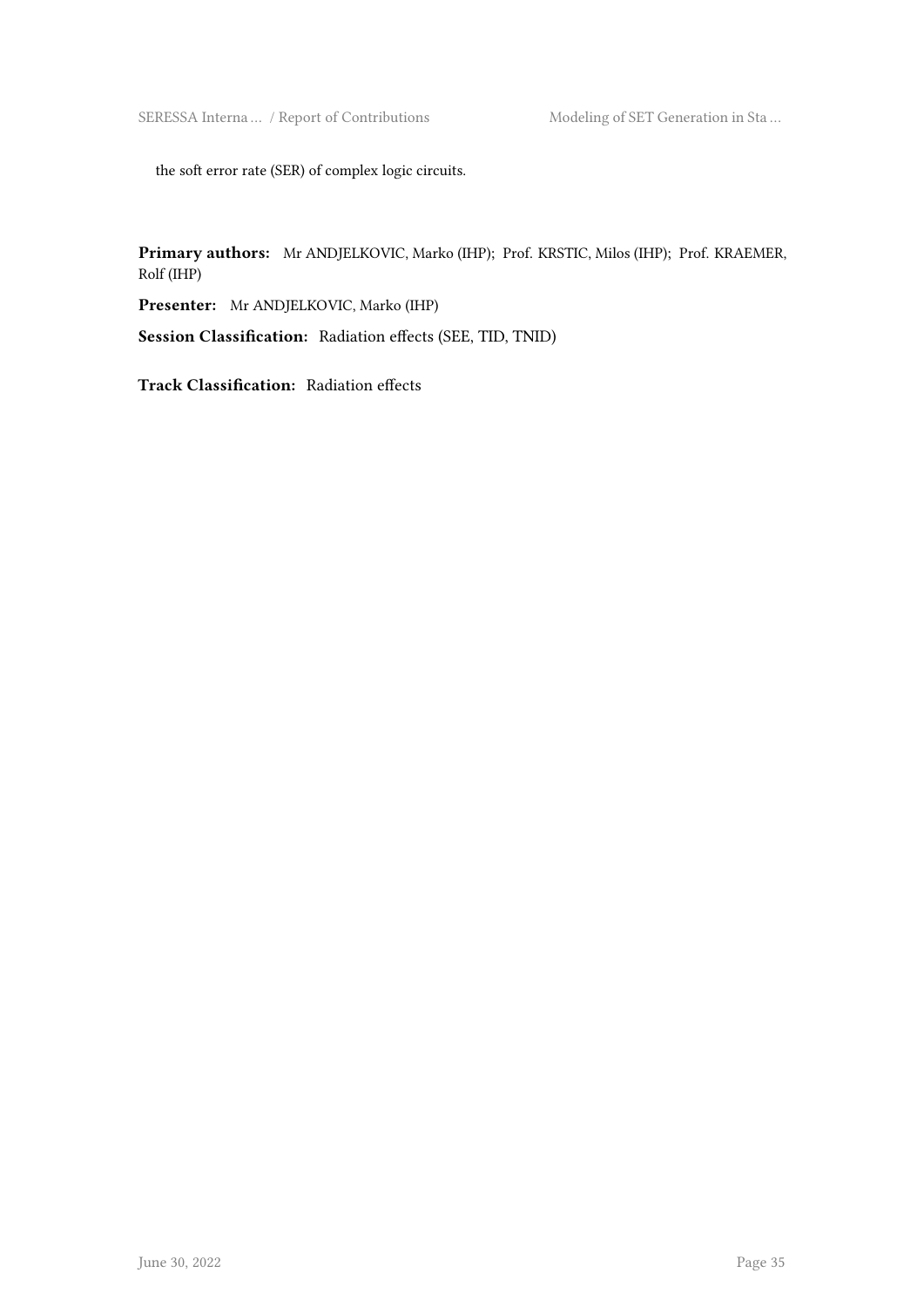Contribution ID: 42 Type: **Poster** 

#### **Development of device for testing electronics in radiation harsh environment using Timepix detectors**

Single Event Effects (SEE), caused generally by single energetic particles, pose an important issue when implementing electronics in a harsh radiation environment. In this work, we present an electronic system for measuring SEEs timely and spatially correlated with Timepix detectors. The Timepix detector is a semiconductor pixel detector, which contains 256 x 256 pixels. It provides energy or time information for each hit pixel. Our experimental setup consists of FPGA based board synchronized with Timepix readout (Timepix and spectrometer readout interface) and a replaceable Device Under Test (DUT), which can consists of various type of circuits, including D flip-flops, Random Access Memory (RAMs), or Field Programmable Gate Arrays (FPGAs).

**Primary authors:** BROULIM, Jan; BROULIM, Pavel; HOLIK, Michael; ZICH, Jan; BURIAN, Petr; GEORGIEV, Vjaceslav; PAVLICEK, Vladimir

**Presenter:** BROULIM, Jan

**Session Classification:** Radiation effects (SEE, TID, TNID)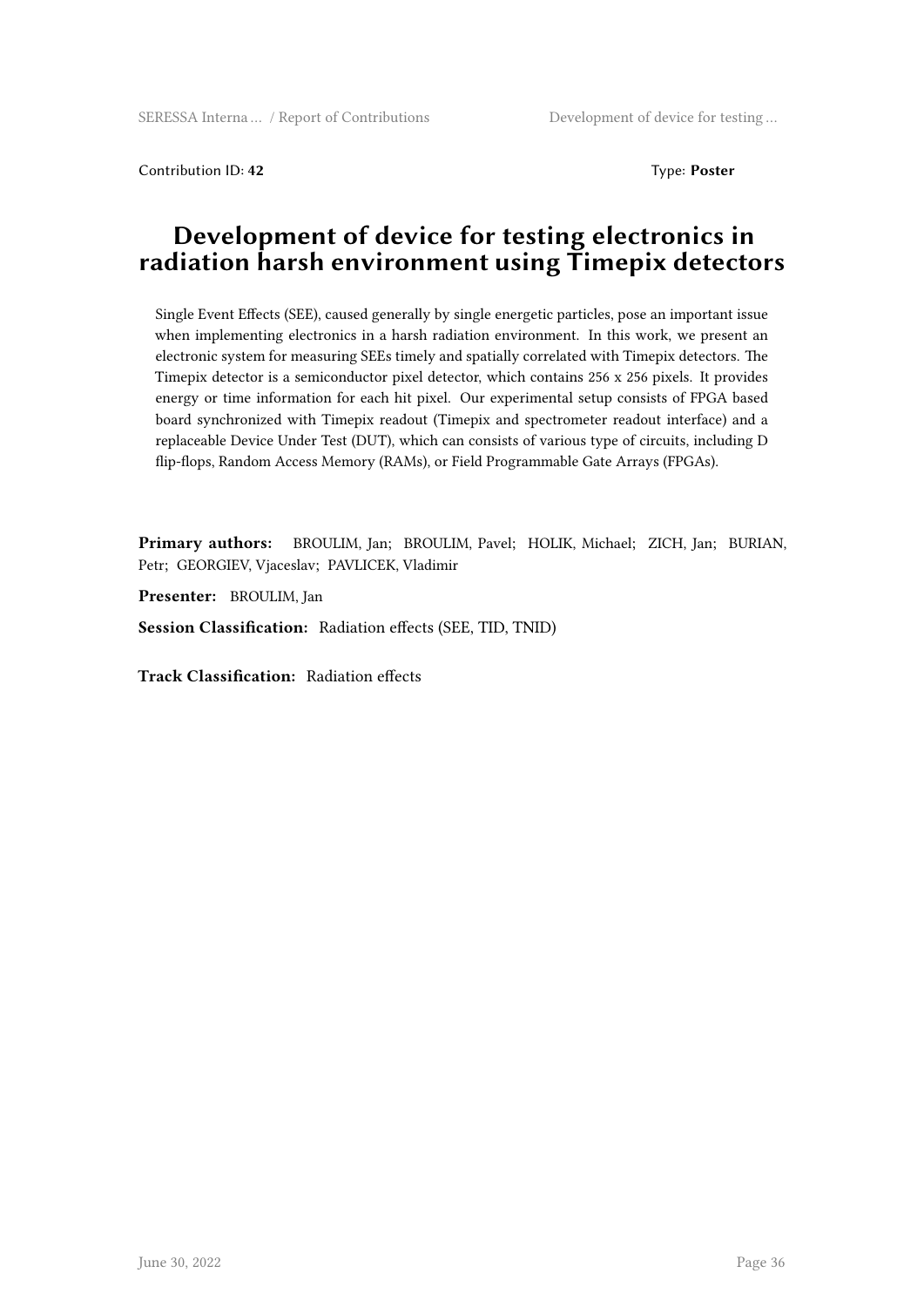Contribution ID: **43** Type: **Poster**

#### **Single Event Effect Tester for SmartFusion2 FPGAs**

Single Event Effects (SEE) are the main type of electronics failures when a device operates under extreme harsh conditions, i. e. particle accelerators or space environment. SmartFusion2 FPGA is produced as a radiation-tolerant device with some operability under such conditions. In this work, a test device for checking the reliability and aging of the FPGA is presented. The tester is based on parallel shift register structures, which are sequentially filled with the set of different test vectors in order to detect errors caused by SEE. Redundant memory circuits are dedicated to store error count, timestamps and in-chain error position securely. As the latch-up effect may appear, the additional power reset circuitry is added. Therefore the SEE tester is prepared for long-term autonomous testing in laboratory (radon decay) and even for application oriented tests (Large Hadron Collider in CERN).

**Primary authors:** ZICH, Jan (University of West Bohemia); HOLIK, Michael (IEAP CTU in Prague; FEE UWB in Pilsen); MALICH, Milan; BROULIM, Jan (University of West Bohemia)

**Presenter:** ZICH, Jan (University of West Bohemia)

**Session Classification:** COTS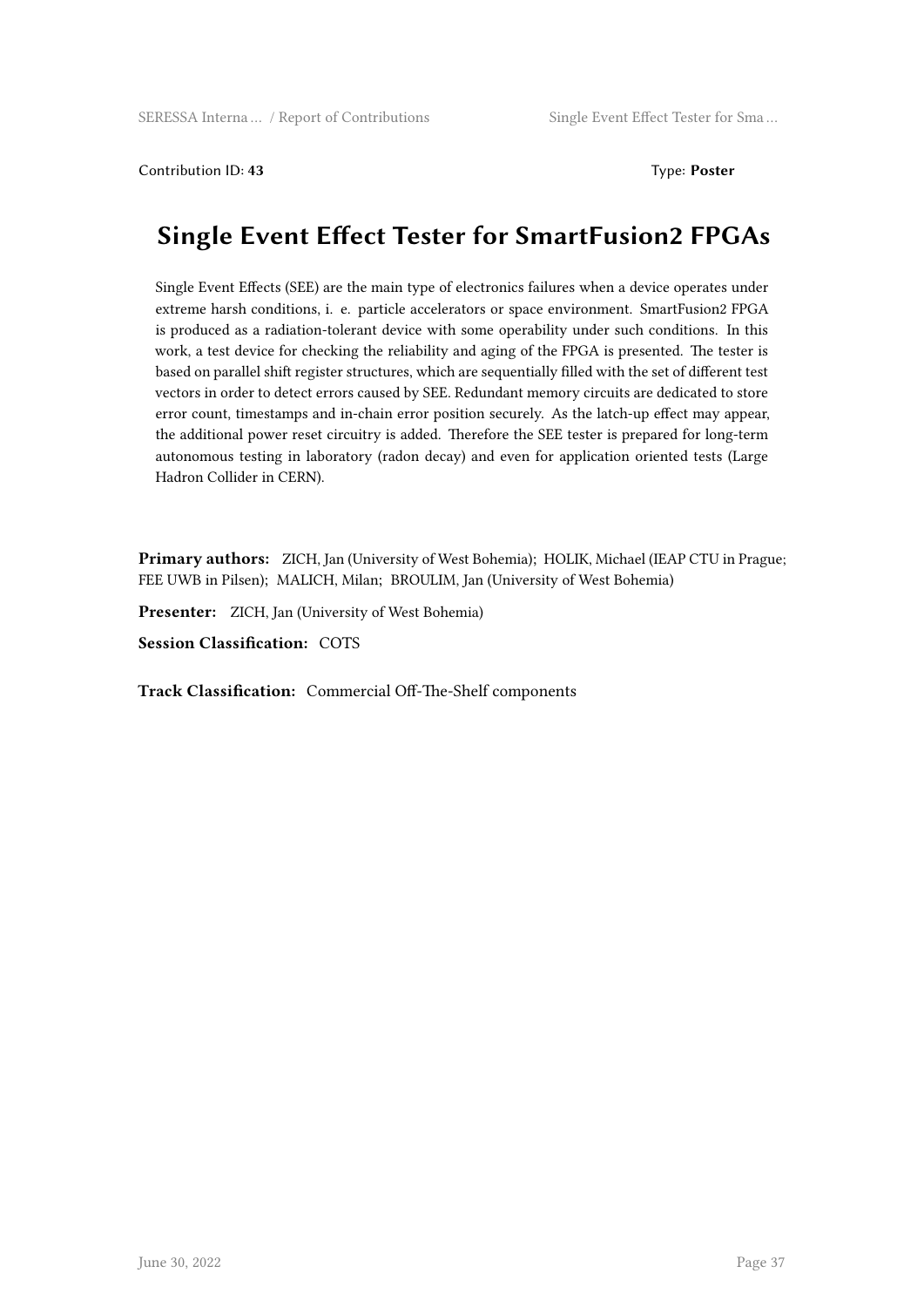Contribution ID: **44** Type: **Poster**

#### **Single Event Effects Induced by Heavy Ion and Single Photon Pulsed Laser Irradiation on Atom Switch based Field Programmable Gate Array**

Single event effects (SEEs) of atom switches (ASs) embedded on 40-nm complementary metal oxide semiconductor (CMOS) were investigated with both heavy ion and pulsed laser irradiation. In the evaluation of atom switch-based field programmable Gate Array (AS-FPGA), ASs showed immunity against the irradiation and there was no change of the state of ASs both in a cross-bar switch and memory in look up tables (LUTs). It is supposed that ASs do not make any single event transients (SETs) noise when the ions hit. However, n-type metal oxide semiconductor field effect transistors (nMOSFETs) to program the ASs in the CMOS layer showed prolonged SETs against heavy ions hit. New approaches to solve the SET in CMOS are proposed in this paper, especially for AS-FPGA application.

**Primary author:** Mr TAKEUCHI, Kozo (Japan Aerospace Exploration Agency)

**Co-authors:** Dr TOSHITSUGU, Sakamoto (NEC Corp., System Platform Research Laboratories); Dr MUNEHIRO, Tada (NEC Corp., System Platform Research Laboratories); Mr TAKEYAMA, Akinori (National Institutes for Quantum and Radiological Science and Technology, Takasaki Advanced Radiation Research Institute); Dr OHSHIMA, Takeshi (National Institutes for Quantum and Radiological Science and Technology, Takasaki Advanced Radiation Research Institute); Dr KUBOYAMA, Satoshi (Japan Aerospace Exploration Agency); Mr SHINDOU, Hiroyuki (Japan Aerospace Exploration Agency)

**Presenter:** Mr TAKEUCHI, Kozo (Japan Aerospace Exploration Agency)

**Session Classification:** Radiation effects (SEE, TID, TNID)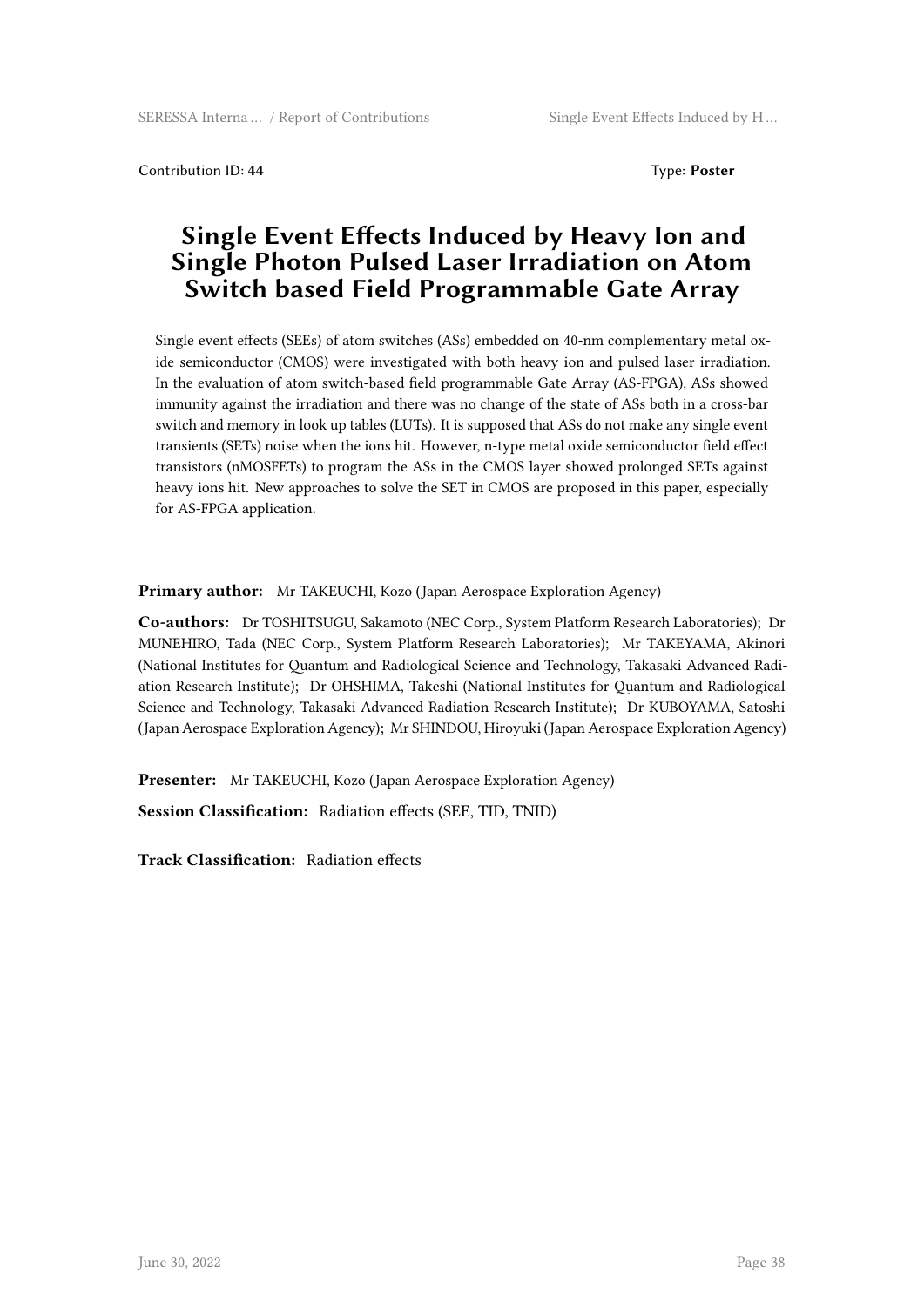Contribution ID: 45 Type: **Poster** 

#### **On-membrane PD SOI MOSFET with micro-heater for TID in-situ annealing: experiments versus Eldo and Atlas simulations.**

Abstract: Silicon On Insulator (SOI) technology has already improved immunity to Single Event Effects (SEE) thanks to the presence of the Buried Oxide (BOX). However, this technology remain very sensitive to the Total Ionizing Dose (TID) [1]. In recent works, we have integrated microheaters in the close vicinity of Partially-Depleted (PD) Metal-Oxide-Semiconductor Field-Effect Transistors (MOSFETs), in order to study the possibility of in-situ thermal annealing to recover from TID-induced degradations [2]. A complete recovery by in-situ thermal annealing was demonstrated, after the exposure to high doses of gamma and proton radiations[1, 3]. The bulk etching technique used to perform the membrane, possibly alters the typical MOSEFET's behaviour. In this paper, we use 2D Atlas simulations as well as Mentor Graphics ELDO simulations of the xfab XI10 1µm technology in order to confirm the experimentally observed trends. The simulated I-V characteristics were compared to the experimental measurements of the suspended PD SOI MOS-FET.

[1] Amor S, André N, Kilchytska V, Tounsi F, Mezghani B, Gérard P, et al. In-situ thermal annealing of on-membrane silicon-on-insulator semiconductor-based devices after high gamma dose irradiation. Nanotechnology. 28(18):184001; 2017.

[2] Amor S, André N, Gérard P, Ali S, Udrea F, Tounsi F, et al. Reliable characteristics and stabilization of on-membrane SOI MOSFET-based components heated up to 335 C. Semiconductor Science and Technology. 32(1):014001; 2016.

[3] Francis LA, Sedki A, André N, Kilchytska V, Gérard P, Ali Z, et al., editors. A Low-Power and In Situ Annealing Technique for the Recovery of Active Devices After Proton Irradiation. EPJ Web of Conferences; 2018: EDP Sciences; 170.

**Primary authors:** Mr AMOR, Sedki (Institute of Information and Communication Technologies, Electronics and Applied Mathematics, Université catholique de Louvain, Place du Levant, 3, 1348 Louvain-la-Neuve, Belgium.); Dr KILCHYTSKA , Valerya (Institute of Information and Communication Technologies, Electronics and Applied Mathematics, Université catholique de Louvain, Place du Levant, 3, 1348 Louvain-la-Neuve, Belgium.); Dr ANDRÉ, Nicolas (Institute of Information and Communication Technologies, Electronics and Applied Mathematics, Université catholique de Louvain, Place du Levant, 3, 1348 Louvain-la-Neuve, Belgium.); Dr LI, Guoli ( Key Laboratory for Micro-/Nano-Optoelectronic Devices of Ministry of Education, School of Physics and Electronics, Hunan University, Changsha 410082, China.); Prof. REBEY, Ahmed (University of Monastir, Faculty of Sciences, Unité de Recherche sur les Hétéro-Epitaxies et Applications, 5019 Monastir, Tunisia.); Prof. FRANCIS, Laurent (Institute of Information and Communication Technologies, Electronics and Applied Mathematics, Université catholique de Louvain, Place du Levant, 3, 1348 Louvain-la-Neuve, Belgium.); Prof. FLANDRE, Denis (Institute of Information and Communication Technologies, Electronics and Applied Mathematics, Université catholique de Louvain, Place du Levant, 3, 1348 Louvain-la-Neuve, Belgium.)

**Presenter:** Mr AMOR, Sedki (Institute of Information and Communication Technologies, Electronics and Applied Mathematics, Université catholique de Louvain, Place du Levant, 3, 1348 Louvain-la-Neuve, Belgium.)

**Session Classification:** Mitigation and Hardening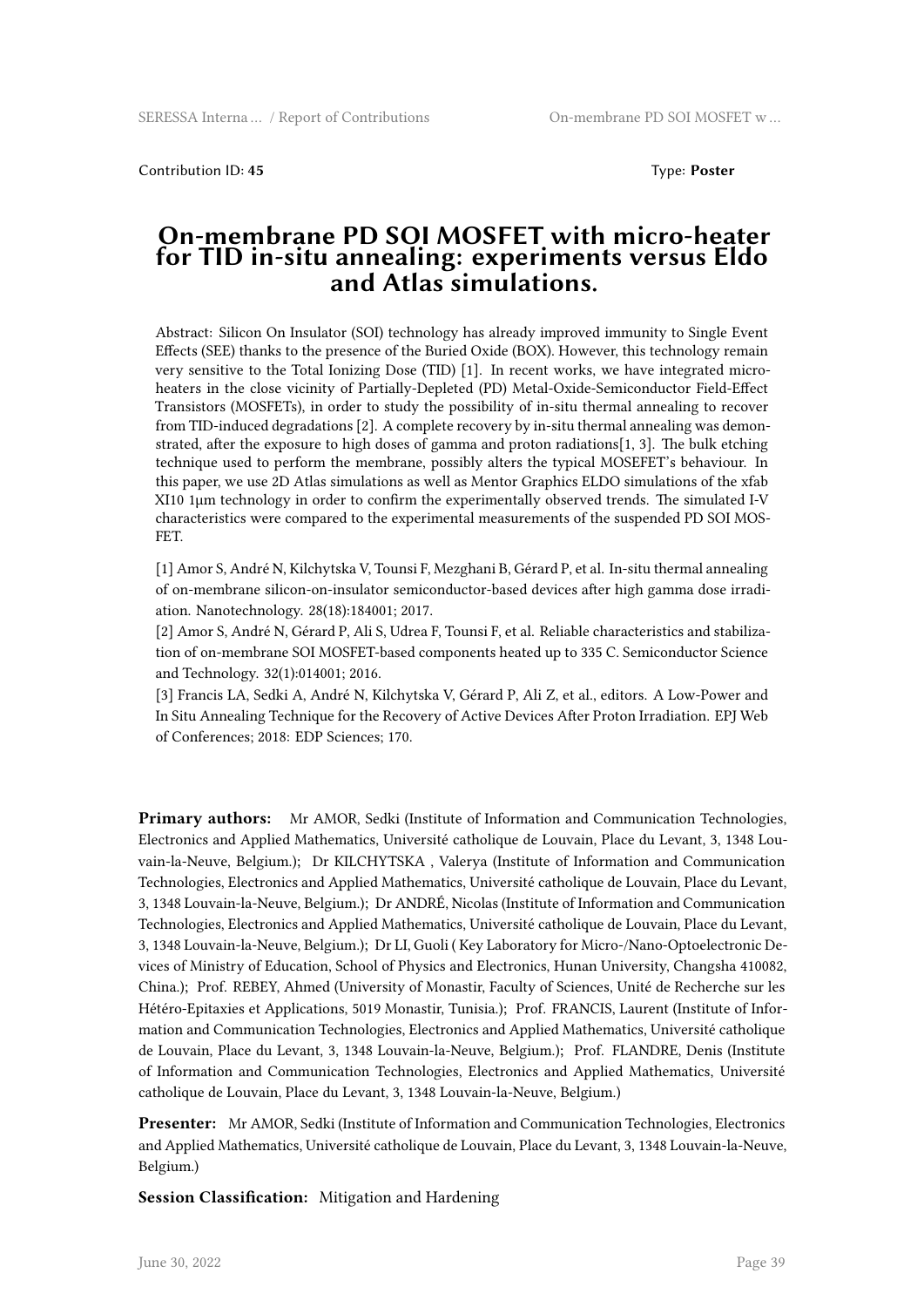SERESSA Interna … / Report of Contributions On-membrane PD SOI MOSFET w …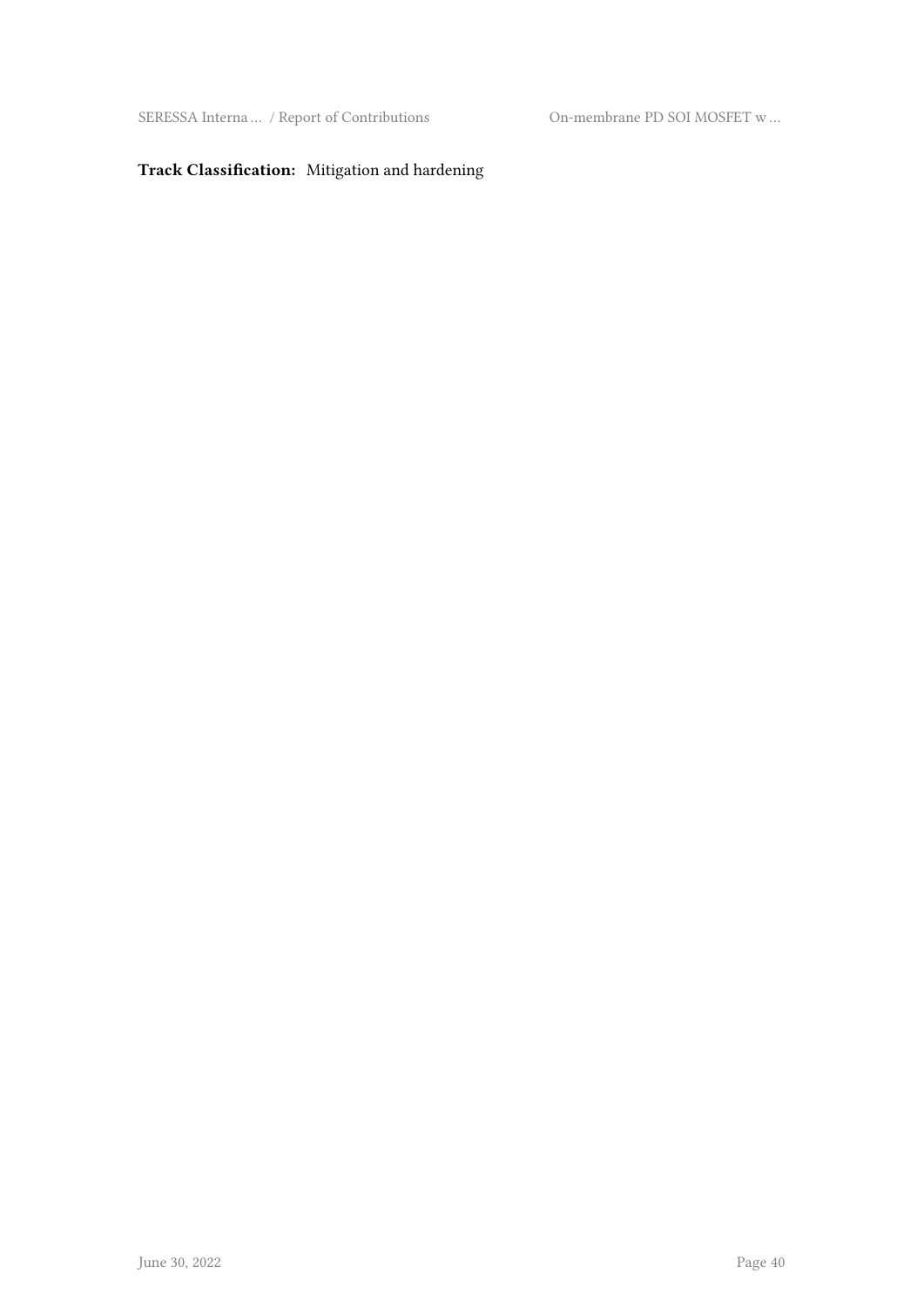Contribution ID: 46 Type: **Poster** 

#### **Analysis and Design Techniques for Reconfigurable System Reliability in Harsh Environments**

ABSTRACT - SRAM-based Field Programmable Gate Arrays (FPGAs) in Aerospace Applications are increasingly attractive for their high integration and reprogrammability but their configuration memory still suffers of and high radiation sensitivity and still requires long time to be reconfigured in-flight. Thus, dependability and performability of such systems are major concerns in safety-critical and mission-critical applications. The in-depth knowledge of low-level resources implementation is a key point to develop more reliable and efficient systems.

**Primary authors:** Ms BOZZOLI, Ludovica (Politecnico di Torino - DAUIN); Prof. STERPONE, Luca (Politecnico di Torino - DAUIN)

**Presenter:** Ms BOZZOLI, Ludovica (Politecnico di Torino - DAUIN)

**Session Classification:** COTS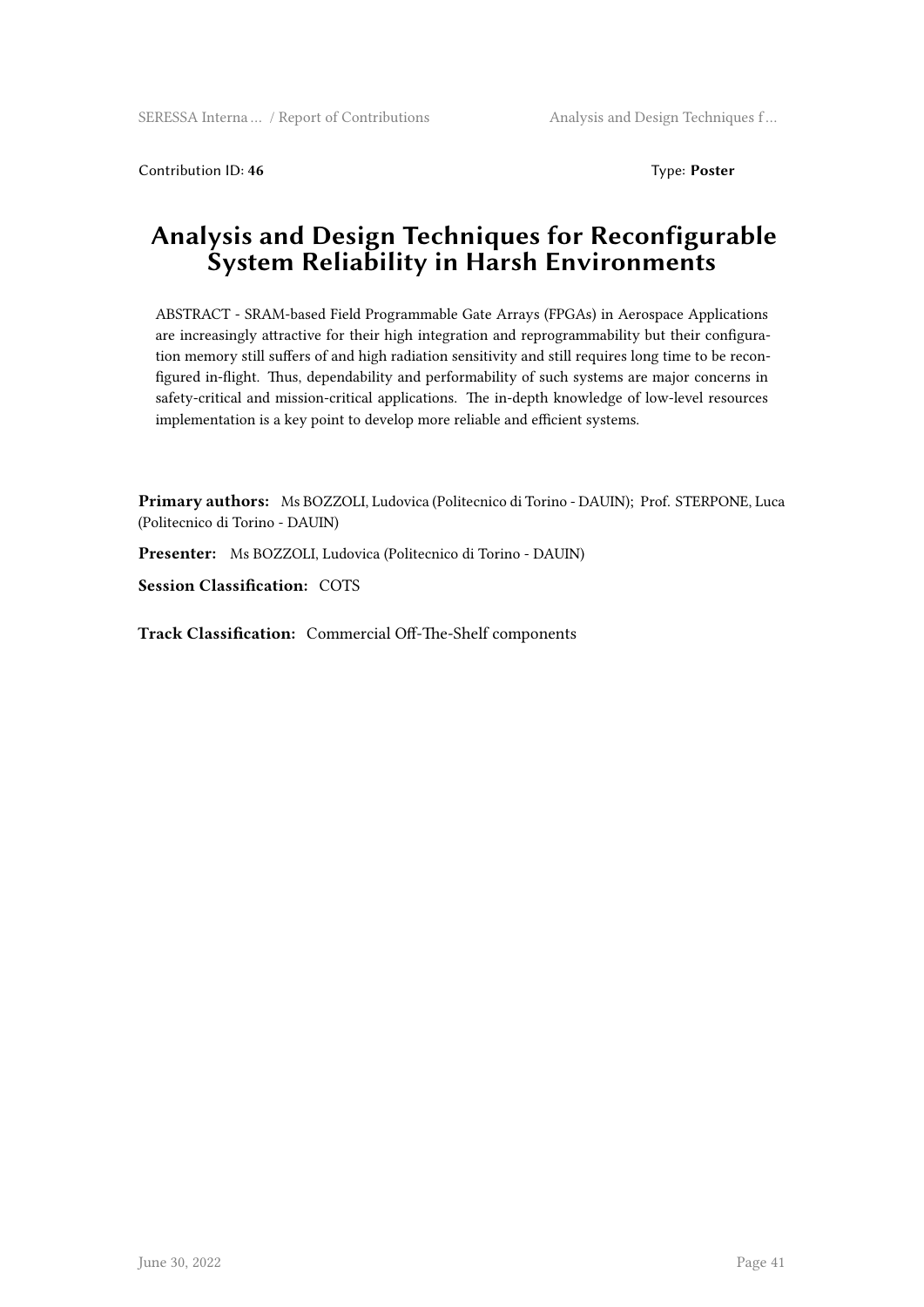Contribution ID: **47** Type: **Poster**

#### **ADC12DJ3200QML-SP SEE Radiation Testing Results**

The ADC12DJ3200QML is an RF-sampling giga-sample ADC that can directly sample input frequencies from DC to above 10 GHz. In dual channel mode, ADC12DJ3200 can sample up to 3200- MSPS and in single channel mode up to 6400-MSPS. Programmable tradeoffs in channel count (dual channel mode) and Nyquist bandwidth (single channel mode) allow development of flexible hardware that meets the needs of both high channel count and wide instantaneous signal bandwidth applications. Full power input bandwidth (-3 dB) of 7.0 GHz, with usable frequencies exceeding the -3 dB point in both dual and single channel modes, allows direct RF sampling of L-band, S-band, C-band and X-band for frequency agile systems.

ADC12DJ3200 uses a high speed JESD204B output interface with up to 16 serialized lanes and subclass-1 compliance for deterministic latency and multi-device synchronization. The serial output lanes support up to 12.8 Gbps and can be configured to trade-off bit rate and number of lanes. Innovative synchronization features, including noiseless aperture delay (TAD) adjustment and SYS-REF windowing, simplify system design for phased array radar and MIMO communications. Optional digital down converters (DDCs) in dual channel mode allow for reduction in interface rate (real and complex decimation modes) and digital mixing of the signal (complex decimation modes only).

The ADC12DJ3200QML was put through heavy ion testing using the TAMU 15 MeV K500 Cyclotron. The device was monitored for Single Event Latch-up (SEL), Single Event Functional Interrupt (SEFI) and Single Event Upset (SEU).

A summary of the testing is as follows:

• The ADC's JESD204B link always self-recovers from radiation events and without user intervention.

• The ADC exhibits no functional interrupts (SEFI) or performance degradations under the beam.

• No user-programmable or fuse-backed device registers are corrupted under the beam.

• Calibration vectors are not corrupted under the beam while running in either foreground or background calibration modes.

• The ADC12DJ3200 does not exhibit SEL beyond an LET of 120 MeV cm<sup>^2</sup> / mg using datasheet maximum supply voltages and Tj = 125C.

• The total ionizing dose (TID) rating of the ADC12DJ3200 is 300 krad(Si).

**Primary author:** LEWIS, Kyle (TI)

**Co-author:** TAFT, Robert (TI)

**Presenter:** LEWIS, Kyle (TI)

**Session Classification:** Tests and simulations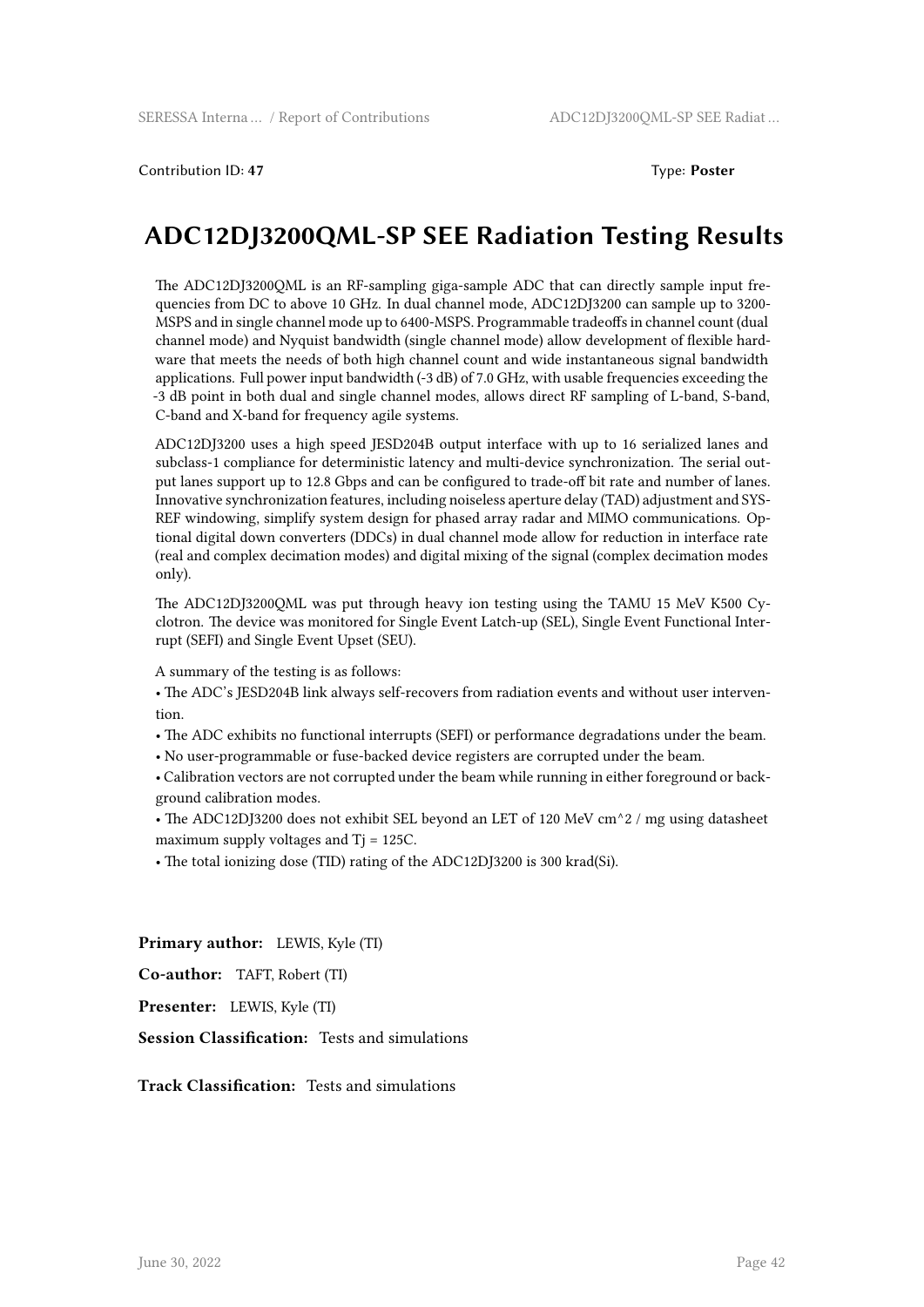Contribution ID: 48 Type: **Poster** 

#### **The SpacePix radiation monitor (SXRM)**

The SXRM is a concept of a multilayer cosmic radiation detector currently being developed at the FNSPE, CTU in Prague.

Its main objective is a determination of the incoming particles species, estimation of their energy using pattern recognition techniques and trajectories reconstruction.

The geometric layout is designed to be compact with dimensions of  $\mbox{15}\times5\times4.2~\mbox{cm}^3$  and mass less than 50 g. The setup power consumption is estimated to be less than 1.2 W.

The SpacePix ASIC, a radiation tolerant monolithic pixel detector, is used as an active element. It is designed in a 180 nm SoI technology with a 60 *µ*m pixel pitch.

The pixels contain a logarithmic amplifier, which provides a wide dynamic range of deposited charge from 2 ke*<sup>−</sup>* up to 10 Me*−*.

In order to sample the energy deposition curve, several layers of the SpacePix ASIC are used in a telescope configuration, interleaved with absorber layers.

The presented work primarily concerns the simulations performed during the research and development phase. For these purposes, models of both SpacePix ASIC and SXRM were created in Geant4 and AllpixSquared packages, focusing on simulation of radiation-through-matter passage. Obtained results are being used for further development of the detection system.

The primary deployment area of the SXRM is intended to be the low Earth orbit. After successful testing and design improvements, it could be used beyond the aforementioned orbit in the Solar System.

**Primary author:** VACULČIAK, Matěj (Czech Technical University)

**Co-authors:** KABÁTOVÁ, Anežka; Dr MARČIŠOVSKÝ, Michal (Faculty of Nuclear Sciences and Physical Engineering, Czech Technical University in Prague); Dr HAVRÁNEK, Miroslav (Faculty of Nuclear Sciences and Physical Engineering, Czech Technical University in Prague); MARČIŠOVSKÁ, Mária (Faculty of Nuclear Sciences and Physical Engineering, Czech Technical University in Prague); VAN-CURA, Pavel; ŠVIHRA, Peter (Faculty of Nuclear Sciences and Physical Engineering, Czech Technical University in Prague); SUCHANEK, Petr (esc Aerospace); BENKA, TOMAS (FNSPE CTU in Prague); Dr VRBA, Václav (Faculty of Nuclear Sciences and Physical Engineering, Czech Technical University in Prague)

**Presenter:** VACULČIAK, Matěj (Czech Technical University)

**Session Classification:** Tests and simulations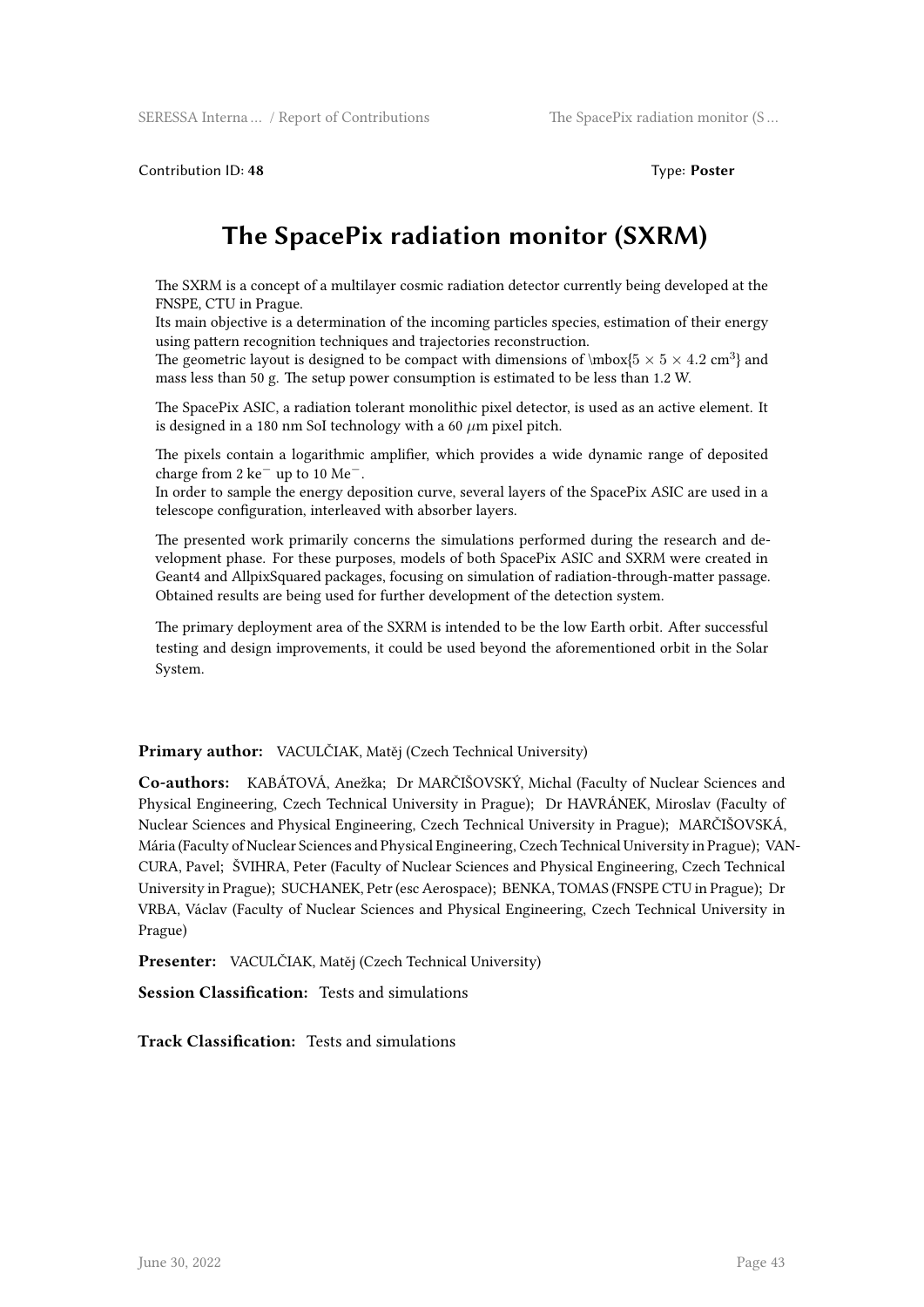Contribution ID: 49 Type: **Poster** 

#### **Measurements using novel monolithic pixel radiation detectors**

The presented radiation detection device X-CHIP-03 is a monolithic silicon detection chip based on 180 nm SoI technology. The chip consists of square pixel cells with a 60 *µ*m pitch forming an array of 64 x 64 pixels covering an active surface of 3.84 x 3.84 mm<sup>2</sup>. X-CHIP-03 has two operation modes – hit counting mode and ADC mode dedicated to the measurement of deposited energy in pixels.

Among other applications, X-CHIP-03 serves as a technology demonstrator for the SpacePix ASIC, which will be a key component of SpacePix Radiation Monitor (SXRM) - a new detector designed for space dosimetry with wide dynamic range and logarithmic amplifier.

One of the requirements to meet such a challenging task is a disponibility of sufficient SEU tolerance. For the evaluation of SEU cross-section of X-CHIP03, data from irradiation by protons and various ions (helium, carbon, xenon, argon, neon) were used.

Besides SEU measurement, a response to radionuclide sources of <sup>55</sup>Fe and <sup>238</sup>Pu was evaluated to demonstrate the universality of X-CHIP-03 usage.

#### **Primary author:** KABÁTOVÁ, Anežka (FNSPE CTU in Prague)

**Co-authors:** BENKA, Tomáš (FNSPE CTU in Prague); HAVRÁNEK, Miroslav (FNSPE CTU in Prague); MARČIŠOVSKÁ, Mária (FNSPE CTU in Prague); MARČIŠOVSKÝ, Michal (FNSPE CTU in Prague); SUCHÁNEK, Petr (ESC Aerospace, Prague); ŠVIHRA, Peter (FNSPE CTU in Prague); VAC-ULČIAK, Matěj (FNSPE CTU in Prague); VANČURA, Pavel (FNSPE CTU in Prague); Dr VRBA, Václav (FNSPE CTU in Prague)

**Presenter:** KABÁTOVÁ, Anežka (FNSPE CTU in Prague)

**Session Classification:** Tests and simulations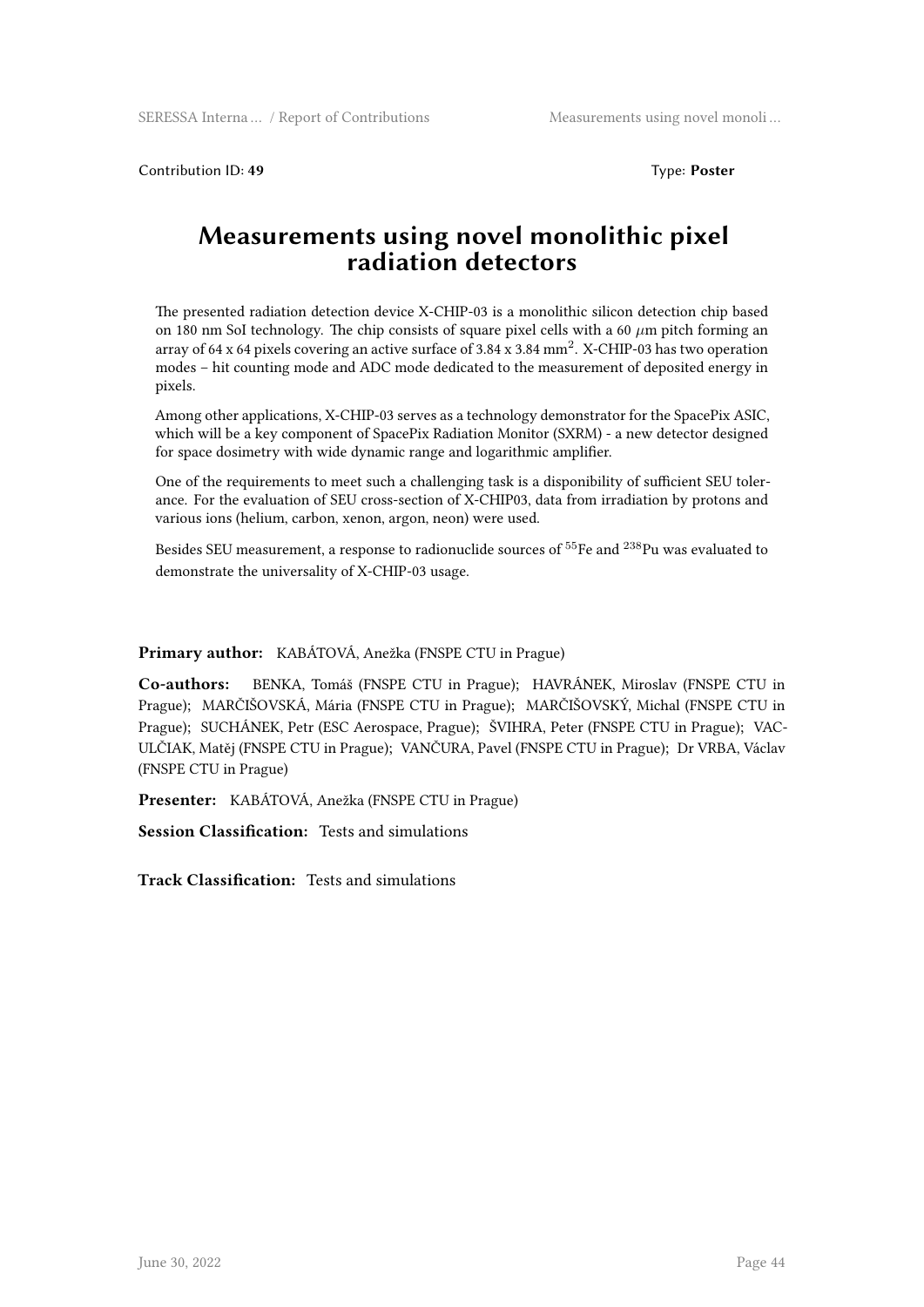#### Contribution ID: 50 Type: **Poster**

#### **SEU screening using an Am-Be neutron source**

#### I. ABSTRACT

The Single Event Upset (SEU) characterization of electronic components, requiring characteristics of radiation-hardness and employed in high-energy accelerators, relies on the knowledge of high-energy hadron cross sections typically measured with high-energy protons. Preliminary irradiation tests performed with an Americium-Beryllium (Am-Be) neutron source at CERN, demonstrated that this radiation environment can be used to induce SEUs in commercial SRAM memories. The source provides a spectrum with a peak around 3 MeV and reaches a maximum energy of about 10 MeV as shown in Fig. 1. This is a simulated spectrum thought the Monte Carlo FLUKA tool [1], [2]. The source employed for the tests presents an omnidirectional flux of 5.03×107 [s-1] and the activity of 888 GBq [3].

The ESA SEU Reference Monitor [4] (0.25  $\mu$ m CMOS technology) and a Cypress 90 nm commercial SRAM were qualified with the aforementioned Am-Be source. The former is an SRAM-based detector calibrated in a broad set of facilities and used by the R2E group at CERN to cross validate the facility flux. In addition, it shows the beam homogeneity over its 20x20mm2 of active surface. The Cypress memory is the one embedded in the RadMon system [5], the radiation monitor used to measure the High Energy Hadrons (HEH) flux along the LHC accelerator.

The source and irradiation room were modelled thought FLUKA in order to estimate the flux of the source at the desired distance. Tests with the ESA Monitor were performed in different positions along the three axis with respect to the source, with the aim of evaluating in a qualitative way the flux attenuation and in comparison with the simulations [6] (see Fig. 2).

By weighting the neutron flux (derived through FLUKA simulations) impinging the active area of the device with the respective Weibull response, the agreement on the retrieved cross section with that obtained from high-energy protons (200 MeV) is within the experimental uncertainty. The same agreement applies in terms of expected upsets by convoluting the neutron flux and calibrated SEU response, both as a function of energy. Indirectly, experimental observations have shown that the cross section calculated with the specific Weibull fit is applicable to different particle energy spectra. The Am-Be source can therefore induce a statistically significant amount of SEUs in a relatively reduced timeframe (~hours). Its employment can therefore be aimed at screening the SEU sensitivity of SRAM memories in a more accessible and cost efficient way compared to high-energy cyclotron proton testing.

#### **REFERENCES**

[1] A. Ferrari, P. R. Sala, A. Fasso, and J. Ranft, "FLUKA: A Multi-Particle Transport Code," SLAC-R-773, 877507, Dec. 2005.

[2] G. Battistoni et al., "The FLUKA code: description and benchmarking," in AIP Conference Proceedings, Batavia, Illinois (USA), 2007, vol. 896, pp. 31–49

[3] F. Pozzi, "CERN Radiation Protection (RP) calibration facilities," Ph.D dissertation, Fac. Mechanical Engineering, Technical Univ. of Munich., Sept. 2015.

[4] R. Harboe-Sorensen et al., "From the Reference SEU Monitor to the Technology Demonstration Module On-Board PROBA-II," IEEE Trans. Nucl. Sci., vol. 55, no. 6, pp. 3082–3087, Dec. 2008.

[5] G. Spiezia et al., "A New RadMon Version for the LHC and its Injection Lines." IEEE Trans. Nucl. Sci., vol. 61, no. 6, pp. 3424-3431, Dec. 2014.

[6] M. Cecchetto, "Impact of thermal and intermediate energy neutrons on the semiconductor memories for the CERN high-energy accelerators," M.S. thesis, Dept of Information Eng., Padova Univ., July 2017.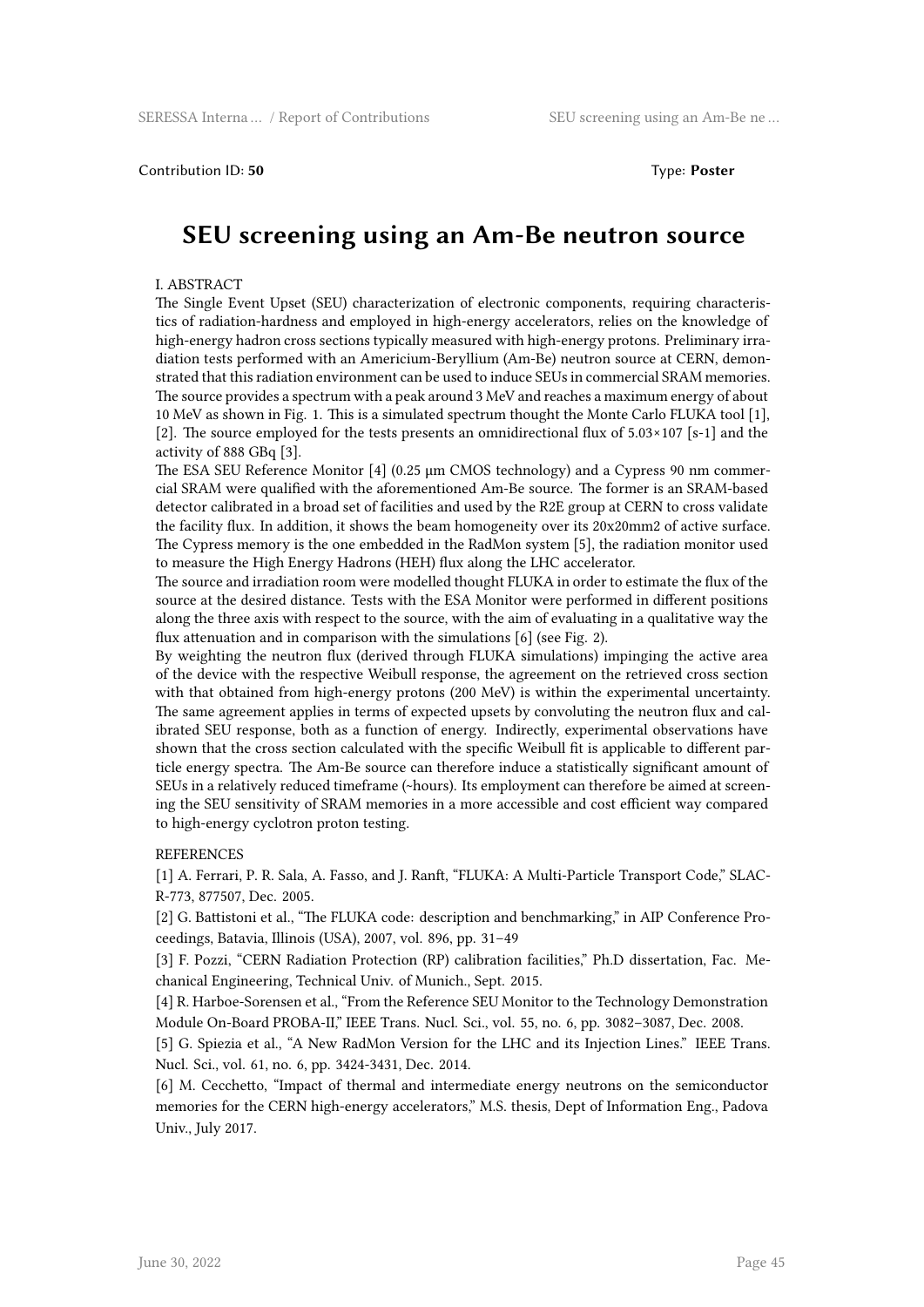**Primary authors:** CECCHETTO, Matteo (CERN); Mr GARCIA ALIA, Ruben (CERN); Mr POZZI, Fabio (CERN); Mr UZNANSKI, Slawosz (CERN); Prof. WROBEL, Frédéric (University Montpellier 2 - IES)

**Presenter:** CECCHETTO, Matteo (CERN)

**Session Classification:** Tests and simulations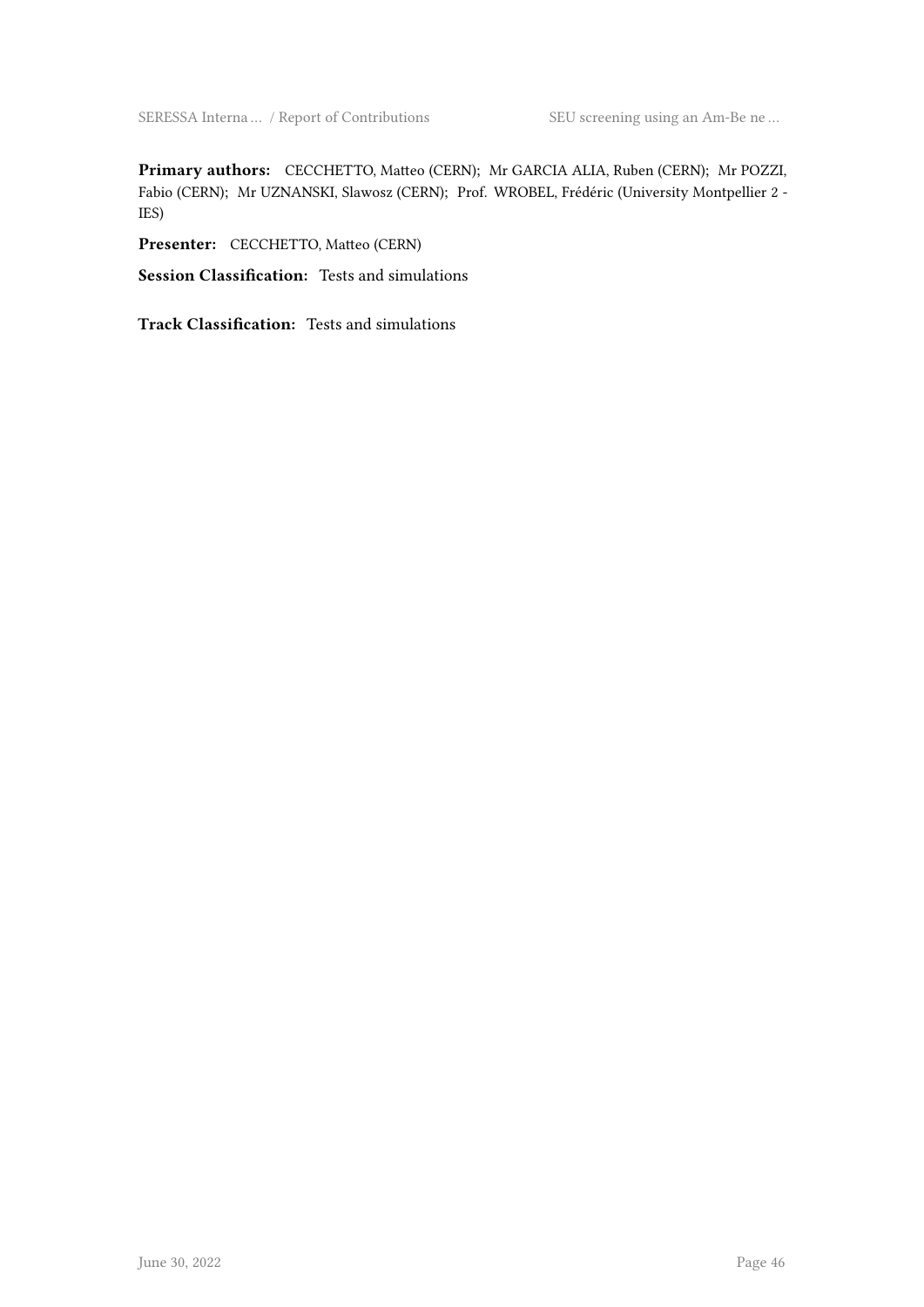Contribution ID: **51** Type: **Poster**

#### **Recent studies at the three irradiation facilities from the CNA and the coming upgrade.**

In this work we summarize some recent experiments carried out at the three different irradiation facilities from the Centro Nacional de Aceleradores (CNA), using either gamma radiation from a Co-60 source, or protons and neutrons from the particle accelerators. In addition, the main characteristics of a new chamber which will be available at CNA in the near future and specially designed to irradiate at elevated and cryogenic temperatures will be shown.

**Primary authors:** Mr MARTÍN-HOLGADO, Pedro (Centro Nacional de Aceleradores); Dr MO-RILLA, Yolanda (Centro Nacional de Aceleradores)

**Presenter:** Mr MARTÍN-HOLGADO, Pedro (Centro Nacional de Aceleradores)

**Session Classification:** Tests and simulations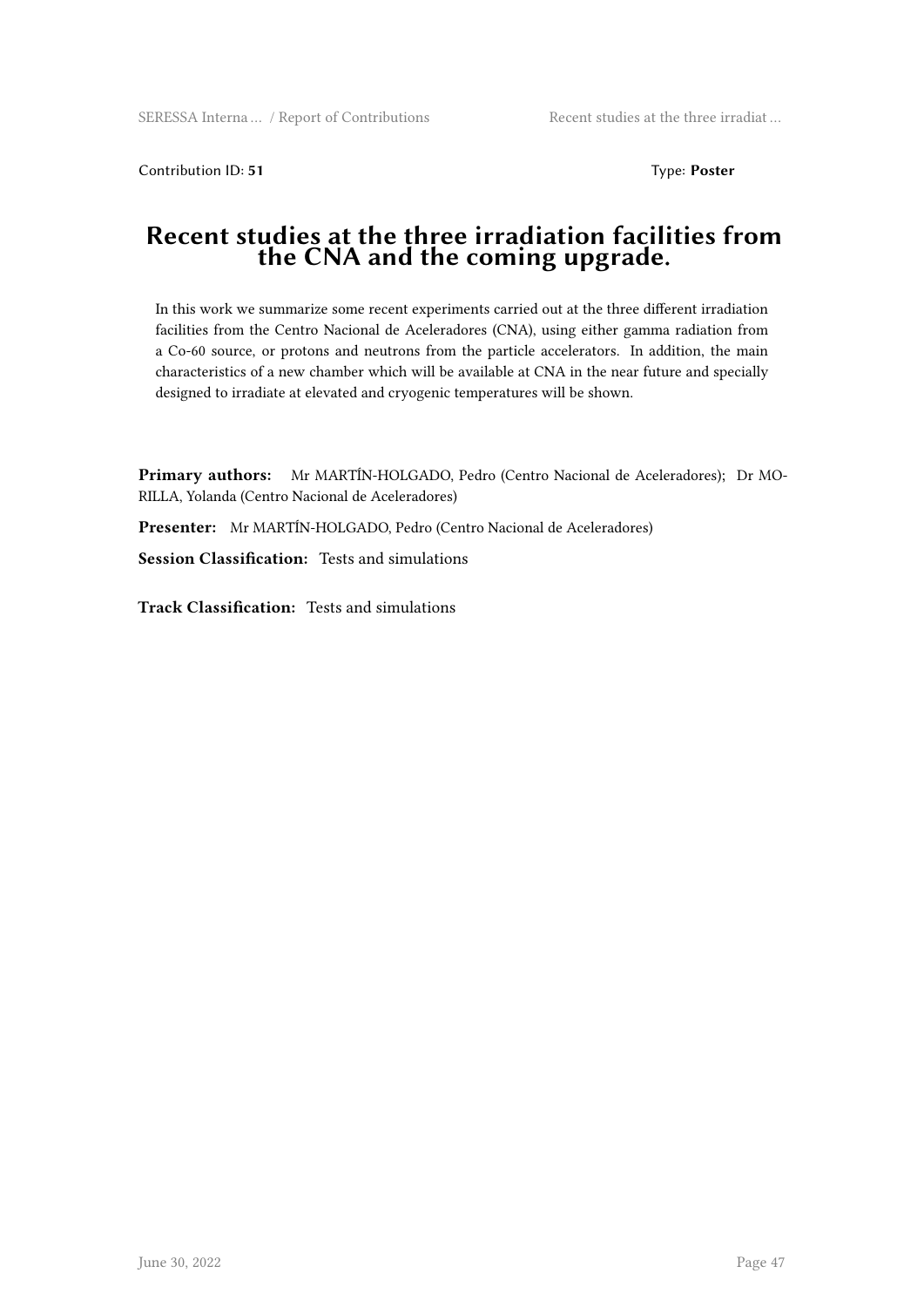Contribution ID: **52** Type: **Poster**

#### **Simulating radiation effects of imaging detectors using Pyxel simulation framework**

Pyxel [1] is a novel, end-to-end Python framework designed to host and pipeline analytical, numerical and statistical models simulating detector effects such as cosmic rays, noise sources, Charge Transfer Inefficiency, persistence, dark current and other radiation effects on images produced by CCD or CMOS-based imaging detectors. It is currently under development at the European Space Agency with the goal of releasing it as an open-source software for the detector scientist and astronomer community.

http://sci.esa.int/pyxel

[1] D. Lucsanyi et al., "Pyxel: a novel and multi-purpose Python-based framework for imaging detector simulation", Proc. SPIE 10709, High Energy, Optical, and Infrared Detectors for Astronomy VIII, 107091A (16 July 2018)

**Primary author:** Mr LUCSANYI, David (ESA/ESTEC)

**Presenter:** Mr LUCSANYI, David (ESA/ESTEC)

**Session Classification:** Tests and simulations